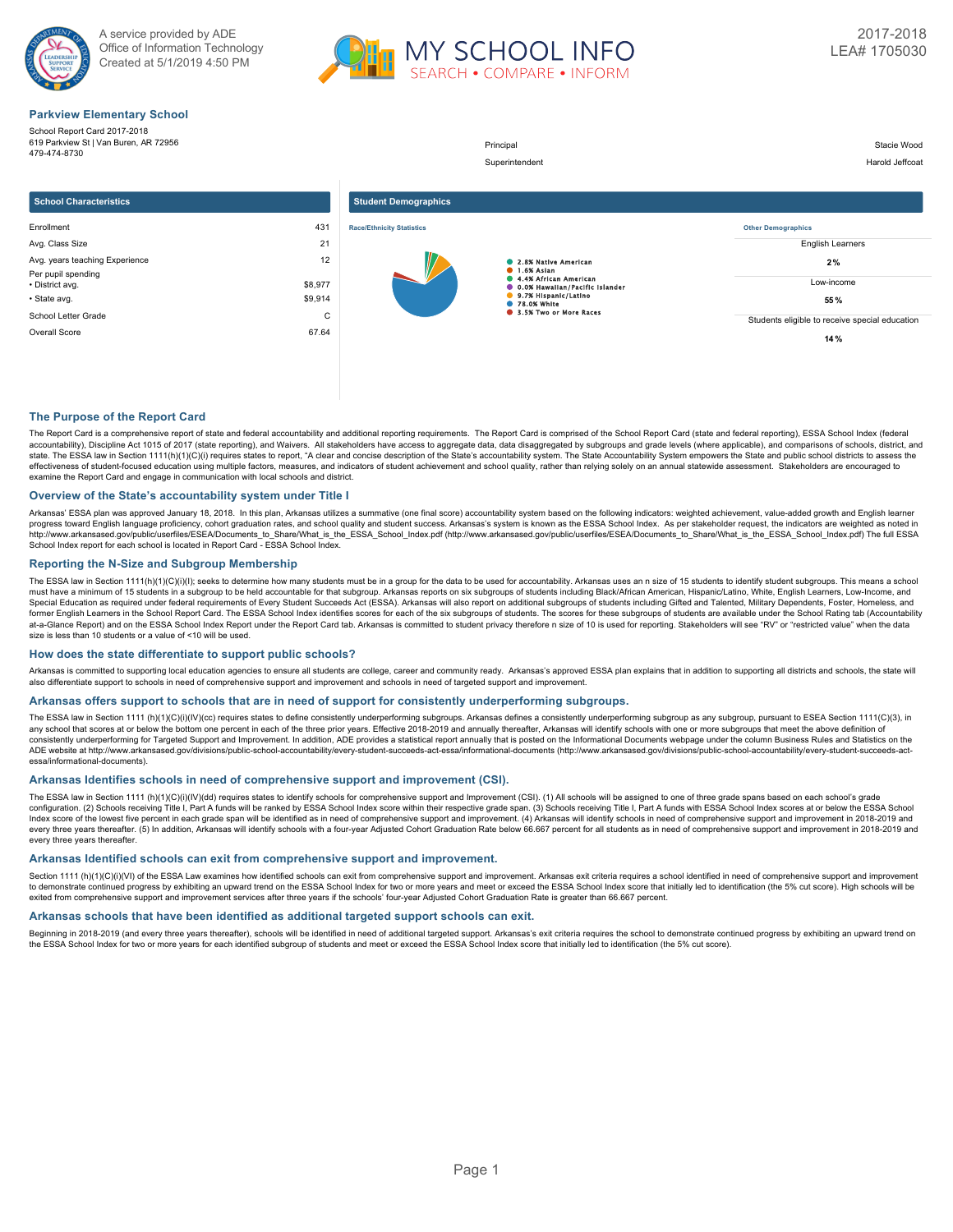



## **SECTION: Achievement**

|                                                                                                              |          |                       |          |          | 2017-2018                |                       |                                          |                                    |
|--------------------------------------------------------------------------------------------------------------|----------|-----------------------|----------|----------|--------------------------|-----------------------|------------------------------------------|------------------------------------|
|                                                                                                              | % Tested | In Need<br>of Support | Close    | Ready    | Exceeding                | Ready or<br>Exceeding | District<br>Avg<br>Ready or<br>Exceeding | State Avg<br>Ready or<br>Exceeding |
| <b>3rd Grade Literacy</b>                                                                                    |          |                       |          |          |                          |                       |                                          |                                    |
| All Students Percentage of Students                                                                          | 100.00   | 49.30                 | 16.90    | 16.90    | 16.90                    | 33.80                 | 38.96                                    | 41.54                              |
| All Students Number of Students                                                                              |          | 35                    | 12       | 12       | 12                       | 24                    |                                          |                                    |
| African American                                                                                             | 100.00   | 75.00                 | 0.00     | 0.00     | 25.00                    | 25.00                 | 35.29                                    | 24.18                              |
| Hispanic                                                                                                     | 100.00   | 57.14                 | 14.29    | 28.57    | 0.00                     | 28.57                 | 28.89                                    | 35.12                              |
| Caucasian                                                                                                    | 100.00   | 47.46                 | 16.95    | 16.95    | 18.64                    | 35.59                 | 41.16                                    | 48.56                              |
| Economically Disadvantaged                                                                                   | 100.00   | 60.53                 | 13.16    | 15.79    | 10.53                    | 26.32                 | 34.47                                    | 33.15                              |
| Non-Economically Disadvantaged                                                                               | 100.00   | 36.36                 | 21.21    | 18.18    | 24.24                    | 42.42                 | 48.10                                    | 58.99                              |
| <b>Students with Disabilities</b>                                                                            | 100.00   | 80.00                 | 10.00    | 0.00     | 10.00                    | 10.00                 | 22.22                                    | 15.27                              |
| Students without Disabilities                                                                                | 100.00   | 44.26                 | 18.03    | 19.67    | 18.03                    | 37.70                 | 42.36                                    | 45.88                              |
| Students with the most significant cognitive disabilities who take an alternate assessment: Number (Percent) |          |                       |          |          |                          |                       |                                          | $1(1.41\%)$                        |
| Current English Learners (EL)                                                                                | 100.00   | 100.00                | 0.00     | 0.00     | 0.00                     | 0.00                  | 29.23                                    | 34.18                              |
| Non-English Learners (includes Former EL Monitored 1-4 years)                                                | 100.00   | 47.06                 | 17.65    | 17.65    | 17.65                    | 35.29                 | 40.48                                    | 42.57                              |
| Former English Learner (Monitored 1-4 years)                                                                 | ---      | $\cdots$              | $\cdots$ | $\cdots$ | $\hspace{0.05cm} \ldots$ | $\cdots$              | $\cdots$                                 | $\qquad \qquad -$                  |
| Recently Arrived English Learners (RAEL) Excluded from Accountability Indicators: Number (Percent)           |          |                       |          |          |                          |                       |                                          | $0(0.00\%)$                        |
| Homeless                                                                                                     | $---$    | $\cdots$              | $\cdots$ | $\cdots$ | $\cdots$                 | $\cdots$              | 0.00                                     | $---$                              |
| Children in Foster Care                                                                                      | 100.00   | 100.00                | 0.00     | 0.00     | 0.00                     | 0.00                  | 0.00                                     | 26.13                              |
| Children with Parent on Active Military Duty                                                                 | ---      | $\cdots$              | $\cdots$ | $\cdots$ | $\cdots$                 | $\cdots$              | 80.00                                    | $\qquad \qquad -$                  |
| Gifted and Talented                                                                                          | 100.00   | 0.00                  | 20.00    | 40.00    | 40.00                    | 80.00                 | 84.62                                    | 87.87                              |
| <b>Female Students</b>                                                                                       | 100.00   | 45.45                 | 6.06     | 24.24    | 24.24                    | 48.48                 | 43.64                                    | 46.86                              |
| Male Students                                                                                                | 100.00   | 52.63                 | 26.32    | 10.53    | 10.53                    | 21.05                 | 34.43                                    | 36.57                              |

Migrant 100.00 100.00 0.00 0.00 0.00 0.00 0.00 20.27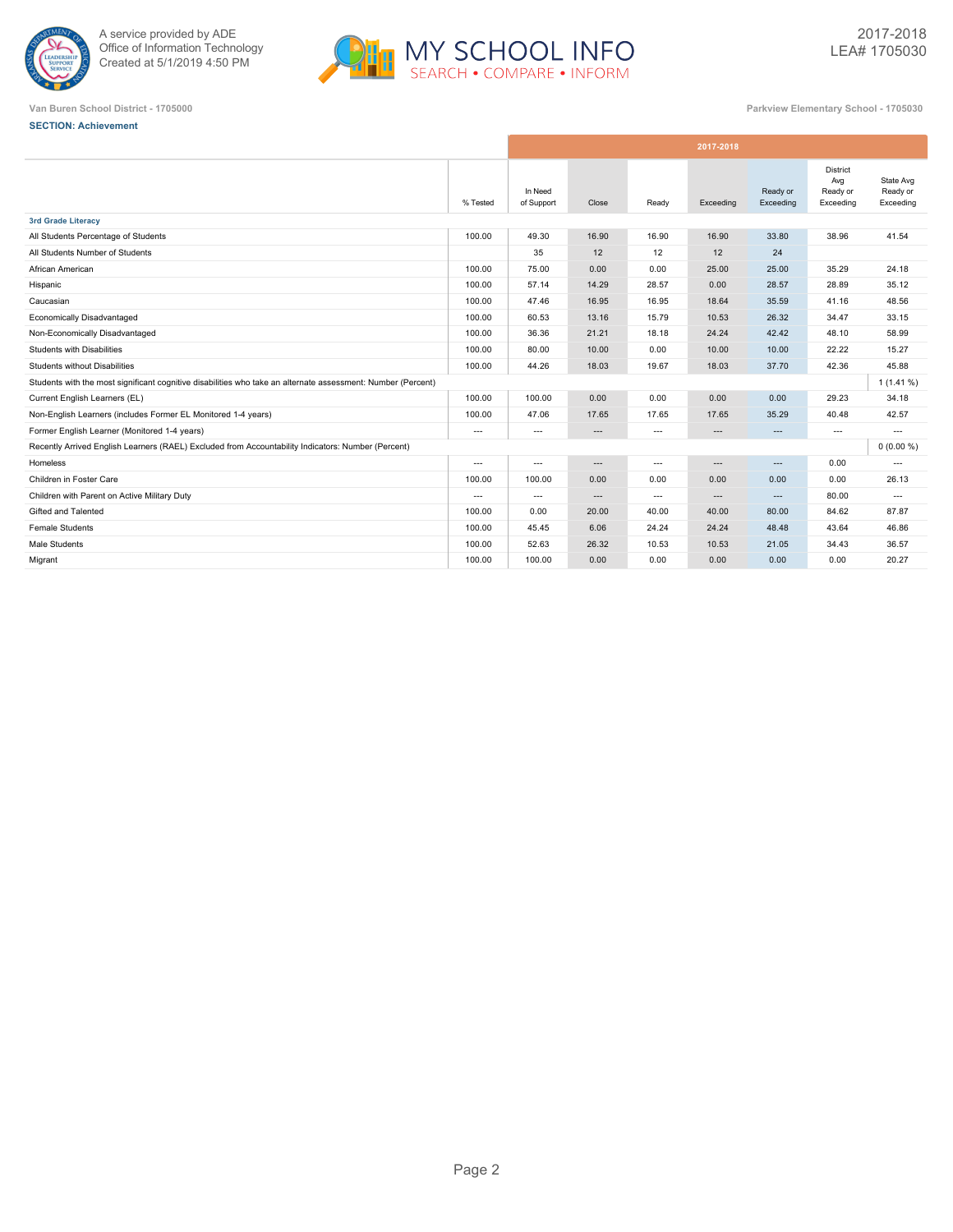

í,



# **Van Buren School District - 1705000 Parkview Elementary School - 1705030**

|                                                                                                              |                      |                       |                          |          | 2017-2018                |                          |                                                 |                                    |
|--------------------------------------------------------------------------------------------------------------|----------------------|-----------------------|--------------------------|----------|--------------------------|--------------------------|-------------------------------------------------|------------------------------------|
|                                                                                                              | % Tested             | In Need<br>of Support | Close                    | Ready    | Exceeding                | Ready or<br>Exceeding    | <b>District</b><br>Avg<br>Ready or<br>Exceeding | State Avg<br>Ready or<br>Exceeding |
| <b>3rd Grade Mathematics</b>                                                                                 |                      |                       |                          |          |                          |                          |                                                 |                                    |
| All Students Percentage of Students                                                                          | 100.00               | 19.72                 | 32.39                    | 36.62    | 11.27                    | 47.89                    | 55.95                                           | 59.28                              |
| All Students Number of Students                                                                              |                      | 14                    | 23                       | 26       | N<10                     | 34                       |                                                 |                                    |
| African American                                                                                             | 100.00               | 75.00                 | 0.00                     | 25.00    | 0.00                     | 25.00                    | 47.06                                           | 40.85                              |
| Hispanic                                                                                                     | 100.00               | 28.57                 | 57.14                    | 14.29    | 0.00                     | 14.29                    | 48.89                                           | 53.75                              |
| Caucasian                                                                                                    | 100.00               | 15.25                 | 32.20                    | 38.98    | 13.56                    | 52.54                    | 57.27                                           | 66.72                              |
| Economically Disadvantaged                                                                                   | 100.00               | 21.05                 | 39.47                    | 34.21    | 5.26                     | 39.47                    | 49.53                                           | 51.51                              |
| Non-Economically Disadvantaged                                                                               | 100.00               | 18.18                 | 24.24                    | 39.39    | 18.18                    | 57.58                    | 68.99                                           | 75.45                              |
| <b>Students with Disabilities</b>                                                                            | 100.00               | 50.00                 | 40.00                    | 10.00    | 0.00                     | 10.00                    | 28.40                                           | 24.30                              |
| <b>Students without Disabilities</b>                                                                         | 100.00               | 14.75                 | 31.15                    | 40.98    | 13.11                    | 54.10                    | 61.56                                           | 65.07                              |
| Students with the most significant cognitive disabilities who take an alternate assessment: Number (Percent) |                      |                       |                          |          |                          |                          |                                                 | $1(1.41\%)$                        |
| Current English Learners (EL)                                                                                | 100.00               | 66.67                 | 33.33                    | 0.00     | 0.00                     | 0.00                     | 46.15                                           | 52.00                              |
| Non-English Learners (includes Former EL Monitored 1-4 years)                                                | 100.00               | 17.65                 | 32.35                    | 38.24    | 11.76                    | 50.00                    | 57.49                                           | 60.30                              |
| Former English Learner (Monitored 1-4 years)                                                                 | $\sim$ $\sim$        | $---$                 | $\cdots$                 | $  -$    | $\hspace{0.05cm} \ldots$ | $\sim$ $\sim$            | $\cdots$                                        | $\cdots$                           |
| Recently Arrived English Learners (RAEL) Excluded from Accountability Indicators: Number (Percent)           |                      |                       |                          |          |                          |                          |                                                 | $0(0.00\%)$                        |
| Homeless                                                                                                     | $\qquad \qquad - -$  | $---$                 | $\hspace{0.05cm} \ldots$ | $\cdots$ | $---$                    | $\cdots$                 | 0.00                                            | $\cdots$                           |
| Children in Foster Care                                                                                      | 100.00               | 100.00                | 0.00                     | 0.00     | 0.00                     | 0.00                     | 50.00                                           | 45.23                              |
| Children with Parent on Active Military Duty                                                                 | $\sim$ $\sim$ $\sim$ | $\cdots$              | $\hspace{0.05cm} \ldots$ | $  -$    | $\hspace{0.05cm} \ldots$ | $\hspace{0.05cm} \ldots$ | 80.00                                           | $\cdots$                           |
| Gifted and Talented                                                                                          | 100.00               | 0.00                  | 0.00                     | 60.00    | 40.00                    | 100.00                   | 100.00                                          | 96.39                              |
| <b>Female Students</b>                                                                                       | 100.00               | 24.24                 | 24.24                    | 39.39    | 12.12                    | 51.52                    | 55.32                                           | 60.42                              |
| Male Students                                                                                                | 100.00               | 15.79                 | 39.47                    | 34.21    | 10.53                    | 44.74                    | 56.56                                           | 58.21                              |
| Migrant                                                                                                      | 100.00               | 100.00                | 0.00                     | 0.00     | 0.00                     | 0.00                     | 27.27                                           | 43.19                              |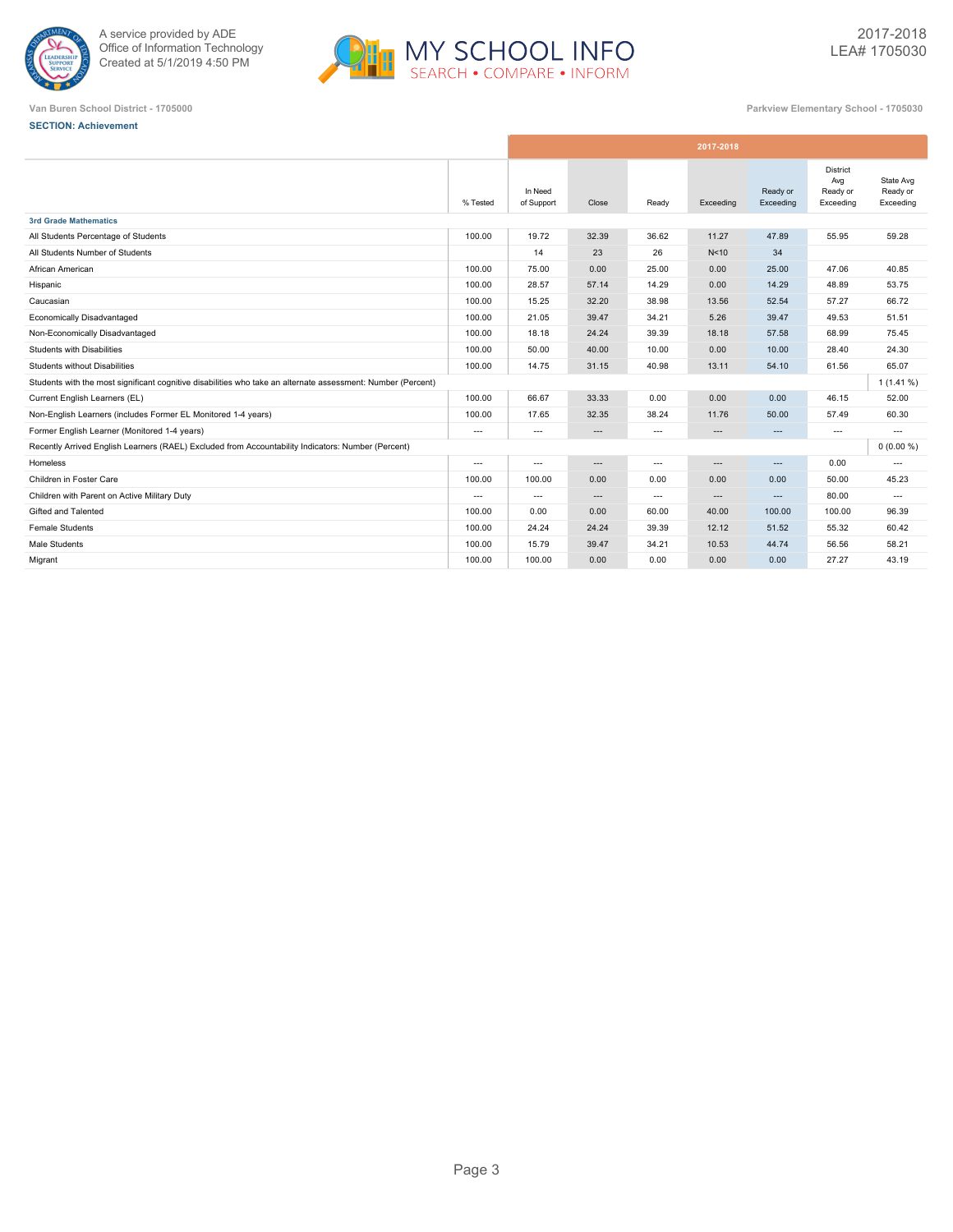



### SECTIO

| <b>SECTION: Achievement</b>                                                                                  |          |                       |                          |       |                          |                       |                                          |                                    |
|--------------------------------------------------------------------------------------------------------------|----------|-----------------------|--------------------------|-------|--------------------------|-----------------------|------------------------------------------|------------------------------------|
|                                                                                                              |          |                       |                          |       | 2017-2018                |                       |                                          |                                    |
|                                                                                                              | % Tested | In Need<br>of Support | Close                    | Ready | Exceeding                | Ready or<br>Exceeding | District<br>Avg<br>Ready or<br>Exceeding | State Avg<br>Ready or<br>Exceeding |
| <b>4th Grade Literacy</b>                                                                                    |          |                       |                          |       |                          |                       |                                          |                                    |
| All Students Percentage of Students                                                                          | 100.00   | 53.85                 | 14.10                    | 20.51 | 11.54                    | 32.05                 | 37.44                                    | 42.39                              |
| All Students Number of Students                                                                              |          | 42                    | 11                       | 16    | N<10                     | 25                    |                                          |                                    |
| African American                                                                                             | 100.00   | 50.00                 | 50.00                    | 0.00  | 0.00                     | 0.00                  | 18.18                                    | 22.22                              |
| Hispanic                                                                                                     | 100.00   | 33.33                 | 16.67                    | 16.67 | 33.33                    | 50.00                 | 30.59                                    | 36.05                              |
| Caucasian                                                                                                    | 100.00   | 57.14                 | 11.11                    | 20.63 | 11.11                    | 31.75                 | 40.84                                    | 50.43                              |
| <b>Economically Disadvantaged</b>                                                                            | 100.00   | 65.12                 | 11.63                    | 13.95 | 9.30                     | 23.26                 | 31.11                                    | 32.78                              |
| Non-Economically Disadvantaged                                                                               | 100.00   | 40.00                 | 17.14                    | 28.57 | 14.29                    | 42.86                 | 51.80                                    | 62.54                              |
| Students with Disabilities                                                                                   | 100.00   | 77.78                 | 0.00                     | 0.00  | 22.22                    | 22.22                 | 23.73                                    | 12.80                              |
| <b>Students without Disabilities</b>                                                                         | 100.00   | 50.72                 | 15.94                    | 23.19 | 10.14                    | 33.33                 | 39.49                                    | 47.01                              |
| Students with the most significant cognitive disabilities who take an alternate assessment: Number (Percent) |          |                       |                          |       |                          |                       |                                          | $2(2.56\%)$                        |
| Current English Learners (EL)                                                                                | 100.00   | 50.00                 | 0.00                     | 50.00 | 0.00                     | 50.00                 | 28.07                                    | 33.91                              |
| Non-English Learners (includes Former EL Monitored 1-4 years)                                                | 100.00   | 53.95                 | 14.47                    | 19.74 | 11.84                    | 31.58                 | 38.79                                    | 43.44                              |
| Former English Learner (Monitored 1-4 years)                                                                 | $\cdots$ | $\cdots$              | $\cdots$                 | $---$ | $\cdots$                 | $\cdots$              | $\cdots$                                 | $---$                              |
| Recently Arrived English Learners (RAEL) Excluded from Accountability Indicators: Number (Percent)           |          |                       |                          |       |                          |                       |                                          | $0(0.00\%)$                        |
| Homeless                                                                                                     | $\cdots$ | $\cdots$              | $\cdots$                 | $---$ | $\cdots$                 | $\cdots$              | 16.67                                    | $---$                              |
| Children in Foster Care                                                                                      | 100.00   | 100.00                | 0.00                     | 0.00  | 0.00                     | 0.00                  | 50.00                                    | 32.16                              |
| Children with Parent on Active Military Duty                                                                 | $\cdots$ | $\cdots$              | $\hspace{0.05cm} \ldots$ | $---$ | $\overline{\phantom{a}}$ | $\cdots$              | $\overline{\phantom{a}}$                 | $---$                              |
| Gifted and Talented                                                                                          | 100.00   | 0.00                  | 0.00                     | 33.33 | 66.67                    | 100.00                | 82.76                                    | 88.33                              |
| <b>Female Students</b>                                                                                       | 100.00   | 53.19                 | 17.02                    | 17.02 | 12.77                    | 29.79                 | 39.13                                    | 48.08                              |

Male Students 100.00 54.84 9.68 25.81 9.68 35.48 35.71 36.95 Migrant 100.00 100.00 0.00 0.00 0.00 0.00 33.33 22.63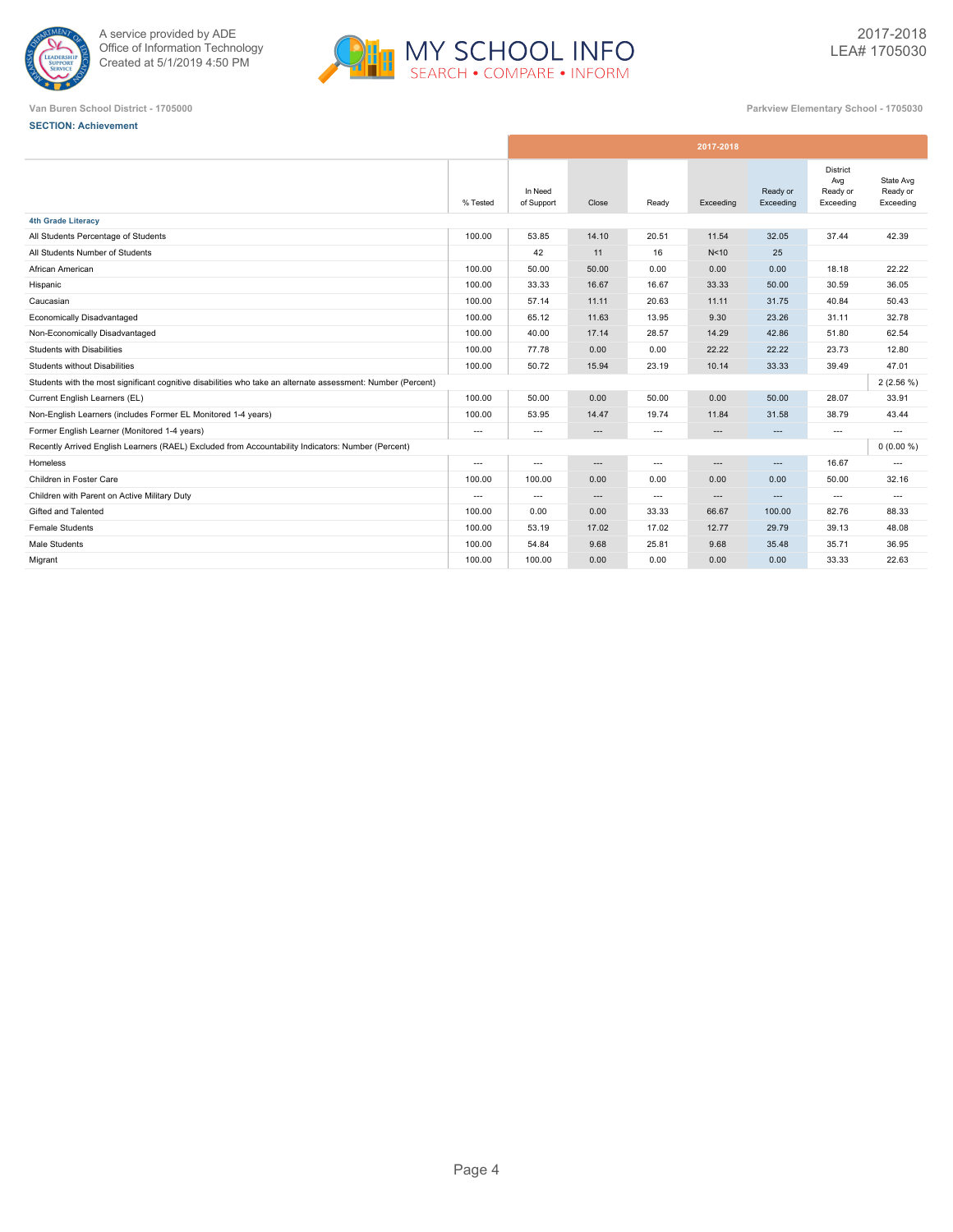



# **SECTION: Achievement**

| <b>JED HON. ACHIBABILIER</b>                                                                                 |                          |                       |                          |                          |                          |                       |                                          |                                    |
|--------------------------------------------------------------------------------------------------------------|--------------------------|-----------------------|--------------------------|--------------------------|--------------------------|-----------------------|------------------------------------------|------------------------------------|
|                                                                                                              |                          |                       |                          |                          | 2017-2018                |                       |                                          |                                    |
|                                                                                                              | % Tested                 | In Need<br>of Support | Close                    | Ready                    | Exceeding                | Ready or<br>Exceeding | District<br>Avg<br>Ready or<br>Exceeding | State Avg<br>Ready or<br>Exceeding |
| <b>4th Grade Mathematics</b>                                                                                 |                          |                       |                          |                          |                          |                       |                                          |                                    |
| All Students Percentage of Students                                                                          | 100.00                   | 14.10                 | 41.03                    | 35.90                    | 8.97                     | 44.87                 | 56.39                                    | 52.34                              |
| All Students Number of Students                                                                              |                          | 11                    | 32                       | 28                       | N<10                     | 35                    |                                          |                                    |
| African American                                                                                             | 100.00                   | 0.00                  | 50.00                    | 50.00                    | 0.00                     | 50.00                 | 27.27                                    | 29.17                              |
| Hispanic                                                                                                     | 100.00                   | 0.00                  | 66.67                    | 33.33                    | 0.00                     | 33.33                 | 45.88                                    | 49.09                              |
| Caucasian                                                                                                    | 100.00                   | 15.87                 | 36.51                    | 36.51                    | 11.11                    | 47.62                 | 60.45                                    | 60.81                              |
| <b>Economically Disadvantaged</b>                                                                            | 100.00                   | 18.60                 | 46.51                    | 30.23                    | 4.65                     | 34.88                 | 50.16                                    | 43.04                              |
| Non-Economically Disadvantaged                                                                               | 100.00                   | 8.57                  | 34.29                    | 42.86                    | 14.29                    | 57.14                 | 70.50                                    | 71.85                              |
| <b>Students with Disabilities</b>                                                                            | 100.00                   | 33.33                 | 33.33                    | 11.11                    | 22.22                    | 33.33                 | 37.29                                    | 20.27                              |
| <b>Students without Disabilities</b>                                                                         | 100.00                   | 11.59                 | 42.03                    | 39.13                    | 7.25                     | 46.38                 | 59.24                                    | 57.35                              |
| Students with the most significant cognitive disabilities who take an alternate assessment: Number (Percent) |                          |                       |                          |                          |                          |                       |                                          | $2(2.56\%)$                        |
| Current English Learners (EL)                                                                                | 100.00                   | 0.00                  | 50.00                    | 50.00                    | 0.00                     | 50.00                 | 52.63                                    | 46.93                              |
| Non-English Learners (includes Former EL Monitored 1-4 years)                                                | 100.00                   | 14.47                 | 40.79                    | 35.53                    | 9.21                     | 44.74                 | 56.93                                    | 53.01                              |
| Former English Learner (Monitored 1-4 years)                                                                 | $\qquad \qquad - -$      | ---                   | $\qquad \qquad \cdots$   | $\hspace{0.05cm} \ldots$ | $\hspace{0.05cm} \cdots$ | $\cdots$              | $---$                                    | ---                                |
| Recently Arrived English Learners (RAEL) Excluded from Accountability Indicators: Number (Percent)           |                          |                       |                          |                          |                          |                       |                                          | $0(0.00\%)$                        |
| Homeless                                                                                                     | $\hspace{0.05cm} \ldots$ | $---$                 | $\cdots$                 | $---$                    | $---$                    | $---$                 | 33.33                                    | $---$                              |
| Children in Foster Care                                                                                      | 100.00                   | 100.00                | 0.00                     | 0.00                     | 0.00                     | 0.00                  | 50.00                                    | 41.00                              |
| Children with Parent on Active Military Duty                                                                 | $\hspace{0.05cm} \ldots$ | $\cdots$              | $\hspace{0.05cm} \ldots$ | $\cdots$                 | $\cdots$                 | $\cdots$              | ---                                      | $\cdots$                           |
| Gifted and Talented                                                                                          | 100.00                   | 0.00                  | 0.00                     | 0.00                     | 100.00                   | 100.00                | 100.00                                   | 91.25                              |
| <b>Female Students</b>                                                                                       | 100.00                   | 19.15                 | 48.94                    | 25.53                    | 6.38                     | 31.91                 | 52.61                                    | 53.15                              |
| Male Students                                                                                                | 100.00                   | 6.45                  | 29.03                    | 51.61                    | 12.90                    | 64.52                 | 60.27                                    | 51.57                              |

Migrant 100.00 0.00 100.00 0.00 0.00 0.00 33.33 34.91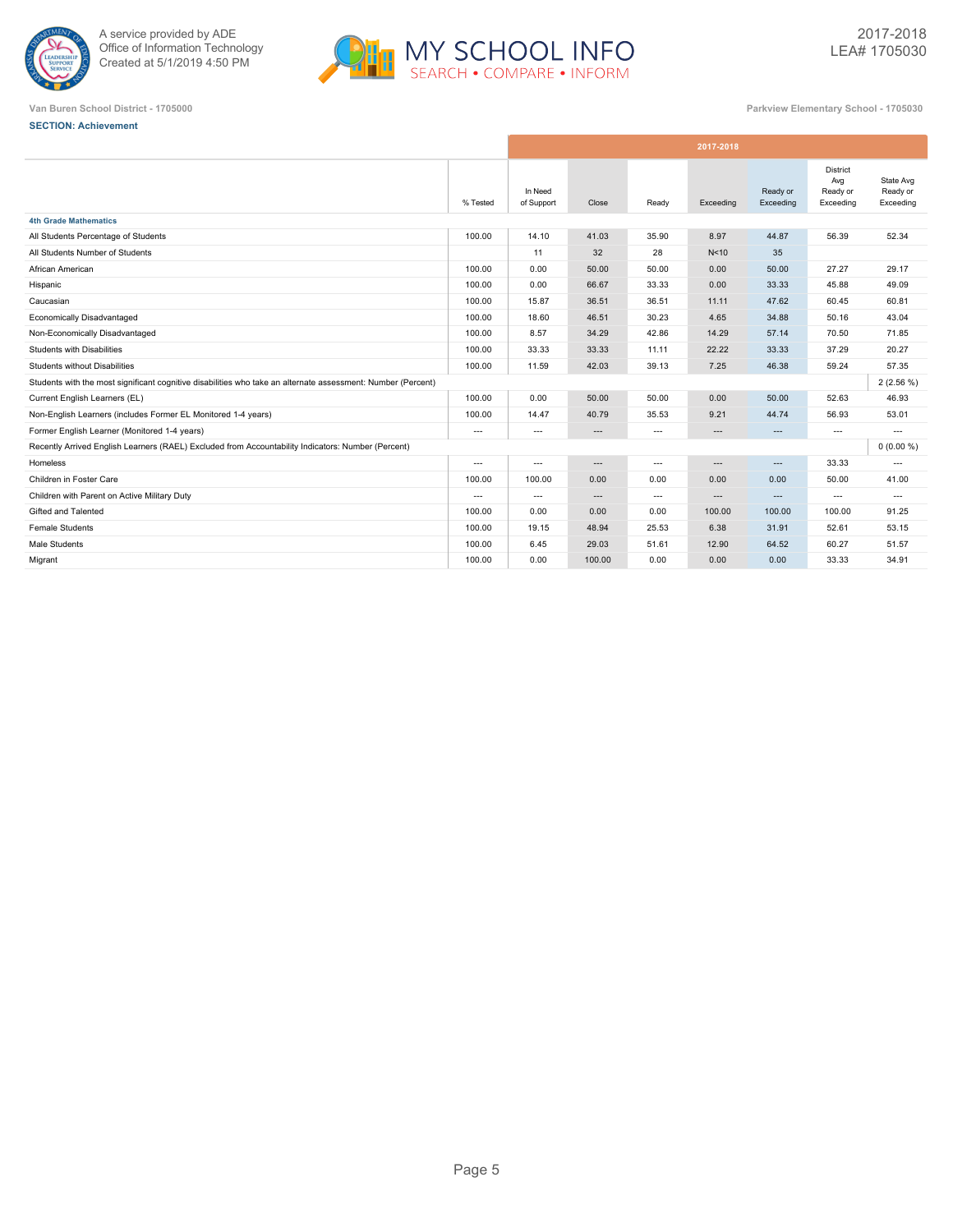



## **Van Buren School District - 1705000 Parkview Elementary School - 1705030**

|                |                          |                          |                          | 2017-2018                |                          |                                          |                                    |
|----------------|--------------------------|--------------------------|--------------------------|--------------------------|--------------------------|------------------------------------------|------------------------------------|
| % Tested       | In Need<br>of Support    | Close                    | Ready                    | Exceeding                | Ready or<br>Exceeding    | District<br>Avg<br>Ready or<br>Exceeding | State Avg<br>Ready or<br>Exceeding |
|                |                          |                          |                          |                          |                          |                                          |                                    |
| 100.00         | 35.53                    | 14.47                    | 26.32                    | 23.68                    | 50.00                    | 42.67                                    | 41.00                              |
|                | 27                       | 11                       | 20                       | 18                       | 38                       |                                          |                                    |
| 100.00         | 33.33                    | 0.00                     | 33.33                    | 33.33                    | 66.67                    | 50.00                                    | 20.01                              |
| 100.00         | 55.56                    | 11.11                    | 33.33                    | 0.00                     | 33.33                    | 36.67                                    | 34.56                              |
| 100.00         | 33.90                    | 13.56                    | 27.12                    | 25.42                    | 52.54                    | 44.44                                    | 49.31                              |
| 100.00         | 46.67                    | 15.56                    | 17.78                    | 20.00                    | 37.78                    | 36.98                                    | 31.77                              |
| 100.00         | 19.35                    | 12.90                    | 38.71                    | 29.03                    | 67.74                    | 54.79                                    | 59.73                              |
| 100.00         | 41.67                    | 8.33                     | 8.33                     | 41.67                    | 50.00                    | 25.64                                    | 11.76                              |
| 100.00         | 34.38                    | 15.63                    | 29.69                    | 20.31                    | 50.00                    | 46.17                                    | 45.57                              |
|                |                          |                          |                          |                          |                          |                                          | 6(7.89%)                           |
| 100.00         | 33.33                    | 33.33                    | 33.33                    | 0.00                     | 33.33                    | 25.00                                    | 31.37                              |
| 100.00         | 35.62                    | 13.70                    | 26.03                    | 24.66                    | 50.68                    | 45.34                                    | 42.20                              |
| $\overline{a}$ | $\hspace{0.05cm} \ldots$ | $\overline{\phantom{a}}$ | $\hspace{0.05cm} \ldots$ | ---                      | $\hspace{0.05cm} \ldots$ | $\hspace{0.05cm} \ldots$                 | $---$                              |
|                |                          |                          |                          |                          |                          |                                          | $0(0.00\%)$                        |
| 100.00         | 50.00                    | 0.00                     | 0.00                     | 50.00                    | 50.00                    | 14.29                                    | 27.51                              |
| $\overline{a}$ | $---$                    | ---                      | $---$                    | ---                      | $---$                    | $---$                                    | $---$                              |
| $\ldots$       | $\qquad \qquad \cdots$   | $\hspace{0.05cm} \ldots$ | $\hspace{0.05cm} \ldots$ | $\hspace{0.05cm} \ldots$ | $\hspace{0.05cm} \ldots$ | 100.00                                   | $---$                              |
| 100.00         | 0.00                     | 0.00                     | 42.86                    | 57.14                    | 100.00                   | 91.18                                    | 87.26                              |
| 100.00         | 22.58                    | 12.90                    | 32.26                    | 32.26                    | 64.52                    | 49.27                                    | 46.25                              |
| 100.00         | 44.44                    | 15.56                    | 22.22                    | 17.78                    | 40.00                    | 37.30                                    | 35.95                              |
| 100.00         | 100.00                   | 0.00                     | 0.00                     | 0.00                     | 0.00                     | 0.00                                     | 18.48                              |
|                |                          |                          |                          |                          |                          |                                          |                                    |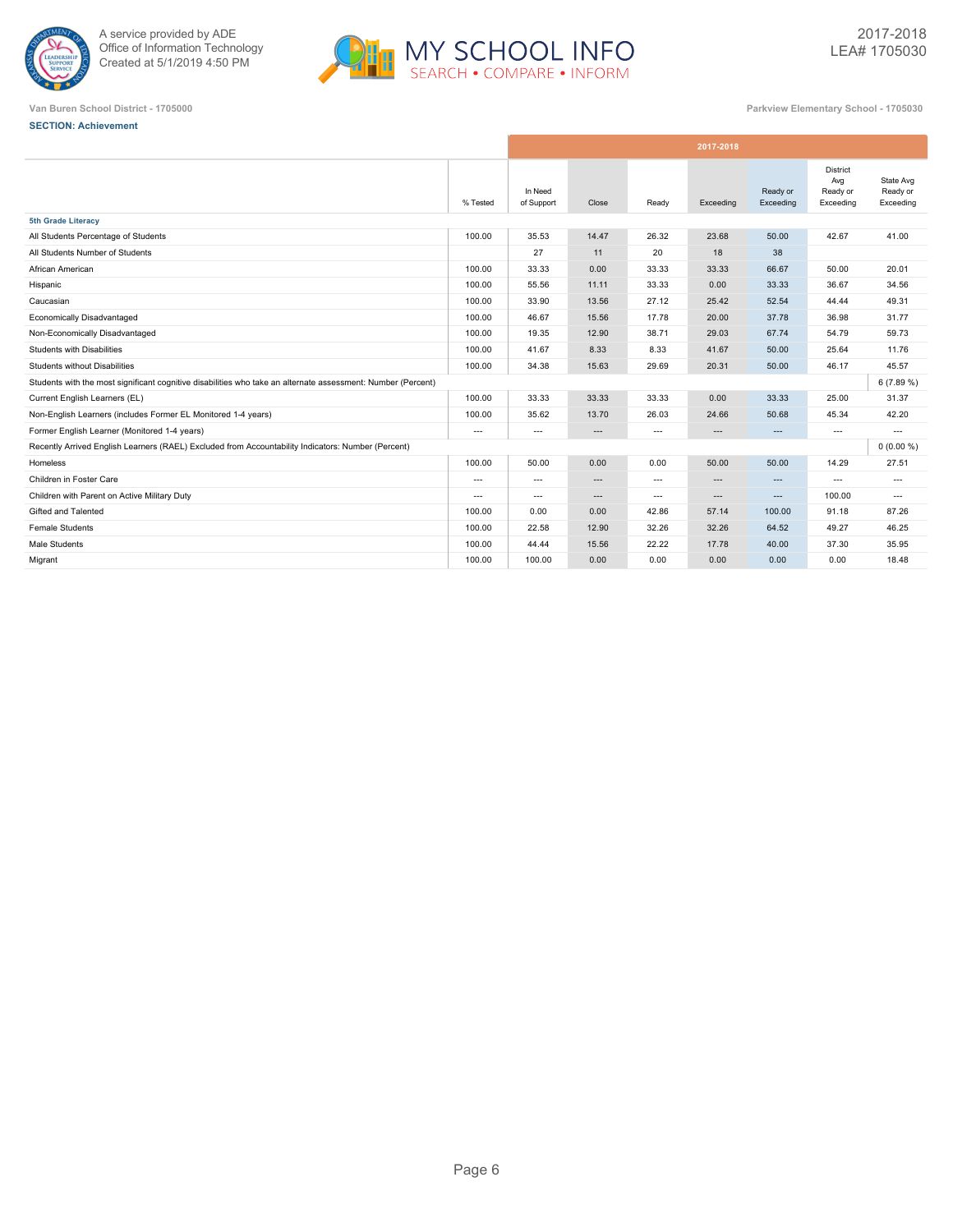



| <b>JED HON. ACHIBABILIAN</b>                                                                                 |                          |                          |                          |                          |                          |                          |                                          |                                    |
|--------------------------------------------------------------------------------------------------------------|--------------------------|--------------------------|--------------------------|--------------------------|--------------------------|--------------------------|------------------------------------------|------------------------------------|
|                                                                                                              |                          |                          |                          |                          | 2017-2018                |                          |                                          |                                    |
|                                                                                                              | % Tested                 | In Need<br>of Support    | Close                    | Ready                    | Exceeding                | Ready or<br>Exceeding    | District<br>Avg<br>Ready or<br>Exceeding | State Avg<br>Ready or<br>Exceeding |
| <b>5th Grade Mathematics</b>                                                                                 |                          |                          |                          |                          |                          |                          |                                          |                                    |
| All Students Percentage of Students                                                                          | 100.00                   | 10.53                    | 43.42                    | 30.26                    | 15.79                    | 46.05                    | 53.51                                    | 49.99                              |
| All Students Number of Students                                                                              |                          | N <sub>10</sub>          | 33                       | 23                       | 12                       | 35                       |                                          |                                    |
| African American                                                                                             | 100.00                   | 0.00                     | 66.67                    | 0.00                     | 33.33                    | 33.33                    | 25.00                                    | 26.58                              |
| Hispanic                                                                                                     | 100.00                   | 0.00                     | 55.56                    | 44.44                    | 0.00                     | 44.44                    | 54.44                                    | 47.64                              |
| Caucasian                                                                                                    | 100.00                   | 11.86                    | 42.37                    | 28.81                    | 16.95                    | 45.76                    | 52.63                                    | 57.98                              |
| Economically Disadvantaged                                                                                   | 100.00                   | 11.11                    | 51.11                    | 26.67                    | 11.11                    | 37.78                    | 50.97                                    | 41.12                              |
| Non-Economically Disadvantaged                                                                               | 100.00                   | 9.68                     | 32.26                    | 35.48                    | 22.58                    | 58.06                    | 58.90                                    | 67.99                              |
| <b>Students with Disabilities</b>                                                                            | 100.00                   | 0.00                     | 41.67                    | 16.67                    | 41.67                    | 58.33                    | 32.05                                    | 18.64                              |
| Students without Disabilities                                                                                | 100.00                   | 12.50                    | 43.75                    | 32.81                    | 10.94                    | 43.75                    | 57.94                                    | 54.89                              |
| Students with the most significant cognitive disabilities who take an alternate assessment: Number (Percent) |                          |                          |                          |                          |                          |                          |                                          | 6(7.89%)                           |
| Current English Learners (EL)                                                                                | 100.00                   | 0.00                     | 33.33                    | 66.67                    | 0.00                     | 66.67                    | 53.33                                    | 46.35                              |
| Non-English Learners (includes Former EL Monitored 1-4 years)                                                | 100.00                   | 10.96                    | 43.84                    | 28.77                    | 16.44                    | 45.21                    | 53.54                                    | 50.44                              |
| Former English Learner (Monitored 1-4 years)                                                                 | $\overline{a}$           | $\hspace{0.05cm} \ldots$ | $\overline{\phantom{a}}$ | $\hspace{0.05cm} \ldots$ | ---                      | $\hspace{0.05cm} \ldots$ | $\hspace{0.05cm} \ldots$                 | ---                                |
| Recently Arrived English Learners (RAEL) Excluded from Accountability Indicators: Number (Percent)           |                          |                          |                          |                          |                          |                          |                                          | $0(0.00\%)$                        |
| Homeless                                                                                                     | 100.00                   | 50.00                    | 50.00                    | 0.00                     | 0.00                     | 0.00                     | 14.29                                    | 33.69                              |
| Children in Foster Care                                                                                      | $\overline{a}$           | $---$                    | ---                      | $---$                    | ---                      | $\cdots$                 | $---$                                    | $---$                              |
| Children with Parent on Active Military Duty                                                                 | $\hspace{0.05cm} \ldots$ | $\qquad \qquad \cdots$   | $\hspace{0.05cm} \ldots$ | $\hspace{0.05cm} \ldots$ | $\hspace{0.05cm} \ldots$ | $\hspace{0.05cm} \ldots$ | 100.00                                   | $---$                              |
| Gifted and Talented                                                                                          | 100.00                   | 0.00                     | 0.00                     | 57.14                    | 42.86                    | 100.00                   | 97.06                                    | 88.97                              |
| <b>Female Students</b>                                                                                       | 100.00                   | 6.45                     | 48.39                    | 29.03                    | 16.13                    | 45.16                    | 53.43                                    | 50.87                              |
| Male Students                                                                                                | 100.00                   | 13.33                    | 40.00                    | 31.11                    | 15.56                    | 46.67                    | 53.57                                    | 49.14                              |
| Migrant                                                                                                      | 100.00                   | 0.00                     | 100.00                   | 0.00                     | 0.00                     | 0.00                     | 33.33                                    | 33.70                              |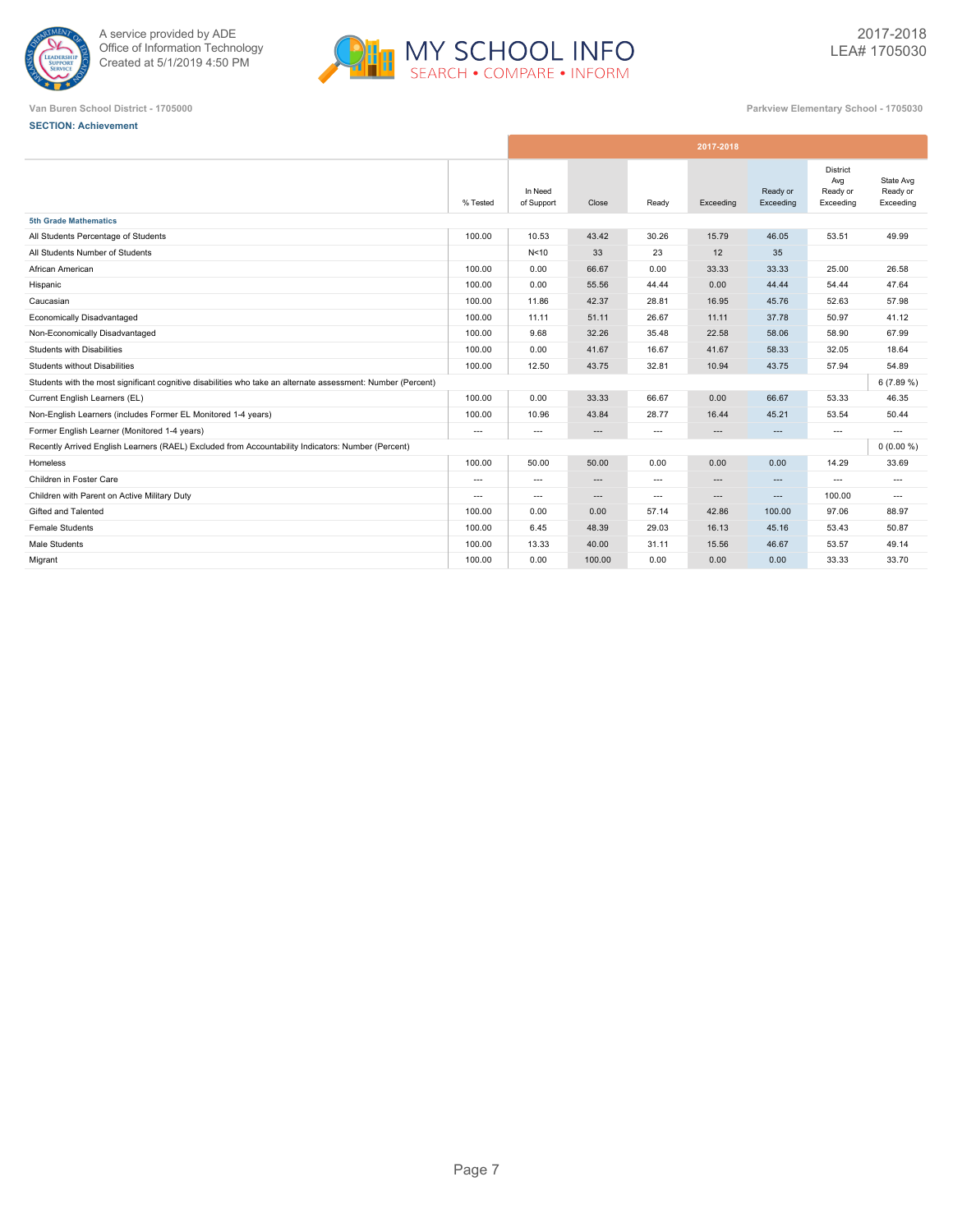



|                                                                                                              |                          |                       |                   |       | 2017-2018                |                       |                                                 |                                    |
|--------------------------------------------------------------------------------------------------------------|--------------------------|-----------------------|-------------------|-------|--------------------------|-----------------------|-------------------------------------------------|------------------------------------|
|                                                                                                              | % Tested                 | In Need<br>of Support | Close             | Ready | Exceeding                | Ready or<br>Exceeding | <b>District</b><br>Avg<br>Ready or<br>Exceeding | State Avg<br>Ready or<br>Exceeding |
| 3rd Grade Science                                                                                            |                          |                       |                   |       |                          |                       |                                                 |                                    |
| All Students Percentage of Students                                                                          | 100.00                   | 60.00                 | 15.71             | 12.86 | 11.43                    | 24.29                 | 34.05                                           | 38.61                              |
| All Students Number of Students                                                                              |                          | 42                    | 11                | N<10  | N<10                     | 17                    |                                                 |                                    |
| African American                                                                                             | 100.00                   | 100.00                | 0.00              | 0.00  | 0.00                     | 0.00                  | 11.76                                           | 19.71                              |
| Hispanic                                                                                                     | 100.00                   | 85.71                 | 0.00              | 14.29 | 0.00                     | 14.29                 | 26.44                                           | 29.49                              |
| Caucasian                                                                                                    | 100.00                   | 55.17                 | 18.97             | 12.07 | 13.79                    | 25.86                 | 36.01                                           | 47.05                              |
| Economically Disadvantaged                                                                                   | 100.00                   | 78.38                 | 5.41              | 16.22 | 0.00                     | 16.22                 | 28.39                                           | 30.11                              |
| Non-Economically Disadvantaged                                                                               | 100.00                   | 39.39                 | 27.27             | 9.09  | 24.24                    | 33.33                 | 45.22                                           | 56.15                              |
| <b>Students with Disabilities</b>                                                                            | 100.00                   | 100.00                | 0.00              | 0.00  | 0.00                     | 0.00                  | 8.82                                            | 11.89                              |
| <b>Students without Disabilities</b>                                                                         | 100.00                   | 54.10                 | 18.03             | 14.75 | 13.11                    | 27.87                 | 38.35                                           | 42.59                              |
| Students with the most significant cognitive disabilities who take an alternate assessment: Number (Percent) |                          |                       |                   |       |                          |                       |                                                 | $0(0.00\%)$                        |
| Current English Learners (EL)                                                                                | 100.00                   | 100.00                | 0.00              | 0.00  | 0.00                     | 0.00                  | 26.56                                           | 27.96                              |
| Non-English Learners (includes Former EL Monitored 1-4 years)                                                | 100.00                   | 58.21                 | 16.42             | 13.43 | 11.94                    | 25.37                 | 35.24                                           | 40.12                              |
| Former English Learner (Monitored 1-4 years)                                                                 | $\hspace{0.05cm} \ldots$ | $\cdots$              | $\cdots$          | $---$ | $---$                    | $\cdots$              | $\cdots$                                        | ---                                |
| Recently Arrived English Learners (RAEL) Excluded from Accountability Indicators: Number (Percent)           |                          |                       |                   |       |                          |                       |                                                 | $0(0.00\%)$                        |
| Homeless                                                                                                     | $\hspace{0.05cm} \ldots$ | $\cdots$              | $\cdots$          | $---$ | $\hspace{0.05cm} \ldots$ | $\cdots$              | 0.00                                            | $\cdots$                           |
| Children in Foster Care                                                                                      | 100.00                   | 100.00                | 0.00              | 0.00  | 0.00                     | 0.00                  | 50.00                                           | 25.52                              |
| Children with Parent on Active Military Duty                                                                 | $\hspace{0.05cm} \ldots$ | $\cdots$              | $\qquad \qquad -$ | $---$ | $\hspace{0.05cm} \ldots$ | $\cdots$              | 60.00                                           | $---$                              |
| Gifted and Talented                                                                                          | 100.00                   | 20.00                 | 20.00             | 0.00  | 60.00                    | 60.00                 | 84.62                                           | 85.93                              |
| Female Students                                                                                              | 100.00                   | 60.61                 | 9.09              | 15.15 | 15.15                    | 30.30                 | 32.62                                           | 38.35                              |
| Male Students                                                                                                | 100.00                   | 59.46                 | 21.62             | 10.81 | 8.11                     | 18.92                 | 35.47                                           | 38.86                              |
| Migrant                                                                                                      | 100.00                   | 100.00                | 0.00              | 0.00  | 0.00                     | 0.00                  | 0.00                                            | 24.07                              |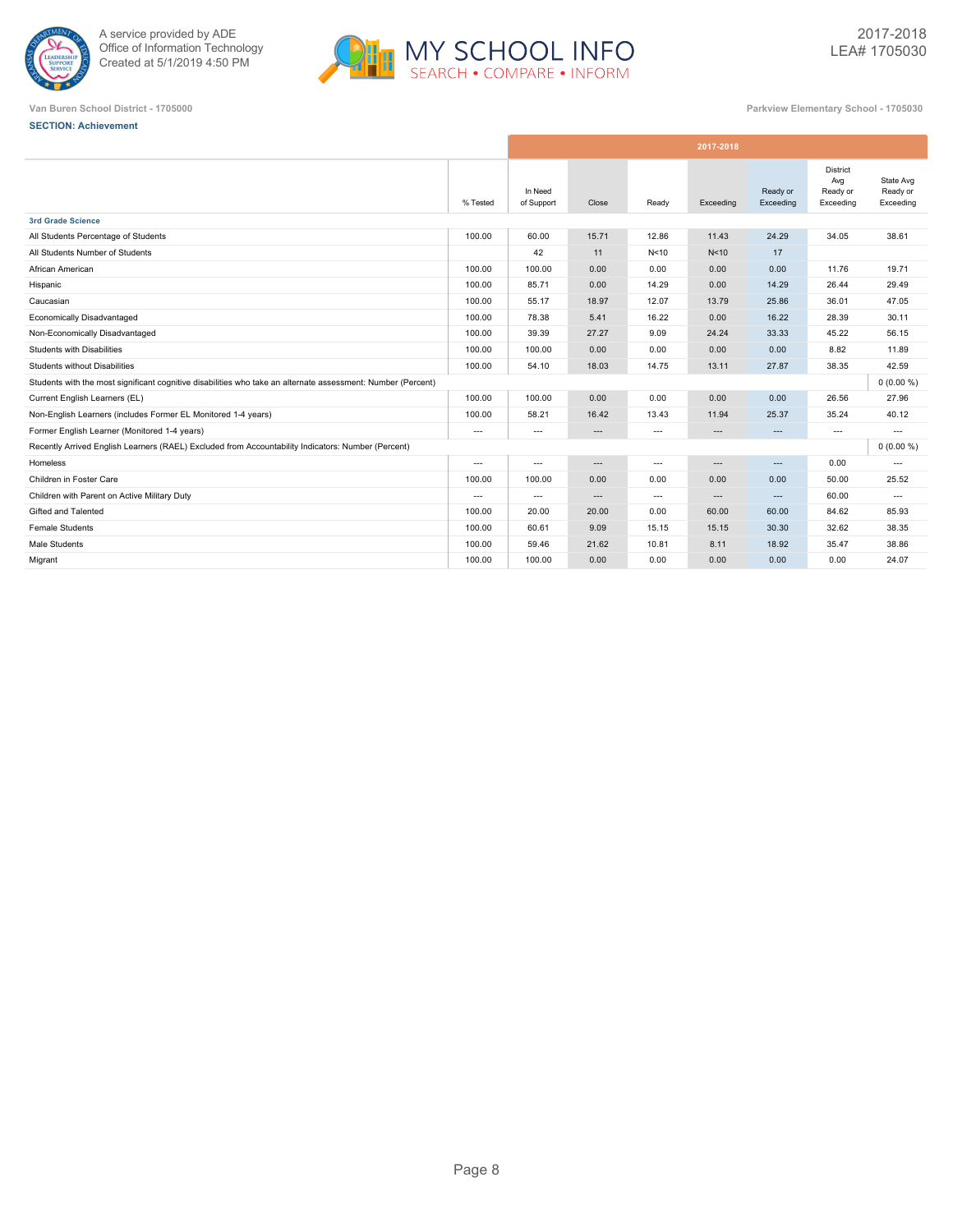



|                                                                                                              |          |                          |                          |                          | 2017-2018 |                       |                                          |                                    |
|--------------------------------------------------------------------------------------------------------------|----------|--------------------------|--------------------------|--------------------------|-----------|-----------------------|------------------------------------------|------------------------------------|
|                                                                                                              | % Tested | In Need<br>of Support    | Close                    | Ready                    | Exceeding | Ready or<br>Exceeding | District<br>Avg<br>Ready or<br>Exceeding | State Avg<br>Ready or<br>Exceeding |
| <b>4th Grade Science</b>                                                                                     |          |                          |                          |                          |           |                       |                                          |                                    |
| All Students Percentage of Students                                                                          | 100.00   | 44.74                    | 19.74                    | 22.37                    | 13.16     | 35.53                 | 35.15                                    | 42.17                              |
| All Students Number of Students                                                                              |          | 34                       | 15                       | 17                       | 10        | 27                    |                                          |                                    |
| African American                                                                                             | 100.00   | 50.00                    | 50.00                    | 0.00                     | 0.00      | 0.00                  | 10.00                                    | 20.98                              |
| Hispanic                                                                                                     | 100.00   | 33.33                    | 50.00                    | 0.00                     | 16.67     | 16.67                 | 22.62                                    | 33.11                              |
| Caucasian                                                                                                    | 100.00   | 44.26                    | 18.03                    | 22.95                    | 14.75     | 37.70                 | 38.87                                    | 51.24                              |
| Economically Disadvantaged                                                                                   | 100.00   | 63.41                    | 19.51                    | 14.63                    | 2.44      | 17.07                 | 26.47                                    | 32.82                              |
| Non-Economically Disadvantaged                                                                               | 100.00   | 22.86                    | 20.00                    | 31.43                    | 25.71     | 57.14                 | 54.81                                    | 61.61                              |
| <b>Students with Disabilities</b>                                                                            | 100.00   | 100.00                   | 0.00                     | 0.00                     | 0.00      | 0.00                  | 6.52                                     | 11.39                              |
| <b>Students without Disabilities</b>                                                                         | 100.00   | 39.13                    | 21.74                    | 24.64                    | 14.49     | 39.13                 | 38.48                                    | 46.48                              |
| Students with the most significant cognitive disabilities who take an alternate assessment: Number (Percent) |          |                          |                          |                          |           |                       |                                          | $0(0.00\%)$                        |
| Current English Learners (EL)                                                                                | 100.00   | 50.00                    | 0.00                     | 50.00                    | 0.00      | 50.00                 | 22.81                                    | 29.44                              |
| Non-English Learners (includes Former EL Monitored 1-4 years)                                                | 100.00   | 44.59                    | 20.27                    | 21.62                    | 13.51     | 35.14                 | 36.98                                    | 43.76                              |
| Former English Learner (Monitored 1-4 years)                                                                 | $\cdots$ | $---$                    | $\cdots$                 | $\hspace{0.05cm} \ldots$ | $\cdots$  | $\cdots$              | $\overline{\phantom{a}}$                 | ---                                |
| Recently Arrived English Learners (RAEL) Excluded from Accountability Indicators: Number (Percent)           |          |                          |                          |                          |           |                       |                                          | $0(0.00\%)$                        |
| Homeless                                                                                                     | $\cdots$ | $\cdots$                 | $\hspace{0.05cm} \ldots$ | $\hspace{0.05cm} \ldots$ | $\cdots$  | $\cdots$              | 33.33                                    | $---$                              |
| Children in Foster Care                                                                                      | 100.00   | 100.00                   | 0.00                     | 0.00                     | 0.00      | 0.00                  | 50.00                                    | 25.79                              |
| Children with Parent on Active Military Duty                                                                 | $\cdots$ | $\hspace{0.05cm} \ldots$ | $\cdots$                 | $\hspace{0.05cm} \ldots$ | $\cdots$  | $\cdots$              | $\overline{\phantom{a}}$                 | ---                                |
| Gifted and Talented                                                                                          | 100.00   | 0.00                     | 0.00                     | 33.33                    | 66.67     | 100.00                | 89.66                                    | 87.12                              |
| Female Students                                                                                              | 100.00   | 48.94                    | 25.53                    | 14.89                    | 10.64     | 25.53                 | 31.44                                    | 41.85                              |
| Male Students                                                                                                | 100.00   | 37.93                    | 10.34                    | 34.48                    | 17.24     | 51.72                 | 39.15                                    | 42.48                              |
| Migrant                                                                                                      | 100.00   | 100.00                   | 0.00                     | 0.00                     | 0.00      | 0.00                  | 16.67                                    | 24.82                              |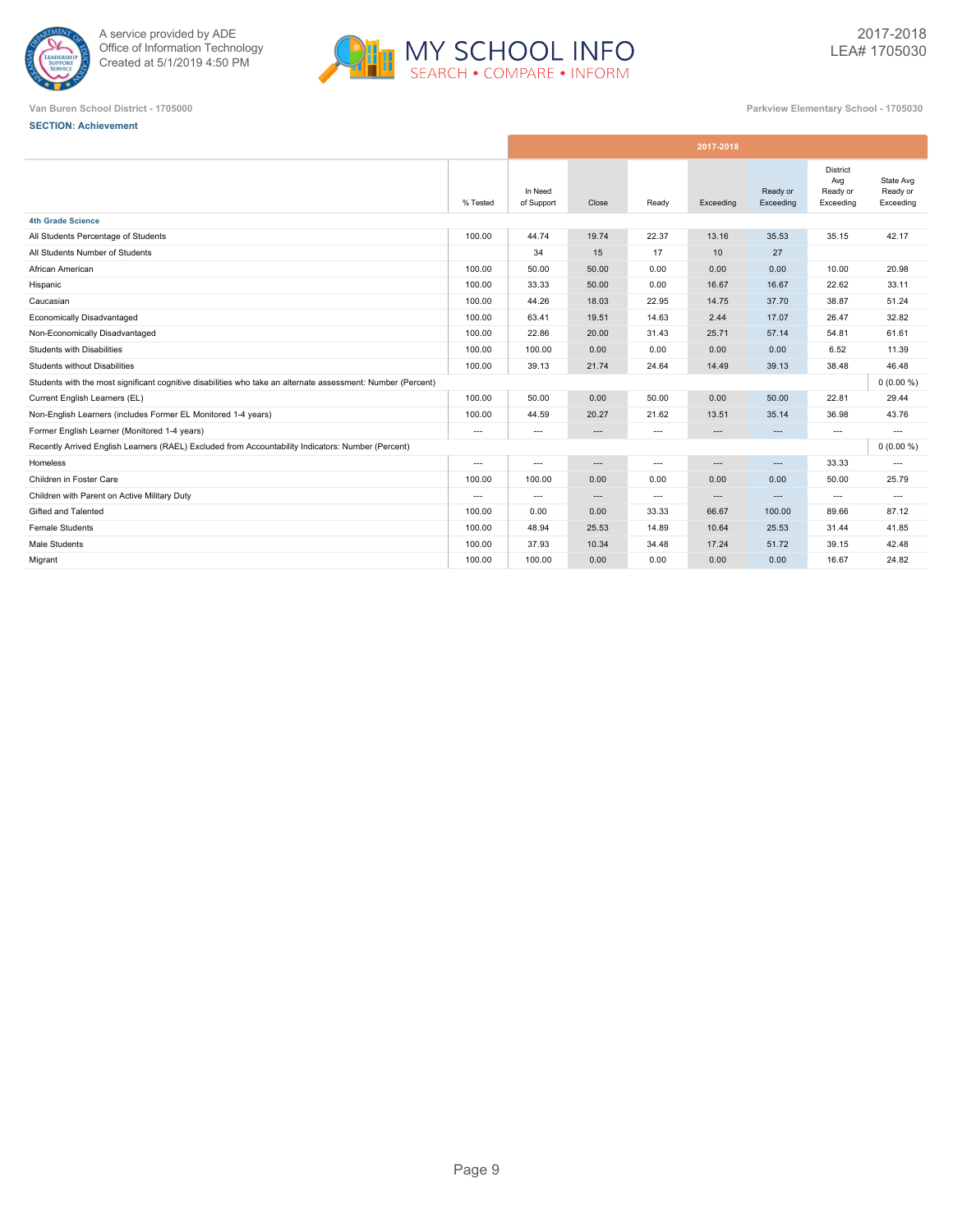



|                                                                                                              |                          |                          |                          |                          | 2017-2018                |                               |                                          |                                    |
|--------------------------------------------------------------------------------------------------------------|--------------------------|--------------------------|--------------------------|--------------------------|--------------------------|-------------------------------|------------------------------------------|------------------------------------|
|                                                                                                              | % Tested                 | In Need<br>of Support    | Close                    | Ready                    | Exceeding                | Ready or<br>Exceeding         | District<br>Avg<br>Ready or<br>Exceeding | State Avg<br>Ready or<br>Exceeding |
| <b>5th Grade Science</b>                                                                                     |                          |                          |                          |                          |                          |                               |                                          |                                    |
| All Students Percentage of Students                                                                          | 100.00                   | 34.21                    | 30.26                    | 23.68                    | 11.84                    | 35.53                         | 40.04                                    | 41.01                              |
| All Students Number of Students                                                                              |                          | 26                       | 23                       | 18                       | N<10                     | 27                            |                                          |                                    |
| African American                                                                                             | 100.00                   | 33.33                    | 33.33                    | 33.33                    | 0.00                     | 33.33                         | 25.00                                    | 18.23                              |
| Hispanic                                                                                                     | 100.00                   | 33.33                    | 44.44                    | 22.22                    | 0.00                     | 22.22                         | 36.67                                    | 35.62                              |
| Caucasian                                                                                                    | 100.00                   | 35.59                    | 27.12                    | 23.73                    | 13.56                    | 37.29                         | 42.28                                    | 49.72                              |
| Economically Disadvantaged                                                                                   | 100.00                   | 42.22                    | 24.44                    | 20.00                    | 13.33                    | 33.33                         | 38.59                                    | 32.22                              |
| Non-Economically Disadvantaged                                                                               | 100.00                   | 22.58                    | 38.71                    | 29.03                    | 9.68                     | 38.71                         | 43.15                                    | 58.85                              |
| <b>Students with Disabilities</b>                                                                            | 100.00                   | 66.67                    | 16.67                    | 16.67                    | 0.00                     | 16.67                         | 14.10                                    | 15.24                              |
| <b>Students without Disabilities</b>                                                                         | 100.00                   | 28.13                    | 32.81                    | 25.00                    | 14.06                    | 39.06                         | 45.38                                    | 45.04                              |
| Students with the most significant cognitive disabilities who take an alternate assessment: Number (Percent) |                          |                          |                          |                          |                          |                               |                                          | 6(7.89%)                           |
| Current English Learners (EL)                                                                                | 100.00                   | 0.00                     | 100.00                   | 0.00                     | 0.00                     | 0.00                          | 28.33                                    | 32.55                              |
| Non-English Learners (includes Former EL Monitored 1-4 years)                                                | 100.00                   | 35.62                    | 27.40                    | 24.66                    | 12.33                    | 36.99                         | 41.81                                    | 42.06                              |
| Former English Learner (Monitored 1-4 years)                                                                 | $\hspace{0.05cm} \ldots$ | $\hspace{0.05cm} \ldots$ | $\hspace{0.05cm} \ldots$ | $\hspace{0.05cm} \ldots$ | $\hspace{0.05cm} \ldots$ | $\hspace{1.5cm} \textbf{---}$ | $\hspace{0.05cm} \ldots$                 | $---$                              |
| Recently Arrived English Learners (RAEL) Excluded from Accountability Indicators: Number (Percent)           |                          |                          |                          |                          |                          |                               |                                          | $0(0.00\%)$                        |
| Homeless                                                                                                     | 100.00                   | 50.00                    | 0.00                     | 50.00                    | 0.00                     | 50.00                         | 14.29                                    | 26.76                              |
| Children in Foster Care                                                                                      | $\hspace{0.05cm} \ldots$ | $\hspace{0.05cm} \ldots$ | $\cdots$                 | $\hspace{0.05cm} \ldots$ | $\cdots$                 | $\cdots$                      | $\cdots$                                 | $\cdots$                           |
| Children with Parent on Active Military Duty                                                                 | $\hspace{0.05cm} \ldots$ | $\qquad \qquad \cdots$   | $\hspace{0.05cm} \ldots$ | $\cdots$                 | $\hspace{0.05cm} \ldots$ | $\cdots$                      | 100.00                                   | $---$                              |
| Gifted and Talented                                                                                          | 100.00                   | 0.00                     | 0.00                     | 85.71                    | 14.29                    | 100.00                        | 94.12                                    | 86.05                              |
| Female Students                                                                                              | 100.00                   | 29.03                    | 35.48                    | 19.35                    | 16.13                    | 35.48                         | 38.05                                    | 40.38                              |
| Male Students                                                                                                | 100.00                   | 37.78                    | 26.67                    | 26.67                    | 8.89                     | 35.56                         | 41.67                                    | 41.63                              |
| Migrant                                                                                                      | 100.00                   | 0.00                     | 100.00                   | 0.00                     | 0.00                     | 0.00                          | 11.11                                    | 22.02                              |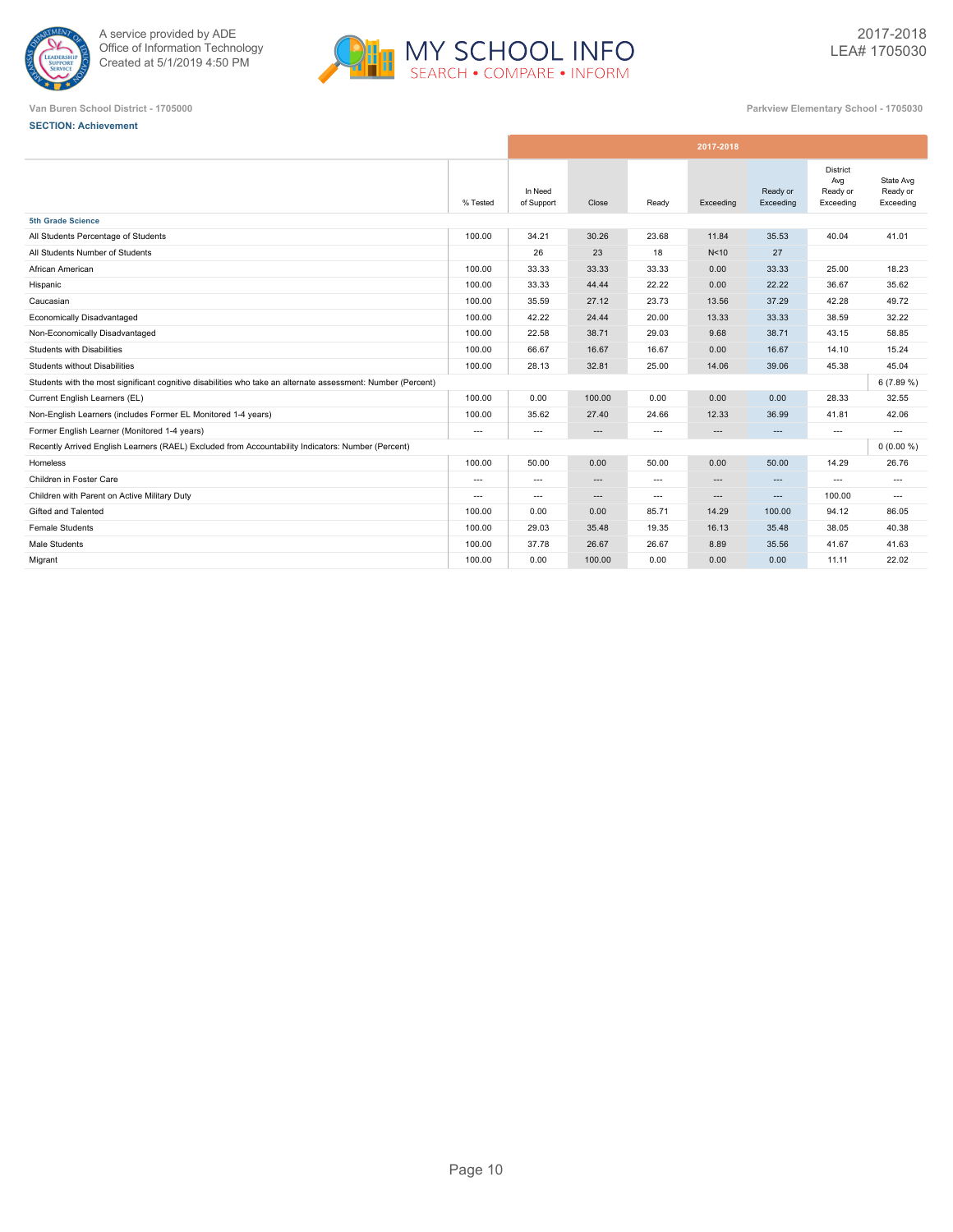

**SECTION: Growth**



**Van Buren School District - 1705000 Parkview Elementary School - 1705030**

**ELA Math Content Science ELP Content**

|                                                               | <b>ELA</b>        | Math                     | Content                  | <b>Science</b>           | <b>ELP</b>               | Content<br>with ELP      |
|---------------------------------------------------------------|-------------------|--------------------------|--------------------------|--------------------------|--------------------------|--------------------------|
| Grade 1                                                       |                   |                          |                          |                          |                          |                          |
| All Students                                                  | $---$             | $\sim$ $\sim$            | $\sim$ $\sim$            | $\sim$ $\sim$            | 71.6800                  | $\cdots$                 |
| African-American                                              | $\cdots$          | $\hspace{0.05cm} \ldots$ | $\sim$ $\sim$            | $\sim$ $\sim$            | $\cdots$                 | $\cdots$                 |
| Hispanic                                                      | $\cdots$          | $\sim$ $\sim$            | $\sim$ $\sim$            | $\sim$ $\sim$            | 71.6800                  | $\hspace{0.05cm} \ldots$ |
| Caucasian                                                     | $---$             | $\cdots$                 | $\cdots$                 | $---$                    | $---$                    | $---$                    |
| Economically Disadvantaged                                    | $\qquad \qquad -$ | $---$                    | $---$                    | $\sim$ $\sim$            | 68.6228                  | $\cdots$                 |
| Non-Economically Disadvantaged                                | $---$             | $---$                    | $---$                    | $---$                    | 74.7373                  | $\hspace{0.05cm} \ldots$ |
| Students with Disabilities                                    | $---$             | $---$                    | $---$                    | $---$                    | $---$                    | $\cdots$                 |
| Students without Disabilities                                 | $---$             | $---$                    | $---$                    | $---$                    | 71.6800                  | $---$                    |
| Current English Learners (EL)                                 | $---$             | $---$                    | $---$                    | $\sim$ $\sim$            | 71,6800                  | $\cdots$                 |
| Non-English Learners (includes Former EL Monitored 1-4 years) | $---$             | $---$                    | $---$                    | $---$                    | $---$                    | $---$                    |
| Former English Learner (Monitored 1-4 years)                  | $---$             | $\sim$ $\sim$            | $---$                    | $\sim$ $\sim$            | $---$                    | $\hspace{0.05cm} \ldots$ |
| Homeless                                                      | $\cdots$          | $\hspace{0.05cm} \ldots$ | $\hspace{0.05cm} \ldots$ | $\sim$ $\sim$            | $\cdots$                 | $\cdots$                 |
| Children in Foster Care                                       | $\cdots$          | $\sim$ $\sim$            | $\sim$ $\sim$            | $\sim$ $\sim$            | $\hspace{0.05cm} \ldots$ | $\hspace{0.05cm} \ldots$ |
| Children with Parent on Active Military Duty                  | $---$             | $\sim$ $\sim$            | $\sim$ $\sim$            | $\sim$ $\sim$            | $\cdots$                 | $\hspace{0.05cm} \ldots$ |
| Gifted and Talented                                           | $---$             | $---$                    | $---$                    | $---$                    | $\qquad \qquad -$        | $\hspace{0.05cm} \ldots$ |
| <b>Female Students</b>                                        | $---$             | $\cdots$                 | $\cdots$                 | $\hspace{0.05cm} \ldots$ | 71.6800                  | $\cdots$                 |
| Male Students                                                 | $---$             | $\sim$ $\sim$            | $---$                    | $\sim$ $\sim$            | $---$                    | $\cdots$                 |
| Migrant                                                       | $---$             | $---$                    | $---$                    | $---$                    | $---$                    | $\hspace{0.05cm} \ldots$ |
|                                                               |                   |                          |                          |                          |                          |                          |

|                                                               |          |                          |          |                          |                   | with ELP          |
|---------------------------------------------------------------|----------|--------------------------|----------|--------------------------|-------------------|-------------------|
| Grade 2                                                       |          |                          |          |                          |                   |                   |
| All Students                                                  | $---$    | $---$                    | $---$    | $---$                    | 93.2378           | $---$             |
| African-American                                              | $\cdots$ | $---$                    | $\cdots$ | $\hspace{0.05cm} \ldots$ | $\qquad \qquad -$ | $\qquad \qquad -$ |
| Hispanic                                                      | $---$    | $---$                    | $---$    | $---$                    | 93.2378           | $\qquad \qquad -$ |
| Caucasian                                                     | $---$    | $---$                    | $---$    | $---$                    | $---$             | $\qquad \qquad -$ |
| Economically Disadvantaged                                    | $---$    | $---$                    | $---$    | $\sim$ $\sim$            | 93.2378           | $\cdots$          |
| Non-Economically Disadvantaged                                | $---$    | $---$                    | $---$    | $---$                    | $\cdots$          | $\qquad \qquad -$ |
| Students with Disabilities                                    | $---$    | $---$                    | $---$    | $---$                    | $---$             | $\qquad \qquad -$ |
| Students without Disabilities                                 | $---$    | $---$                    | $---$    | $\hspace{0.05cm} \ldots$ | 93.2378           | $\qquad \qquad -$ |
| Current English Learners (EL)                                 | $---$    | $---$                    | $---$    | $---$                    | 93.2378           | $\qquad \qquad -$ |
| Non-English Learners (includes Former EL Monitored 1-4 years) | $---$    | $---$                    | $---$    | $---$                    | $\cdots$          | $---$             |
| Former English Learner (Monitored 1-4 years)                  | $---$    | $---$                    | $---$    | $---$                    | $---$             | $\qquad \qquad -$ |
| Homeless                                                      | $---$    | $---$                    | $---$    | $---$                    | $---$             | $\qquad \qquad -$ |
| Children in Foster Care                                       | $---$    | $---$                    | $---$    | $---$                    | $---$             | $\qquad \qquad -$ |
| Children with Parent on Active Military Duty                  | $---$    | $---$                    | $---$    | $\hspace{0.05cm} \ldots$ | $---$             | $\qquad \qquad -$ |
| Gifted and Talented                                           | $\cdots$ | $\hspace{0.05cm} \ldots$ | $\cdots$ | $\hspace{0.05cm} \ldots$ | $\qquad \qquad -$ | $\qquad \qquad -$ |
| Female Students                                               | $---$    | $---$                    | $---$    | $---$                    | 93.2378           | $---$             |
| Male Students                                                 | $---$    | $\hspace{0.05cm} \ldots$ | $\cdots$ | $\hspace{0.05cm} \ldots$ | $\qquad \qquad -$ | $\qquad \qquad -$ |
| Migrant                                                       | $---$    | $\qquad \qquad -$        | $---$    | $---$                    | $---$             | $\qquad \qquad -$ |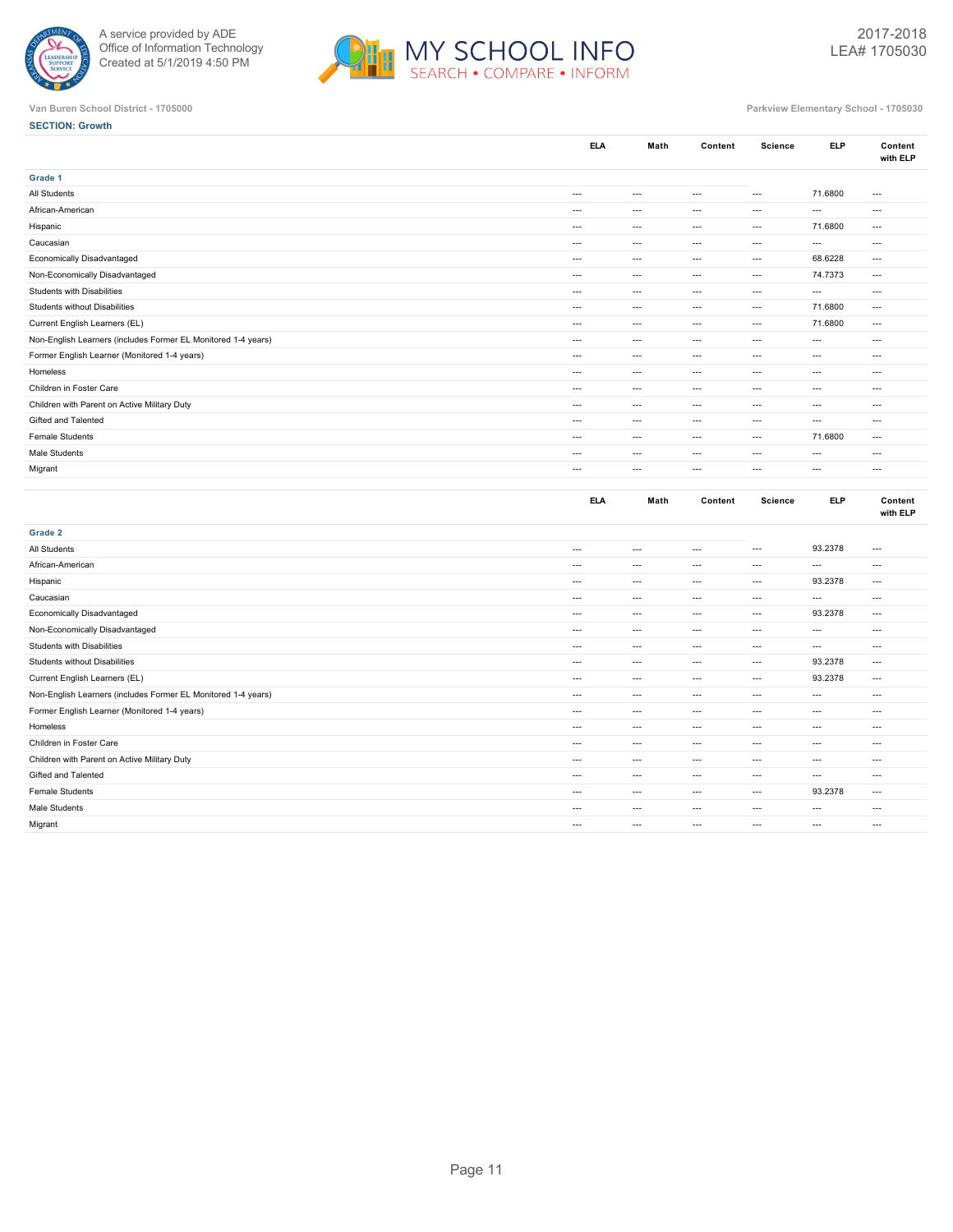



| <b>SECTION: Growth</b>                                        |                          |                          |                          |                          |                          |                          |
|---------------------------------------------------------------|--------------------------|--------------------------|--------------------------|--------------------------|--------------------------|--------------------------|
|                                                               | <b>ELA</b>               | Math                     | Content                  | <b>Science</b>           | <b>ELP</b>               | Content<br>with ELP      |
| Grade 3                                                       |                          |                          |                          |                          |                          |                          |
| All Students                                                  | 76.1282                  | 74.9673                  | 75.5478                  | $\overline{\phantom{a}}$ | 74.7667                  | 75.5255                  |
| African-American                                              | 60.4869                  | 70.9371                  | 65.7120                  | $\overline{a}$           | ---                      | $\overline{a}$           |
| Hispanic                                                      | 77.2483                  | 76.7558                  | 77.0021                  | $\overline{\phantom{a}}$ | 74.7667                  | 76.3634                  |
| Caucasian                                                     | 76.8555                  | 75.1649                  | 76.0102                  | $\overline{\phantom{a}}$ | $\overline{\phantom{a}}$ | $\hspace{0.05cm} \ldots$ |
| Economically Disadvantaged                                    | 72.8481                  | 72.1035                  | 72.4758                  | $---$                    | 74.7667                  | 72.5964                  |
| Non-Economically Disadvantaged                                | 79.8183                  | 78.1891                  | 79.0037                  | $\overline{a}$           | $\overline{a}$           | $\overline{a}$           |
| Students with Disabilities                                    | 67.9060                  | 70.1412                  | 69.0236                  | $\overline{\phantom{a}}$ | $\overline{\phantom{a}}$ | $\overline{\phantom{a}}$ |
| <b>Students without Disabilities</b>                          | 77.3825                  | 75.7035                  | 76.5430                  | $\overline{\phantom{a}}$ | 74.7667                  | 76.4848                  |
| Current English Learners (EL)                                 | 77.5239                  | 74.0500                  | 75.7869                  | $---$                    | 74.7667                  | 75.2768                  |
| Non-English Learners (includes Former EL Monitored 1-4 years) | 76.0859                  | 74.9951                  | 75.5405                  | $\overline{\phantom{a}}$ | $\overline{a}$           | $\overline{\phantom{a}}$ |
| Former English Learner (Monitored 1-4 years)                  | $\overline{a}$           | $\overline{\phantom{a}}$ | $\overline{\phantom{a}}$ | $\overline{a}$           | ---                      | $\overline{a}$           |
| Homeless                                                      | $---$                    | $\overline{\phantom{a}}$ | $\overline{\phantom{a}}$ | $\overline{\phantom{a}}$ | $---$                    | $\cdots$                 |
| Children in Foster Care                                       | 66.6421                  | 76.6428                  | 71.6425                  | $---$                    | $\overline{a}$           | $---$                    |
| Children with Parent on Active Military Duty                  | $\overline{a}$           | $\overline{\phantom{a}}$ | $\overline{\phantom{a}}$ | $\overline{a}$           | $\overline{a}$           | $\overline{\phantom{a}}$ |
| Gifted and Talented                                           | 79.0043                  | 71.3915                  | 75.1979                  | $\overline{\phantom{a}}$ | $\overline{\phantom{a}}$ | $\hspace{0.05cm} \ldots$ |
| <b>Female Students</b>                                        | 75.0992                  | 77.5074                  | 76.3033                  | $\overline{\phantom{a}}$ | 76.9881                  | 76.3247                  |
| Male Students                                                 | 76.9904                  | 72.8392                  | 74.9148                  | $---$                    | 72.5454                  | 74.8524                  |
| Migrant                                                       | 66.7827                  | 80.3301                  | 73.5564                  | $\overline{\phantom{a}}$ | 76.9881                  | 75.2722                  |
|                                                               |                          |                          |                          |                          |                          |                          |
|                                                               | <b>ELA</b>               | Math                     | Content                  | <b>Science</b>           | <b>ELP</b>               | Content<br>with ELP      |
| Grade 4                                                       |                          |                          |                          |                          |                          |                          |
| All Students                                                  | 75.1445                  | 73.3642                  | 74.2543                  | 78.3382                  | 77.4365                  | 74.3370                  |
| African-American                                              | 92.3270                  | 67.1150                  | 79.7210                  | 79.9827                  | $\overline{a}$           | $\overline{\phantom{a}}$ |
| Hispanic                                                      | 76.5437                  | 81.3851                  | 78.9644                  | 80.6908                  | 82.0203                  | 79.4009                  |
| Caucasian                                                     | 74.9549                  | 72.5758                  | 73.7653                  | 78.2559                  | ---                      | ---                      |
| Economically Disadvantaged                                    | 73.4948                  | 71.9676                  | 72.7312                  | 73.3300                  | 77.4365                  | 72.9552                  |
| Non-Economically Disadvantaged                                | 77.0298                  | 74.9604                  | 75.9951                  | 84.0618                  | $\cdots$                 | $\overline{\phantom{a}}$ |
| Students with Disabilities                                    | 77.2365                  | 71.3690                  | 74.3028                  | 67.3690                  | $---$                    | $\overline{a}$           |
| <b>Students without Disabilities</b>                          | 74.9291                  | 73.5696                  | 74.2494                  | 79.4674                  | 77.4365                  | 74.3404                  |
| Current English Learners (EL)                                 | 77.9432                  | 75.8315                  | 76.8874                  | 77.7957                  | 77.4365                  | 77.1619                  |
|                                                               |                          |                          |                          |                          |                          | $\overline{a}$           |
| Non-English Learners (includes Former EL Monitored 1-4 years) | 75.0678                  | 73.2966                  | 74.1822                  | 78.3531                  | $\overline{a}$           |                          |
| Former English Learner (Monitored 1-4 years)                  | $\overline{\phantom{a}}$ | $\overline{\phantom{a}}$ | $\overline{\phantom{a}}$ | ---                      | $---$                    | $\cdots$                 |
| Homeless                                                      | ---                      | $\overline{\phantom{a}}$ | $\overline{\phantom{a}}$ | $\overline{a}$           | $\overline{a}$           | $\overline{a}$           |
| Children in Foster Care                                       | 63.1420                  | 86.3622                  | 74.7521                  | 78.6997                  | $\overline{\phantom{a}}$ | $\overline{\phantom{a}}$ |
| Children with Parent on Active Military Duty                  | $\overline{a}$           | $\overline{\phantom{a}}$ | $\overline{a}$           | $---$                    | $---$                    | $---$                    |

Female Students 73.1171 72.6090 72.8631 76.2070 72.8528 72.8628 Male Students 78.3602 74.5622 76.4612 81.7187 82.0203 76.6465 Migrant 2012 10:30 12:30 12:30 12:30 12:30 12:30 12:30 12:30 12:30 12:30 13:30 14:30 14:30 14:30 14:30 14:30 1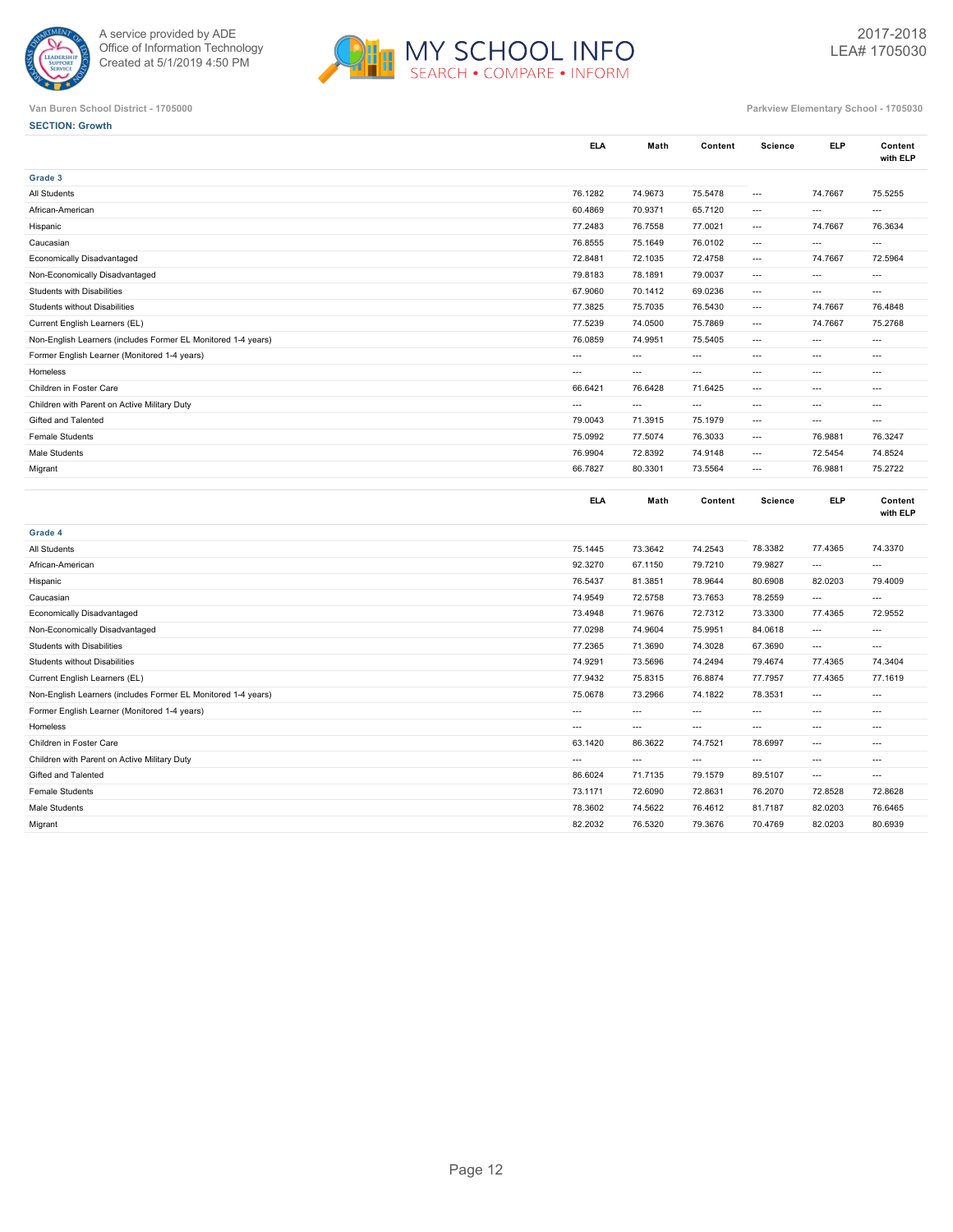



| <b>SECTION: Growth</b>                                        |                          |                          |                          |                          |                          |                          |
|---------------------------------------------------------------|--------------------------|--------------------------|--------------------------|--------------------------|--------------------------|--------------------------|
|                                                               | <b>ELA</b>               | Math                     | Content                  | <b>Science</b>           | <b>ELP</b>               | Content<br>with ELP      |
| Grade 5                                                       |                          |                          |                          |                          |                          |                          |
| All Students                                                  | 79.6521                  | 84.7942                  | 82.2232                  | 81.8134                  | 82.1466                  | 82.2200                  |
| African-American                                              | 77.4980                  | 97.1387                  | 87.3184                  | 79.2159                  | $\overline{a}$           | ---                      |
| Hispanic                                                      | 83.3560                  | 77.9180                  | 80.6370                  | 78.7195                  | 82.2125                  | 80.9521                  |
| Caucasian                                                     | 78.3462                  | 85.3569                  | 81.8516                  | 82.7097                  | $\overline{\phantom{a}}$ | $\overline{\phantom{a}}$ |
| Economically Disadvantaged                                    | 75.9600                  | 82.2153                  | 79.0877                  | 81.8066                  | 82.1466                  | 79.2962                  |
| Non-Economically Disadvantaged                                | 85.0584                  | 88.5704                  | 86.8144                  | 81.8233                  | $---$                    | $---$                    |
| <b>Students with Disabilities</b>                             | 87.2826                  | 82.1193                  | 84.7010                  | 78.6646                  | $---$                    | $\overline{\phantom{a}}$ |
| Students without Disabilities                                 | 78.9254                  | 85.0490                  | 81.9872                  | 82.1133                  | 82.1466                  | 81.9944                  |
| Current English Learners (EL)                                 | 87.1274                  | 83.9154                  | 85.5214                  | 81.8399                  | 82.1466                  | 83.8340                  |
| Non-English Learners (includes Former EL Monitored 1-4 years) | 79.3123                  | 84.8342                  | 82.0733                  | 81.8122                  | $\overline{\phantom{a}}$ | $\overline{\phantom{a}}$ |
| Former English Learner (Monitored 1-4 years)                  | $\overline{a}$           | $\overline{a}$           | $\overline{a}$           | $\overline{a}$           | $\overline{a}$           | $\overline{a}$           |
| Homeless                                                      | 60.2307                  | 91.0318                  | 75.6313                  | 77.6425                  | $---$                    | $---$                    |
| Children in Foster Care                                       | $\overline{\phantom{a}}$ | $---$                    | $\hspace{0.05cm} \ldots$ | $---$                    | $---$                    | $\hspace{0.05cm} \ldots$ |
| Children with Parent on Active Military Duty                  | ---                      | $\overline{\phantom{a}}$ | ---                      | $\overline{\phantom{a}}$ | $\overline{a}$           | $\overline{\phantom{a}}$ |
| Gifted and Talented                                           | 93.7307                  | 92.5822                  | 93.1565                  | 89.3627                  | $\hspace{0.05cm} \ldots$ | $\hspace{0.05cm} \ldots$ |
| <b>Female Students</b>                                        | 79.8758                  | 88.1241                  | 84.0000                  | 81.6877                  | 87.9761                  | 84.1325                  |
| Male Students                                                 | 79.4900                  | 82.3800                  | 80.9350                  | 81.9045                  | 79.2319                  | 80.8539                  |
| Migrant                                                       | 80.3157                  | 78.4274                  | 79.3716                  | 88.5423                  | 76.4490                  | 77.9103                  |
|                                                               |                          |                          |                          |                          |                          |                          |
|                                                               | <b>ELA</b>               | Math                     | Content                  | <b>Science</b>           | <b>ELP</b>               | Content<br>with ELP      |
| <b>All Grades</b>                                             |                          |                          |                          |                          |                          |                          |
| All Students                                                  | 76.9271                  | 77.5986                  | 77.2628                  | 80.0034                  | 78.7444                  | 77.3296                  |
| African-American                                              | 72.6997                  | 76.5320                  | 74.6159                  | 79.5993                  | $---$                    | $\hspace{0.05cm} \ldots$ |
| Hispanic                                                      | 79.5974                  | 78.7070                  | 79.1522                  | 79.5643                  | 79.0721                  | 79.1285                  |
| Caucasian                                                     | 76.6605                  | 77.4616                  | 77.0610                  | 80.3656                  | $\hspace{0.05cm} \ldots$ | $\hspace{0.05cm} \ldots$ |
| Economically Disadvantaged                                    | 74.1597                  | 75.6005                  | 74.8801                  | 77.6206                  | 79.1897                  | 75.1879                  |
| Non-Economically Disadvantaged                                | 80.3354                  | 80.0593                  | 80.1974                  | 83.0669                  | 74.7373                  | 80.1405                  |
| <b>Students with Disabilities</b>                             | 76.1593                  | 73.7986                  | 74.9790                  | 72.5824                  | $\overline{\phantom{a}}$ | $\overline{\phantom{a}}$ |
| <b>Students without Disabilities</b>                          | 77.0160                  | 78.0386                  | 77.5273                  | 80.7398                  | 78.7444                  | 77.5882                  |
| Current English Learners (EL)                                 | 81.7595                  | 78.7870                  | 80.2733                  | 80.2223                  | 78.7444                  | 79.3739                  |
| Non-English Learners (includes Former EL Monitored 1-4 years) | 76.7621                  | 77.5580                  | 77.1601                  | 79.9955                  | $\overline{a}$           | $\overline{a}$           |
| Former English Learner (Monitored 1-4 years)                  | ---                      | ---                      | $\overline{\phantom{a}}$ | $\overline{\phantom{a}}$ | $\hspace{0.05cm} \ldots$ | $\hspace{0.05cm} \ldots$ |
| Homeless                                                      | 60.2307                  | 91.0318                  | 75.6313                  | 77.6425                  | $\overline{\phantom{a}}$ | $\overline{\phantom{a}}$ |
| Children in Foster Care                                       | 64.8921                  | 81.5025                  | 73.1973                  | 78.6997                  | $\overline{\phantom{a}}$ | $\overline{\phantom{a}}$ |
| Children with Parent on Active Military Duty                  |                          |                          |                          |                          |                          |                          |
|                                                               | $---$                    | $\overline{a}$           | $---$                    | $---$                    | $---$                    | $---$                    |
| Gifted and Talented                                           | 87.3963                  | 81.3449                  | 84.3706                  | 89.4071                  | $---$                    | $---$                    |

Male Students 78.3084 76.9109 77.6096 81.8264 78.2574 77.6332 76.4338 78.4298 77.4318 79.5096 78.4858 77.9588 78.4298 77.4318 79.5096 78.4858 77.9588 77.9588 77.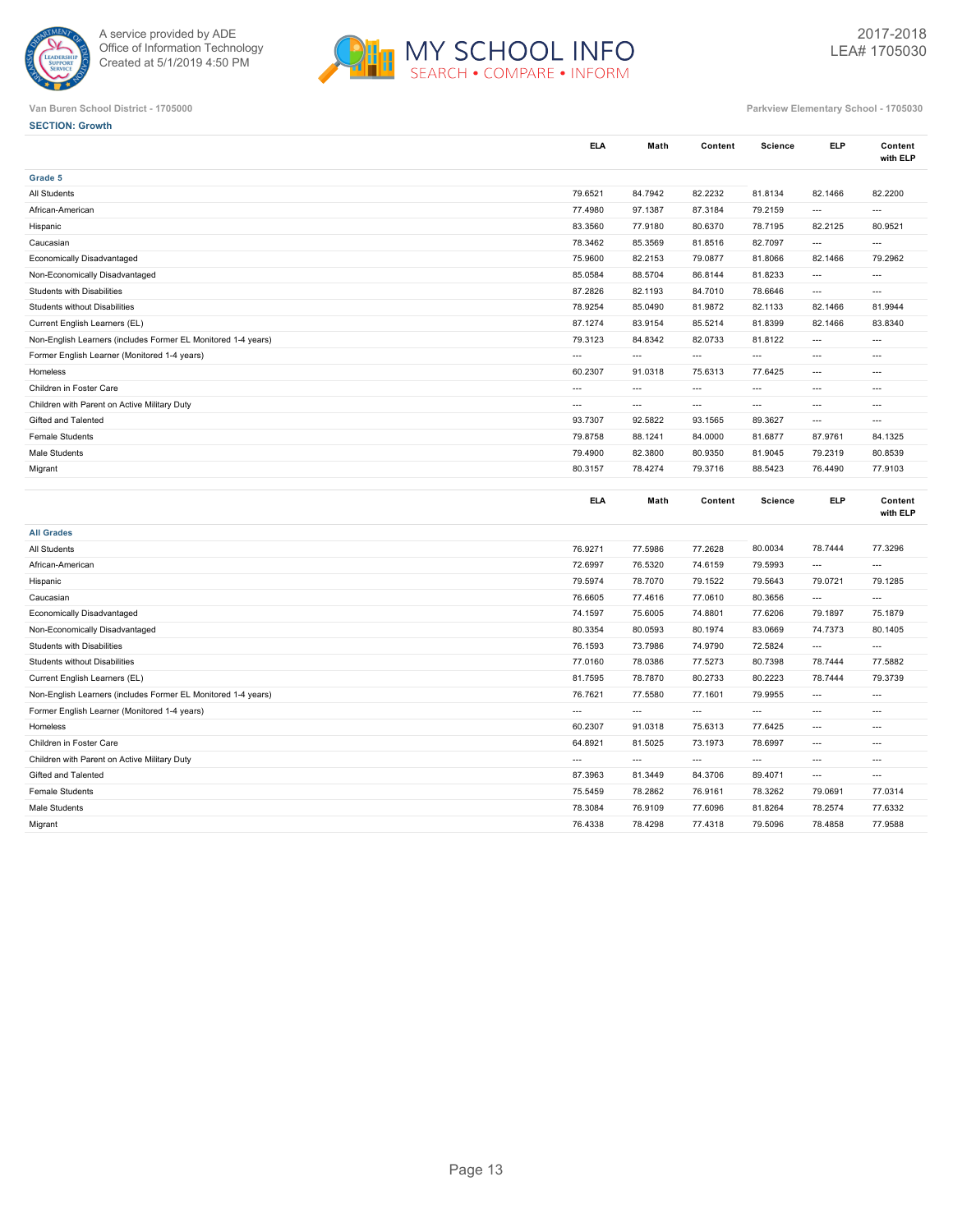

A service provided by ADE Office of Information Technology Created at 5/1/2019 4:50 PM



**Van Buren School District - 1705000 Parkview Elementary School - 1705030**

## **SECTION: English Language Proficiency for ELL**

|           |                  | 2015-2016            |                   |                  | 2016-2017            |                    | 2017-2018        |                      |                    |  |
|-----------|------------------|----------------------|-------------------|------------------|----------------------|--------------------|------------------|----------------------|--------------------|--|
|           | <b>EL Tested</b> | Number<br>Proficient | EL%<br>Proficient | <b>EL Tested</b> | Number<br>Proficient | EL %<br>Proficient | <b>EL Tested</b> | Number<br>Proficient | EL %<br>Proficient |  |
| Grade All | 10               | 3                    | 30.00 %           | 14               | 5                    | 35.71 %            | 13               | 3                    | 23.08 %            |  |
| Grade K   | $\cdots$         | $\cdots$             | $\cdots$          | $\overline{2}$   | 0                    | $.00 \%$           | $\overline{2}$   | 0                    | $.00 \%$           |  |
| Grade 01  | $\overline{2}$   | $\mathbf 0$          | .00%              |                  |                      | 100.00 %           | $\overline{2}$   | 0                    | $.00 \%$           |  |
| Grade 02  |                  | $\mathbf 0$          | .00%              |                  | 0                    | .00%               |                  | $\mathbf{1}$         | 100.00 %           |  |
| Grade 03  | 3                | $\mathbf 0$          | .00%              | $\overline{2}$   | 0                    | $.00\%$            | 3                | $\mathsf 0$          | $.00 \%$           |  |
| Grade 04  | $\overline{2}$   | $\overline{2}$       | 100.00 %          | $\overline{4}$   | $\overline{2}$       | 50.00 %            | $\overline{2}$   | 1                    | 50.00 %            |  |
| Grade 05  | $\overline{2}$   |                      | 50.00 %           | 4                | $\overline{2}$       | 50.00 %            | 3                | 1                    | 33.33 %            |  |
|           |                  |                      |                   |                  |                      |                    |                  |                      |                    |  |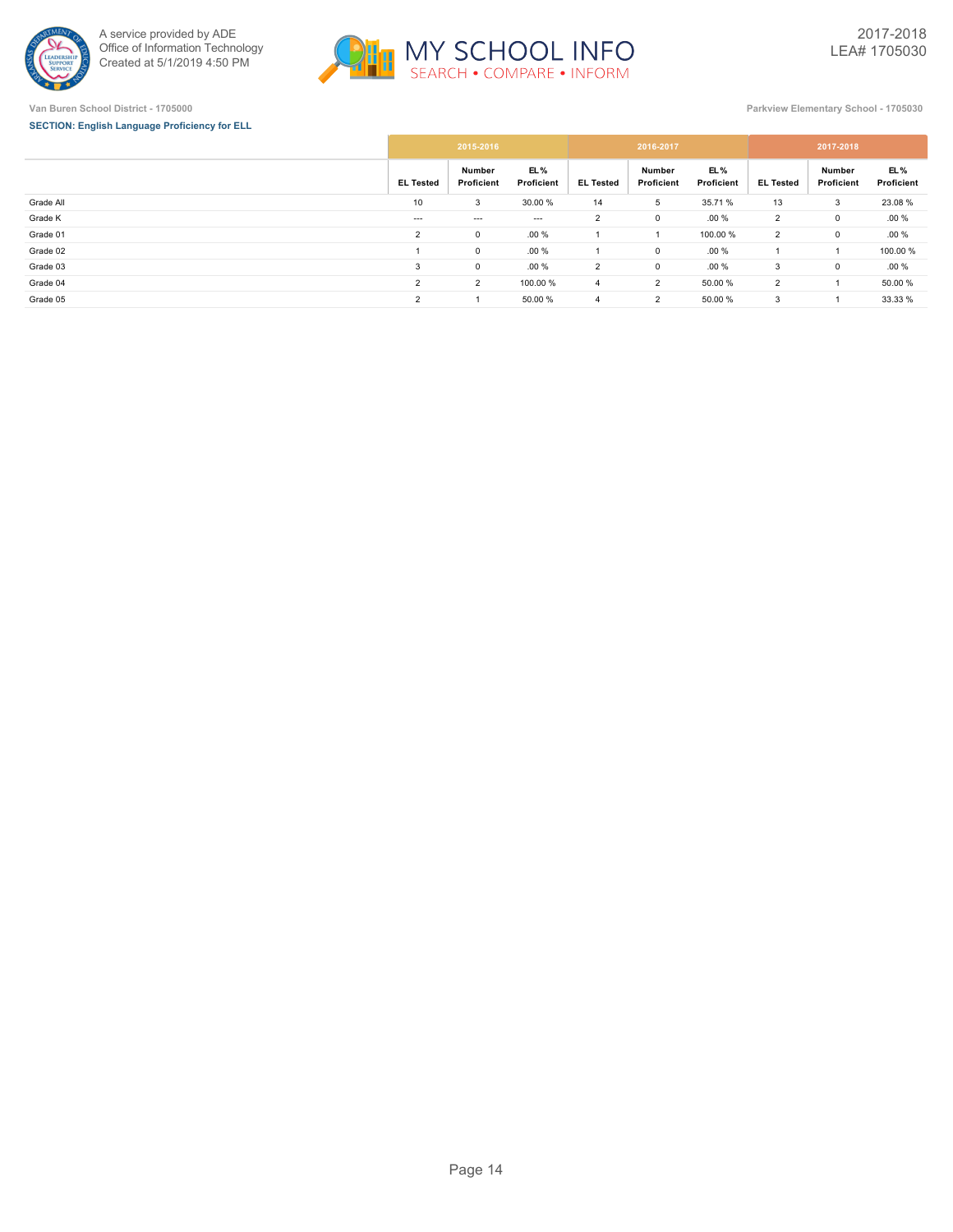



|                                                                  | <b>Student</b><br>Engagement | Science<br>Achievement | Reading<br>Achievement | <b>Science</b><br>Growth | <b>ACT</b><br>Composite | <b>High School</b><br><b>Final GPA</b> | Community<br>Learning<br><b>Services</b><br>Credits | Computer<br>Science<br>Credits | On-Time<br>Credits | <b>ACT</b><br><b>Benchmark</b><br><b>Readiness</b> | AP/IB/CC<br>Credits | Total    |
|------------------------------------------------------------------|------------------------------|------------------------|------------------------|--------------------------|-------------------------|----------------------------------------|-----------------------------------------------------|--------------------------------|--------------------|----------------------------------------------------|---------------------|----------|
| Kindergarten                                                     |                              |                        |                        |                          |                         |                                        |                                                     |                                |                    |                                                    |                     |          |
| All Students                                                     | 78.91                        | $\cdots$               | $\cdots$               | $\sim$ $\sim$            | $-1$                    | $\cdots$                               | $\cdots$                                            | $\cdots$                       | $\sim$             | $\cdots$                                           | $\cdots$            | 78.91    |
| African-American                                                 | 100.00                       | $\cdots$               | $\cdots$               | $\sim$ $\sim$            | $-1$                    | $\cdots$                               | $\cdots$                                            | $\cdots$                       | $\sim$             | $\cdots$                                           | $\cdots$            | 100.00   |
| Hispanic                                                         | 83.33                        | $\cdots$               | $\cdots$               | $\cdots$                 | $\sim$                  | $\cdots$                               | $\cdots$                                            | $\cdots$                       | $\cdots$           | $\cdots$                                           | $\cdots$            | 83.33    |
| Caucasian                                                        | 80.00                        | $\cdots$               | $\cdots$               | $\cdots$                 | $\sim$                  | $\cdots$                               | $\cdots$                                            | $\cdots$                       | $\sim$             | $\cdots$                                           | $\cdots$            | 80.00    |
| Economically Disadvantaged                                       | 77.59                        | $\cdots$               | $\cdots$               | $\sim$ $\sim$            | $-1$                    | $\cdots$                               | $\cdots$                                            | $\cdots$                       | $\sim$             | $\cdots$                                           | $\cdots$            | 77.59    |
| Non-Economically Disadvantaged                                   | 80.00                        | $\cdots$               | $\cdots$               | $\sim$ $\sim$            | $-1$                    | $\cdots$                               | $\cdots$                                            | $\cdots$                       | $\sim$             | $\cdots$                                           | $\cdots$            | 80.00    |
| Students with Disabilities                                       | 85.71                        | $\cdots$               | $\cdots$               | $\sim$ $\sim$            | $-1$                    | $\cdots$                               | $\cdots$                                            | $\cdots$                       | $\sim$             | $\cdots$                                           | $\cdots$            | 85.71    |
| Students without Disabilities                                    | 78.07                        | $\cdots$               | $\cdots$               | $\sim$ $\sim$            | $-1$                    | $\cdots$                               | $\cdots$                                            | $\cdots$                       | $\sim$             | $\cdots$                                           | $\cdots$            | 78.07    |
| Current English Learners (EL)                                    | 75.00                        | $\cdots$               | $\cdots$               | $\sim$ $\sim$            | $\sim$                  | $\cdots$                               | $\cdots$                                            | $\cdots$                       | $\sim$             | $\cdots$                                           | $\cdots$            | 75.00    |
| Non-English Learners (includes Former EL Monitored 1-4<br>years) | 79.03                        | $\cdots$               | $\cdots$               | $\sim$ $\sim$            | $\sim$                  | $\cdots$                               | $\cdots$                                            | $\cdots$                       | $\sim$             | $\cdots$                                           | $\cdots$            | 79.03    |
| Former English Learner (Monitored 1-4 years)                     | $\cdots$                     | $\cdots$               | $\cdots$               | $\sim$ $\sim$            | $\sim$                  | $\cdots$                               | $\cdots$                                            | $\cdots$                       | $\sim$             | $\cdots$                                           | $\cdots$            | $\cdots$ |
| Homeless                                                         | $\cdots$                     | $\cdots$               | $\cdots$               | $\sim$ $\sim$            | $-1$                    | $\cdots$                               | $\cdots$                                            | $\cdots$                       | $\sim$             | $\cdots$                                           | $\cdots$            | $\cdots$ |
| Children in Foster Care                                          | 100.00                       | $\cdots$               | $\cdots$               | $\cdots$                 | $\sim$                  | $\cdots$                               | $\cdots$                                            | $\cdots$                       | $\sim$             | $\cdots$                                           | $\cdots$            | 100.00   |
| Children with Parent on Active Military Duty                     | $\cdots$                     | $\cdots$               | $\cdots$               | $\sim$ $\sim$            | $\sim$                  | $\cdots$                               | $\cdots$                                            | $\cdots$                       | $\sim$             | $\cdots$                                           | $\cdots$            | $---$    |
| Gifted and Talented                                              | $\cdots$                     | $\cdots$               | $\cdots$               | $\cdots$                 | $\sim$                  | $\cdots$                               | $\cdots$                                            | $\cdots$                       | $\cdots$           | $\cdots$                                           | $\cdots$            | $\cdots$ |
| Female Students                                                  | 85.71                        | $\cdots$               | $\cdots$               | $\sim$ $\sim$            | $-1$                    | $\cdots$                               | $\cdots$                                            | $\cdots$                       | $\sim$             | $\cdots$                                           | $\cdots$            | 85.71    |
| Male Students                                                    | 70.69                        | $\cdots$               | $\cdots$               | $\sim$ $\sim$            | $-1$                    | $\cdots$                               | $\cdots$                                            | $\cdots$                       | $\sim$             | $\cdots$                                           | $\cdots$            | 70.69    |
| Migrant                                                          | $\cdots$                     | $\cdots$               | $\cdots$               | $\cdots$                 | $\sim$                  | $\cdots$                               | $\cdots$                                            | $\cdots$                       | $\sim$             | $\cdots$                                           | $\cdots$            | $\cdots$ |
|                                                                  |                              |                        |                        |                          |                         |                                        |                                                     |                                |                    |                                                    |                     |          |

|                                                                  | <b>Student</b><br>Engagement | Science<br>Achievement | Reading<br>Achievement | Science<br>Growth | <b>ACT</b><br>Composite | <b>High School</b><br><b>Final GPA</b> | Community<br>Learning<br><b>Services</b><br>Credits | Computer<br>Science<br>Credits | On-Time<br>Credits | <b>ACT</b><br><b>Benchmark</b><br><b>Readiness</b> | AP/IB/CC<br>Credits | Total    |
|------------------------------------------------------------------|------------------------------|------------------------|------------------------|-------------------|-------------------------|----------------------------------------|-----------------------------------------------------|--------------------------------|--------------------|----------------------------------------------------|---------------------|----------|
| Grade 1                                                          |                              |                        |                        |                   |                         |                                        |                                                     |                                |                    |                                                    |                     |          |
| All Students                                                     | 84.33                        | $---$                  | $- - -$                | $\sim$            | $\cdots$                | $\cdots$                               | $---$                                               | $\cdots$                       | $\sim$             |                                                    | $\cdots$            | 84.33    |
| African-American                                                 | 90.00                        | $\cdots$               | $- - -$                | $\sim$            | $\cdots$                | $\cdots$                               | $---$                                               | $\cdots$                       | $\sim$             | $---$                                              | $\cdots$            | 90.00    |
| Hispanic                                                         | 92.86                        | $---$                  | $- - -$                | $\sim$            | $\cdots$                | $\cdots$                               | $---$                                               | $\cdots$                       | $\cdots$           | $\cdots$                                           | $\cdots$            | 92.86    |
| Caucasian                                                        | 82.41                        | $---$                  | $\cdots$               | $\sim$            | $\cdots$                | $\cdots$                               | $---$                                               | $\cdots$                       | $\sim$             | $---$                                              | $\cdots$            | 82.41    |
| <b>Economically Disadvantaged</b>                                | 79.69                        | $\cdots$               | $-1$                   | $\sim$            | $\cdots$                | $\cdots$                               | $---$                                               | $\cdots$                       | $\sim$             |                                                    | $\cdots$            | 79.69    |
| Non-Economically Disadvantaged                                   | 88.57                        | $---$                  | $\cdots$               | $\sim$            | $\sim$                  | $\cdots$                               | $---$                                               | $\cdots$                       | $\sim$             |                                                    | $\cdots$            | 88.57    |
| Students with Disabilities                                       | 81.25                        | $---$                  | $- - -$                | $\sim$            | $\sim$                  | $\cdots$                               | $---$                                               | $\cdots$                       | $\cdots$           | $\cdots$                                           | $\cdots$            | 81.25    |
| Students without Disabilities                                    | 84.75                        | $---$                  | $-1$                   | $\sim$            | $\cdots$                | $\cdots$                               | $---$                                               | $\cdots$                       | $\cdots$           | $---$                                              | $\cdots$            | 84.75    |
| Current English Learners (EL)                                    | 100.00                       | $---$                  | $\cdots$               | $\sim$            | $\cdots$                | $\cdots$                               | $---$                                               | $\cdots$                       | $\sim$             |                                                    | $\cdots$            | 100.00   |
| Non-English Learners (includes Former EL Monitored 1-4<br>years) | 83.85                        | $\cdots$               |                        | $\sim$            | $\sim$                  | $\cdots$                               | $---$                                               | $\cdots$                       | $\sim$             |                                                    | $\cdots$            | 83.85    |
| Former English Learner (Monitored 1-4 years)                     | $-1$                         | $\cdots$               | $\cdots$               | $\sim$            | $\cdots$                | $\cdots$                               | $---$                                               | $\cdots$                       | $\sim$             |                                                    | $\cdots$            | $\cdots$ |
| Homeless                                                         | 37.50                        | $\cdots$               | $-1$                   | $\sim$            | $\cdots$                | $\cdots$                               | $---$                                               | $\cdots$                       | $\sim$             | $---$                                              | $\cdots$            | 37.50    |
| Children in Foster Care                                          | $\cdots$                     | $\cdots$               | $-1$                   | $\sim$            | $\cdots$                | $\cdots$                               | $---$                                               | $\cdots$                       | $\sim$             |                                                    | $\cdots$            | $\cdots$ |
| Children with Parent on Active Military Duty                     | $\cdots$                     | $\cdots$               | $\cdots$               | $\cdots$          | $\cdots$                | $\cdots$                               | $\cdots$                                            | $\cdots$                       | $\cdots$           | $\cdots$                                           | $\cdots$            | $\cdots$ |
| Gifted and Talented                                              | $\cdots$                     | $\cdots$               | $\cdots$               | $\sim$            | $\cdots$                | $\cdots$                               | $---$                                               | $\cdots$                       | $\sim$             | $---$                                              | $\cdots$            | $\cdots$ |
| Female Students                                                  | 84.62                        | $\cdots$               | $\cdots$               | $\sim$            | $\cdots$                | $\cdots$                               | $---$                                               | $\cdots$                       | $\sim$             |                                                    | $\cdots$            | 84.62    |
| Male Students                                                    | 83.93                        | $\cdots$               | $\cdots$               | $\sim$            | $\cdots$                | $\cdots$                               | $---$                                               | $\cdots$                       | $\sim$             |                                                    | $\cdots$            | 83.93    |
| Migrant                                                          | $\cdots$                     | $\cdots$               | $- - -$                | $\sim$            | $\cdots$                | $\cdots$                               | $---$                                               | $\cdots$                       | $\cdots$           | $\cdots$                                           | $\cdots$            | $\cdots$ |
|                                                                  |                              |                        |                        |                   |                         |                                        |                                                     |                                |                    |                                                    |                     |          |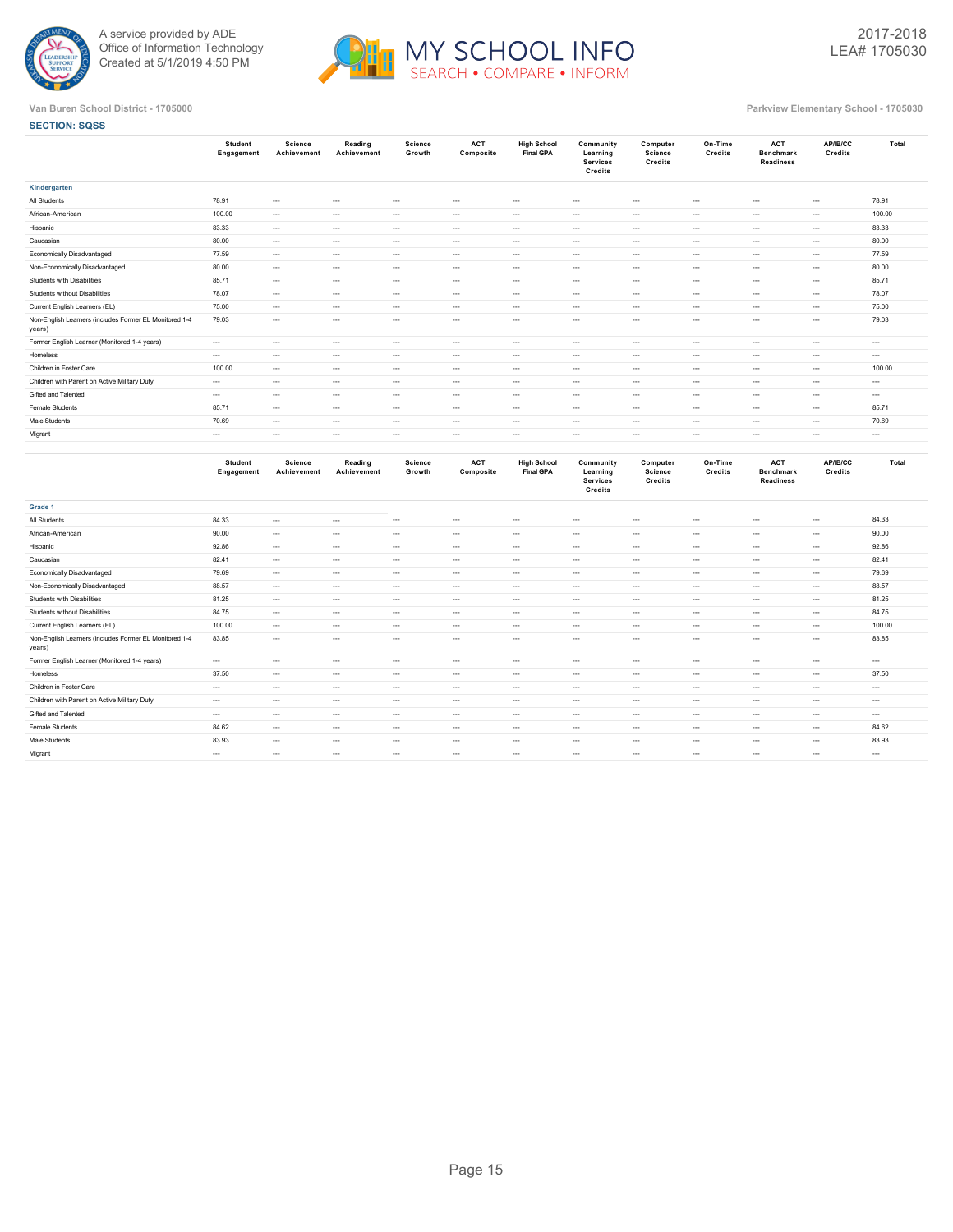



|                                                                  | <b>Student</b><br>Engagement | Science<br>Achievement | Reading<br>Achievement | Science<br>Growth | <b>ACT</b><br>Composite | <b>High School</b><br><b>Final GPA</b> | Community<br>Learning<br><b>Services</b><br>Credits | Computer<br>Science<br>Credits | On-Time<br>Credits | <b>ACT</b><br>Benchmark<br><b>Readiness</b> | AP/IB/CC<br>Credits | Total    |
|------------------------------------------------------------------|------------------------------|------------------------|------------------------|-------------------|-------------------------|----------------------------------------|-----------------------------------------------------|--------------------------------|--------------------|---------------------------------------------|---------------------|----------|
| Grade 2                                                          |                              |                        |                        |                   |                         |                                        |                                                     |                                |                    |                                             |                     |          |
| All Students                                                     | 87.80                        | $\cdots$               | $\cdots$               | $\cdots$          | $\cdots$                | $\sim$                                 | $\cdots$                                            | $\sim$ $\sim$                  | $\sim$             | $\sim$                                      | $\cdots$            | 87.80    |
| African-American                                                 | 75.00                        | $\cdots$               | $\cdots$               | $\sim$            | $\sim$                  | $\sim$                                 | $---$                                               | $\sim$ $\sim$                  | $\sim$             | $-1$                                        | $---$               | 75.00    |
| Hispanic                                                         | 94.44                        | $\cdots$               | $\cdots$               | $\sim$            | $\sim$                  | $\sim$                                 | $---$                                               | $\sim$ $\sim$                  | $\sim$             | $\sim$                                      | $\cdots$            | 94.44    |
| Caucasian                                                        | 87.93                        | $\cdots$               | $\cdots$               | $\sim$            | $\sim$                  | $\sim$                                 | $---$                                               | $\sim$                         | $\sim$             | $\sim$                                      | $\cdots$            | 87.93    |
| Economically Disadvantaged                                       | 88.89                        | $\cdots$               | $\cdots$               | $\sim$            | $\sim$                  | $\sim$                                 | $---$                                               | $\sim$                         | $\sim$             | $\sim$                                      | $\ldots$            | 88.89    |
| Non-Economically Disadvantaged                                   | 86.49                        | $\cdots$               | $\cdots$               | $\sim$            | $\sim$                  | $\sim$                                 | $---$                                               | $\sim$                         | $\sim$             | $\sim$                                      | $\cdots$            | 86.49    |
| Students with Disabilities                                       | 86.36                        | $\cdots$               | $\cdots$               | $\sim$            | $\sim$                  | $\sim$                                 | $---$                                               | $\sim$                         | $\sim$             | $\sim$                                      | $\cdots$            | 86.36    |
| Students without Disabilities                                    | 88.33                        | $\cdots$               | $\cdots$               | $\sim$            | $\sim$                  | $\sim$                                 | $---$                                               | $\sim$                         | $\sim$             | $\sim$                                      | $\cdots$            | 88.33    |
| Current English Learners (EL)                                    | 100.00                       | $\cdots$               | $\cdots$               | $\cdots$          | $\sim$                  | $\cdots$                               | $\cdots$                                            | $- - -$                        | $\cdots$           | $-1$                                        | $\cdots$            | 100.00   |
| Non-English Learners (includes Former EL Monitored 1-4<br>years) | 87.65                        | $\cdots$               | $\cdots$               | $\cdots$          | $\sim$                  | $\cdots$                               | $---$                                               | $\cdots$                       | $\sim$             | $\cdots$                                    | $\cdots$            | 87.65    |
| Former English Learner (Monitored 1-4 years)                     | $\cdots$                     | $\cdots$               | $\cdots$               | $\sim$            | $\sim$                  | $\sim$                                 | $---$                                               | $\sim$                         | $\sim$             | $\sim$                                      | $\cdots$            | $\cdots$ |
| Homeless                                                         | 70.00                        | $\cdots$               | $\cdots$               | $\sim$            | $\sim$                  | $\sim$                                 | $---$                                               | $\sim$ $\sim$                  | $\sim$             | $\sim$                                      | $\cdots$            | 70.00    |
| Children in Foster Care                                          | $\cdots$                     | $\cdots$               | $\cdots$               | $\sim$            | $\sim$                  | $\sim$                                 | $---$                                               | $\sim$ $\sim$                  | $\sim$             | $\sim$                                      | $\cdots$            | $\cdots$ |
| Children with Parent on Active Military Duty                     | 100.00                       | $\cdots$               | $\cdots$               | $\sim$            | $\sim$                  | $\sim$                                 | $---$                                               | $\sim$ $\sim$                  | $\sim$             | $-1$                                        | $\cdots$            | 100.00   |
| Gifted and Talented                                              | 100.00                       | $\cdots$               | $\cdots$               | $\sim$            | $\sim$                  | $\sim$                                 | $---$                                               | $\sim$ $\sim$                  | $\sim$             | $-1$                                        | $\cdots$            | 100.00   |
| Female Students                                                  | 87.21                        | $\cdots$               | $\cdots$               | $\sim$            | $\sim$                  | $\cdots$                               | $---$                                               | $\sim$ $\sim$                  | $\sim$             | $\cdots$                                    | $\cdots$            | 87.21    |
| Male Students                                                    | 88.46                        | $\cdots$               | $\cdots$               | $\sim$            | $\sim$                  | $\sim$                                 | $---$                                               | $\sim$                         | $\sim$             | $\sim$                                      | $\cdots$            | 88.46    |
| Migrant                                                          | $\cdots$                     | $\cdots$               | $\cdots$               | $\sim$            | $\sim$                  | $\sim$                                 | $---$                                               | $\sim$ $\sim$                  | $\sim$             | $-1$                                        | $\cdots$            | $\cdots$ |
|                                                                  |                              |                        |                        |                   |                         |                                        |                                                     |                                |                    |                                             |                     |          |

|                                                                  | <b>Student</b><br>Engagement | Science<br>Achievement | Reading<br>Achievement | Science<br>Growth | <b>ACT</b><br>Composite | <b>High School</b><br><b>Final GPA</b> | Community<br>Learning<br><b>Services</b><br>Credits | Computer<br>Science<br>Credits | On-Time<br>Credits | <b>ACT</b><br><b>Benchmark</b><br><b>Readiness</b> | AP/IB/CC<br>Credits | Total    |
|------------------------------------------------------------------|------------------------------|------------------------|------------------------|-------------------|-------------------------|----------------------------------------|-----------------------------------------------------|--------------------------------|--------------------|----------------------------------------------------|---------------------|----------|
| Grade 3                                                          |                              |                        |                        |                   |                         |                                        |                                                     |                                |                    |                                                    |                     |          |
| All Students                                                     | 86.67                        | 26.15                  | 32.31                  | $\cdots$          | $\cdots$                | $---$                                  | $\cdots$                                            | $\cdots$                       | $\cdots$           | $\cdots$                                           | $---$               | 50.24    |
| African-American                                                 | 100.00                       | 0.00                   | 33.33                  | $\sim$ $\sim$     | $\cdots$                |                                        | $\cdots$                                            | $\sim$ $\sim$                  | $\sim$             | $\cdots$                                           | $---$               | 50.00    |
| Hispanic                                                         | 92.86                        | 16.67                  | 16.67                  | $\sim$ $\sim$     | $\cdots$                |                                        | $\cdots$                                            | $\sim$ $\sim$                  | $\sim$             | $\cdots$                                           | $---$               | 44.74    |
| Caucasian                                                        | 86.29                        | 27.27                  | 34.55                  | $\sim$ $\sim$     | $\cdots$                |                                        | $\cdots$                                            | $\sim$ $\sim$                  | $\sim$             | $\cdots$                                           | $\cdots$            | 50.87    |
| <b>Economically Disadvantaged</b>                                | 86.25                        | 17.65                  | 23.53                  | $\cdots$          | $\cdots$                | ---                                    | $\cdots$                                            | $\cdots$                       | $\cdots$           | $\cdots$                                           | $---$               | 44.91    |
| Non-Economically Disadvantaged                                   | 87.14                        | 35.48                  | 41.94                  | $\sim$ $\sim$     | $\cdots$                | $\cdots$                               | $\cdots$                                            | $\sim$ $\sim$                  | $\sim$             | $\cdots$                                           | $\cdots$            | 56.19    |
| Students with Disabilities                                       | 95.00                        | 0.00                   | 0.00                   | $\sim$ $\sim$     | $\cdots$                | $\cdots$                               | $\cdots$                                            | $\sim$ $\sim$                  | $\cdots$           | $\cdots$                                           | $---$               | 36.54    |
| Students without Disabilities                                    | 85.38                        | 29.82                  | 36.84                  | $\sim$ $\sim$     | $\cdots$                |                                        | $\cdots$                                            | $\sim$ $\sim$                  | $\sim$             | $\cdots$                                           | $\cdots$            | 52.23    |
| Current English Learners (EL)                                    | 83.33                        | 0.00                   | 0.00                   | $\cdots$          | $\cdots$                | ---                                    | $\cdots$                                            | $\cdots$                       | $\cdots$           | $\sim$ $\sim$                                      | $\cdots$            | 35.71    |
| Non-English Learners (includes Former EL Monitored 1-4<br>years) | 86.81                        | 26.98                  | 33.33                  | $\cdots$          | $\cdots$                | $---$                                  | $\cdots$                                            | $\cdots$                       | $\cdots$           | $\cdots$                                           | $---$               | 50.76    |
| Former English Learner (Monitored 1-4 years)                     | $- - -$                      | $\cdots$               | $\cdots$               | $\sim$ $\sim$     | $\cdots$                |                                        | $\cdots$                                            | $\sim$ $\sim$                  | $\cdots$           | $\cdots$                                           | $\cdots$            | $\cdots$ |
| Homeless                                                         | 0.00                         | $\cdots$               | $\cdots$               | $\cdots$          | $\cdots$                | ---                                    | $\cdots$                                            | $\cdots$                       | $\cdots$           | $\cdots$                                           | $\cdots$            | 0.00     |
| Children in Foster Care                                          | 100.00                       | 0.00                   | 0.00                   | $\sim$ $\sim$     | $\cdots$                | $\cdots$                               | $\cdots$                                            | $\sim$ $\sim$                  | $\cdots$           | $\cdots$                                           | $\cdots$            | 33.33    |
| Children with Parent on Active Military Duty                     | $- - -$                      | $\cdots$               | $\cdots$               | $\sim$ $\sim$     | $\cdots$                |                                        | $\cdots$                                            | $\sim$ $\sim$                  | $\cdots$           | $\cdots$                                           | $---$               | $---$    |
| Gifted and Talented                                              | 90.00                        | 60.00                  | 60.00                  | $\sim$ $\sim$     | $\cdots$                |                                        | $\cdots$                                            | $\sim$ $\sim$                  | $\sim$             | $\cdots$                                           | $---$               | 70.00    |
| Female Students                                                  | 81.94                        | 32.26                  | 45.16                  | $\sim$ $\sim$     | $\cdots$                |                                        | $\cdots$                                            | $\sim$ $\sim$                  | $\cdots$           | $\cdots$                                           | $\cdots$            | 54.59    |
| Male Students                                                    | 91.03                        | 20.59                  | 20.59                  | $\cdots$          | $\cdots$                | $\cdots$                               | $\cdots$                                            | $\cdots$                       | $\cdots$           | $\cdots$                                           | $\cdots$            | 46.26    |
| Migrant                                                          | 75.00                        | 0.00                   | 0.00                   | $\sim$ $\sim$     | $\cdots$                |                                        | $\cdots$                                            | $\cdots$                       | $\sim$             | $\cdots$                                           | $---$               | 37.50    |
|                                                                  |                              |                        |                        |                   |                         |                                        |                                                     |                                |                    |                                                    |                     |          |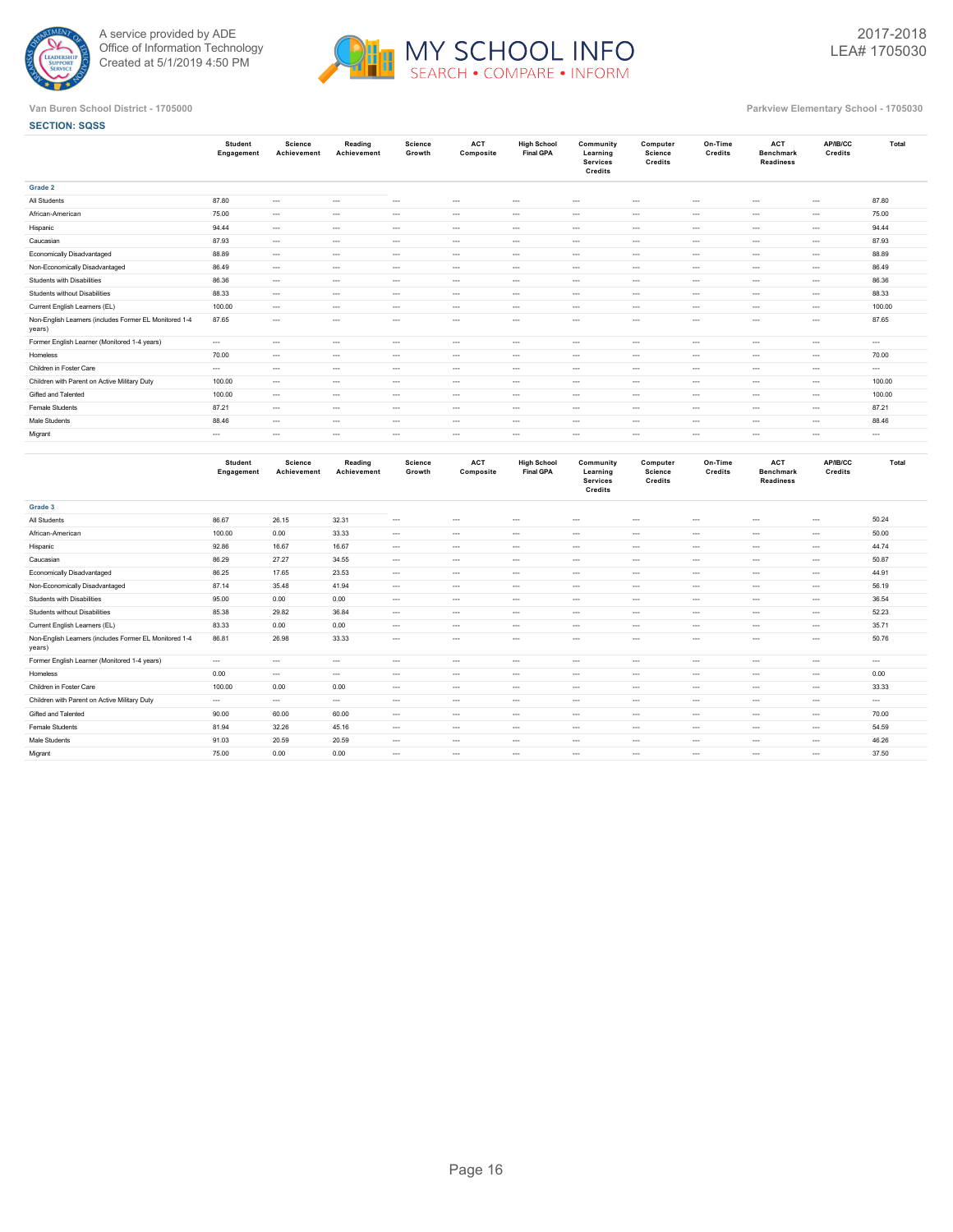



|                                                                  | <b>Student</b><br>Engagement | <b>Science</b><br>Achievement | Reading<br>Achievement | Science<br>Growth | <b>ACT</b><br>Composite | <b>High School</b><br><b>Final GPA</b> | Community<br>Learning<br><b>Services</b><br>Credits | Computer<br>Science<br>Credits | On-Time<br>Credits | <b>ACT</b><br><b>Benchmark</b><br><b>Readiness</b> | AP/IB/CC<br>Credits | Total    |
|------------------------------------------------------------------|------------------------------|-------------------------------|------------------------|-------------------|-------------------------|----------------------------------------|-----------------------------------------------------|--------------------------------|--------------------|----------------------------------------------------|---------------------|----------|
| Grade 4                                                          |                              |                               |                        |                   |                         |                                        |                                                     |                                |                    |                                                    |                     |          |
| All Students                                                     | 85.80                        | 37.50                         | 33.33                  | 45.77             | $---$                   | $---$                                  | $---$                                               | $\cdots$                       | $\cdots$           | $\sim$                                             | $\cdots$            | 51.69    |
| African-American                                                 | 100.00                       | 0.00                          | 50.00                  | 50.00             | $\sim$                  | $---$                                  | $---$                                               | $\cdots$                       | $\sim$             | $-1$                                               | $\cdots$            | 50.00    |
| Hispanic                                                         | 100.00                       | 16.67                         | 33.33                  | 50.00             | $---$                   | $---$                                  | $---$                                               | $\cdots$                       | $\sim$             | $-1$                                               | $\cdots$            | 50.00    |
| Caucasian                                                        | 82.58                        | 40.35                         | 31.58                  | 45.54             | $\cdots$                | $- - -$                                | $\cdots$                                            | $\cdots$                       | $\cdots$           | $\sim$                                             | $\cdots$            | 51.27    |
| Economically Disadvantaged                                       | 82.95                        | 18.92                         | 21.62                  | 31.94             | $\sim$                  | $\cdots$                               | $\cdots$                                            | $\cdots$                       | $\sim$             | $-1$                                               | $\cdots$            | 40.91    |
| Non-Economically Disadvantaged                                   | 89.19                        | 57.14                         | 45.71                  | 60.00             | $\sim$                  | $---$                                  | $\cdots$                                            | $\cdots$                       | $\sim$             | $-1$                                               | $\cdots$            | 63.38    |
| <b>Students with Disabilities</b>                                | 65.00                        | 0.00                          | 0.00                   | 14.29             | $\sim$                  | $- - -$                                | $\cdots$                                            | $\cdots$                       | $\cdots$           | $\sim$                                             | $\cdots$            | 24.19    |
| <b>Students without Disabilities</b>                             | 88.73                        | 41.54                         | 36.92                  | 49.22             | $\cdots$                | $---$                                  | $---$                                               | $\cdots$                       | $\sim$             | $-1$                                               | $\cdots$            | 54.91    |
| Current English Learners (EL)                                    | 100.00                       | 50.00                         | 0.00                   | 25.00             | $\cdots$                | $\cdots$                               | $\cdots$                                            | $\cdots$                       | $\cdots$           | $\sim$                                             | $\cdots$            | 43.75    |
| Non-English Learners (includes Former EL Monitored 1-4<br>years) | 85.44                        | 37.14                         | 34.29                  | 46.38             | $---$                   | $\cdots$                               | $\cdots$                                            | $\cdots$                       | $\cdots$           | $\sim$                                             | $---$               | 51.91    |
| Former English Learner (Monitored 1-4 years)                     | $\cdots$                     | $\ldots$                      | $\cdots$               | $\cdots$          | $\cdots$                | $---$                                  | $---$                                               | $\cdots$                       | $\sim$             | $-1$                                               | $\cdots$            | $\cdots$ |
| Homeless                                                         | 0.00                         | $\ldots$                      |                        | $\cdots$          | $\cdots$                | ---                                    | $\cdots$                                            | $\cdots$                       | $\cdots$           | $\sim$                                             | $\cdots$            | 0.00     |
| Children in Foster Care                                          | 100.00                       | 0.00                          | 0.00                   | 50.00             | $---$                   |                                        | $---$                                               | $\cdots$                       | $\sim$             | $\sim$                                             | $\cdots$            | 37.50    |
| Children with Parent on Active Military Duty                     | $\sim$ $\sim$                | $\cdots$                      |                        | $\cdots$          | $\cdots$                | $- - -$                                | $\cdots$                                            | $\cdots$                       | $\cdots$           | $\sim$                                             | $\cdots$            | $\cdots$ |
| Gifted and Talented                                              | 100.00                       | 100.00                        | 100.00                 | 83.33             | $---$                   | $- - -$                                | $\cdots$                                            | $\cdots$                       | $\cdots$           | $\sim$                                             | $\cdots$            | 95.83    |
| Female Students                                                  | 86.46                        | 27.91                         | 37.21                  | 40.48             | $\cdots$                | $- - -$                                | $\cdots$                                            | $\cdots$                       | $\cdots$           | $\sim$                                             | $\cdots$            | 49.15    |
| Male Students                                                    | 84.85                        | 51.72                         | 27.59                  | 53.45             | $\sim$                  | $\cdots$                               | $\cdots$                                            | $\cdots$                       | $\sim$             | $-1$                                               | $\cdots$            | 55.42    |
| Migrant                                                          | 100.00                       | 0.00                          | 0.00                   | 0.00              | $---$                   | $---$                                  | $---$                                               | $\cdots$                       | $\sim$             | $\sim$                                             | $\cdots$            | 25.00    |
|                                                                  |                              |                               |                        |                   |                         |                                        |                                                     |                                |                    |                                                    |                     |          |

|                                                                  | <b>Student</b><br>Engagement | Science<br>Achievement | Reading<br>Achievement | Science<br>Growth | <b>ACT</b><br>Composite | <b>High School</b><br><b>Final GPA</b> | Community<br>Learning<br><b>Services</b><br>Credits | Computer<br>Science<br>Credits | On-Time<br>Credits | <b>ACT</b><br><b>Benchmark</b><br><b>Readiness</b> | AP/IB/CC<br>Credits | Total    |
|------------------------------------------------------------------|------------------------------|------------------------|------------------------|-------------------|-------------------------|----------------------------------------|-----------------------------------------------------|--------------------------------|--------------------|----------------------------------------------------|---------------------|----------|
| Grade 5                                                          |                              |                        |                        |                   |                         |                                        |                                                     |                                |                    |                                                    |                     |          |
| All Students                                                     | 81.88                        | 35.62                  | 37.31                  | 53.79             | $\sim$                  | $\cdots$                               | $---$                                               | $\cdots$                       | $\cdots$           | $\cdots$                                           | $\cdots$            | 53.15    |
| African-American                                                 | 100.00                       | 33.33                  | 0.00                   | 50.00             | $\cdots$                | $\cdots$                               | $---$                                               | $\cdots$                       | $\cdots$           | $-1$                                               | $\cdots$            | 50.00    |
| Hispanic                                                         | 88.89                        | 22.22                  | 22.22                  | 50.00             | $\cdots$                | $\cdots$                               | $---$                                               | $\cdots$                       | $\cdots$           | $-1$                                               | $\cdots$            | 45.71    |
| Caucasian                                                        | 78.57                        | 37.50                  | 41.18                  | 54.90             | $\cdots$                | $\cdots$                               | $---$                                               | $\cdots$                       | $\cdots$           | $\cdots$                                           | $\cdots$            | 54.07    |
| Economically Disadvantaged                                       | 81.25                        | 32.56                  | 27.50                  | 53.85             | $\cdots$                | $\cdots$                               | $---$                                               | $\cdots$                       | $\cdots$           | $-1$                                               | $\cdots$            | 50.00    |
| Non-Economically Disadvantaged                                   | 82.81                        | 40.00                  | 51.85                  | 53.70             | $\sim$                  | $\cdots$                               | $---$                                               | $\cdots$                       | $\cdots$           | $-1$                                               | $\cdots$            | 57.76    |
| Students with Disabilities                                       | 65.38                        | 16.67                  | 0.00                   | 50.00             | $\cdots$                | $\cdots$                               | $---$                                               | $\cdots$                       | $\cdots$           | $-1$                                               | $\cdots$            | 36.49    |
| Students without Disabilities                                    | 85.07                        | 39.34                  | 40.98                  | 54.17             | $\cdots$                | $\cdots$                               | $\cdots$                                            | $\cdots$                       | $\cdots$           | $\cdots$                                           | $\cdots$            | 55.62    |
| Current English Learners (EL)                                    | 100.00                       | 0.00                   | 33.33                  | 66.67             | $\cdots$                | $---$                                  | $---$                                               | $\cdots$                       | $\sim$             | $\cdots$                                           | $\cdots$            | 50.00    |
| Non-English Learners (includes Former EL Monitored 1-4<br>years) | 81.17                        | 37.14                  | 37.50                  | 53.17             | $\cdots$                | $\cdots$                               | $---$                                               | $\cdots$                       | $\sim$             | $\cdots$                                           | $\cdots$            | 53.28    |
| Former English Learner (Monitored 1-4 years)                     | $\cdots$                     | $\cdots$               | $\cdots$               | $\cdots$          | $\sim$                  | $\cdots$                               | $\cdots$                                            | $\cdots$                       | $\cdots$           | $\cdots$                                           | $\cdots$            | $\cdots$ |
| Homeless                                                         | 75.00                        | 50.00                  | 50.00                  | 50.00             | $\cdots$                | $\cdots$                               | $---$                                               | $\cdots$                       | $\sim$             | $\sim$                                             | $\cdots$            | 56.25    |
| Children in Foster Care                                          | $- - -$                      | $---$                  | $\cdots$               | $\sim$            | $\cdots$                | $\cdots$                               | $---$                                               | $\cdots$                       | $\sim$             | $\sim$                                             | $\cdots$            | $---$    |
| Children with Parent on Active Military Duty                     | $- - -$                      | $\cdots$               | $\cdots$               | $\cdots$          | $\cdots$                | $---$                                  | $---$                                               | $\cdots$                       | $\sim$             | $\cdots$                                           | $\cdots$            | $---$    |
| Gifted and Talented                                              | 85.71                        | 100.00                 | 100.00                 | 78.57             | $\cdots$                | $---$                                  | $---$                                               | $\cdots$                       | $\sim$             | $\cdots$                                           | $\cdots$            | 91.07    |
| Female Students                                                  | 79.69                        | 33.33                  | 42.86                  | 50.00             | $\cdots$                | $---$                                  | $---$                                               | $\cdots$                       | $\cdots$           | $\cdots$                                           | $\cdots$            | 52.12    |
| Male Students                                                    | 83.33                        | 37.21                  | 33.33                  | 56.58             | $\cdots$                | $\cdots$                               | $---$                                               | $\cdots$                       | $\cdots$           | $-1$                                               | $\cdots$            | 53.87    |
| Migrant                                                          | 100.00                       | 0.00                   | 0.00                   | 100.00            | $\cdots$                | $\cdots$                               | $---$                                               | $\cdots$                       | $\sim$             | $\cdots$                                           | $\cdots$            | 50.00    |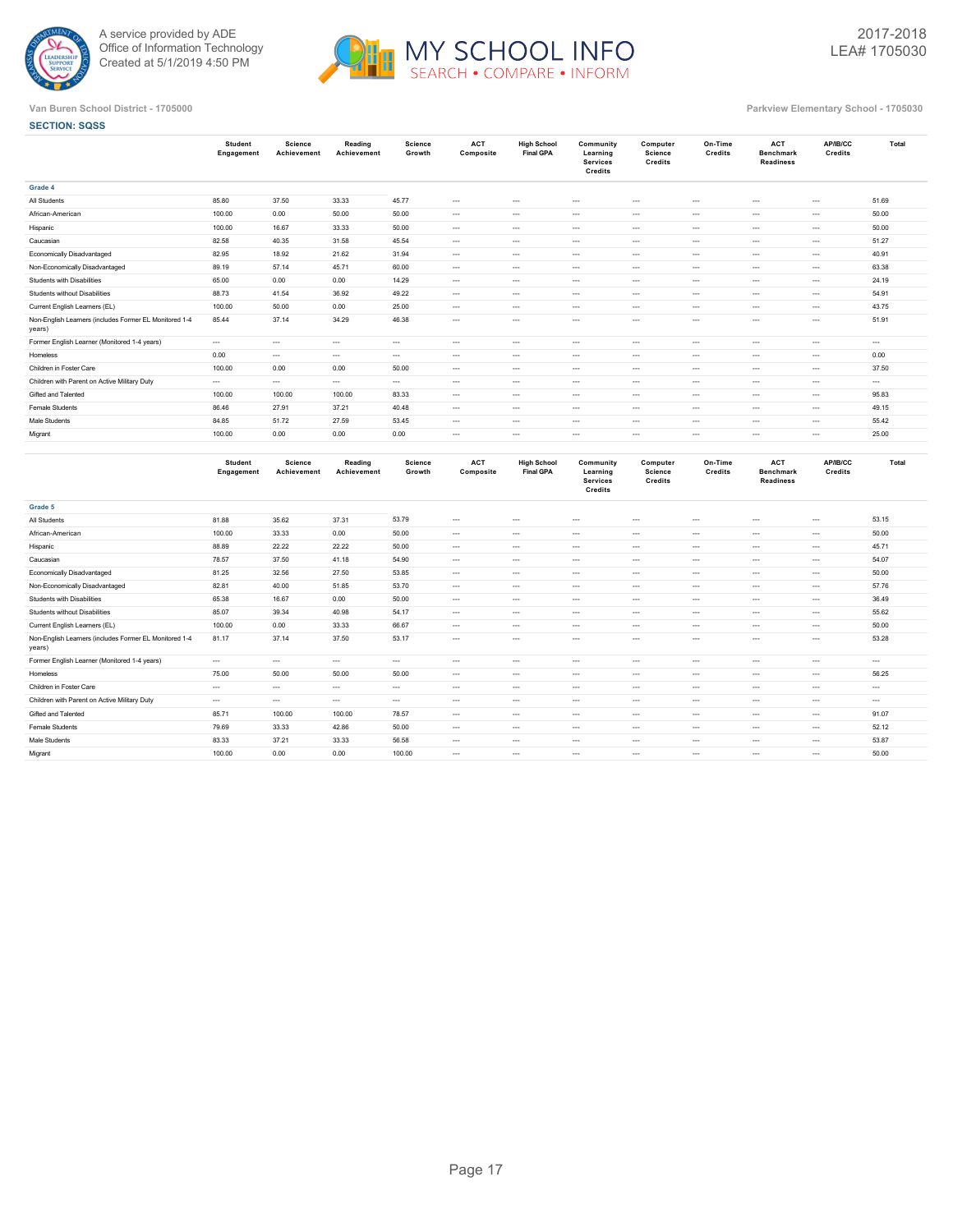



| <b>Student</b><br>Engagement | Science<br>Achievement | Reading<br>Achievement | <b>Science</b><br>Growth | <b>ACT</b><br>Composite | <b>High School</b><br><b>Final GPA</b> | Community<br>Learning<br><b>Services</b><br>Credits | Computer<br>Science<br>Credits | On-Time<br>Credits | <b>ACT</b><br><b>Benchmark</b><br><b>Readiness</b> | AP/IB/CC<br>Credits | Total   |
|------------------------------|------------------------|------------------------|--------------------------|-------------------------|----------------------------------------|-----------------------------------------------------|--------------------------------|--------------------|----------------------------------------------------|---------------------|---------|
|                              |                        |                        |                          |                         |                                        |                                                     |                                |                    |                                                    |                     |         |
| 84.41                        | 33.33                  | 34.31                  | 49.64                    | $\cdots$                | $- - -$                                | $---$                                               | $---$                          | $\cdots$           | $\sim$                                             | $\cdots$            | 58.70   |
| 92.50                        | 12.50                  | 28.57                  | 50.00                    | $\cdots$                | $---$                                  | $---$                                               | $---$                          | $\cdots$           | $\sim$                                             | $\cdots$            | 60.26   |
| 92.05                        | 19.05                  | 23.81                  | 50.00                    | $\cdots$                | $- - -$                                | $\cdots$                                            | $\cdots$                       | $\sim$             | $\cdots$                                           | $\cdots$            | 56.50   |
| 83.00                        | 35.12                  | 35.58                  | 50.00                    | $\cdots$                | $---$                                  | $---$                                               | $---$                          | $\cdots$           | $\sim$                                             | $\cdots$            | 58.60   |
| 83.19                        | 23.68                  | 24.32                  | 43.33                    | $\cdots$                | $---$                                  | $---$                                               | $---$                          | $\cdots$           | $\sim$                                             | $\cdots$            | 52.88   |
| 85.78                        | 44.79                  | 46.24                  | 57.26                    | $\cdots$                | $- - -$                                | $\cdots$                                            | $\cdots$                       | $\cdots$           | $\sim$                                             | $\cdots$            | 65.48   |
| 80.00                        | 7.41                   | 0.00                   | 30.77                    | $\cdots$                | $---$                                  | $---$                                               | $---$                          | $\cdots$           | $\sim$                                             | $\cdots$            | 47.33   |
| 85.22                        | 37.16                  | 38.25                  | 51.61                    | $\cdots$                | $---$                                  | $---$                                               | $\cdots$                       | $\cdots$           | $\cdots$                                           | $\cdots$            | 60.41   |
| 92.31                        | 14.29                  | 14.29                  | 50.00                    | $\cdots$                | $---$                                  | $---$                                               | $---$                          | $\cdots$           | $\sim$                                             | $\cdots$            | 51.56   |
| 84.17                        | 33.99                  | 35.03                  | 49.62                    | $\cdots$                | $\cdots$                               | $\cdots$                                            | $\cdots$                       | $\cdots$           | $\sim$                                             | $\cdots$            | 58.94   |
| $\cdots$                     | $\cdots$               | $\cdots$               | $\sim$ $\sim$            | $\cdots$                | $---$                                  | $---$                                               | $---$                          | $\cdots$           | $\sim$                                             | $\cdots$            | $- - -$ |
| 50.00                        | 50.00                  | 50.00                  | 50.00                    | $\cdots$                | $\cdots$                               | $\cdots$                                            | $\cdots$                       | $\cdots$           | $\cdots$                                           | $\cdots$            | 50.00   |
| 100.00                       | 0.00                   | 0.00                   | 50.00                    | $\cdots$                | $- - -$                                | $\cdots$                                            | $\cdots$                       | $\cdots$           | $\cdots$                                           | $\cdots$            | 43.75   |
| 100.00                       | $\cdots$               | $\cdots$               | $\sim$ $\sim$            | $\cdots$                | $\cdots$                               | $\cdots$                                            | $\cdots$                       | $\cdots$           | $\cdots$                                           | $\cdots$            | 100.00  |
| 93.48                        | 86.67                  | 86.67                  | 80.00                    | $\cdots$                | $\cdots$                               | $\cdots$                                            | $\cdots$                       | $\cdots$           | $\sim$                                             | $\cdots$            | 88.10   |
| 84.55                        | 30.77                  | 41.18                  | 44.29                    | $\cdots$                | $- - -$                                | $---$                                               | $\cdots$                       | $\cdots$           | $\cdots$                                           | $\cdots$            | 59.33   |
| 84.26                        | 35.85                  | 27.45                  | 55.22                    | $\cdots$                | $---$                                  | $---$                                               | $---$                          | $\cdots$           | $\cdots$                                           | $\cdots$            | 58.04   |
| 87.50                        | 0.00                   | 0.00                   | 50.00                    | $\cdots$                | $- - -$                                | $\cdots$                                            | $\cdots$                       | $\cdots$           | $\sim$                                             | $\cdots$            | 37.50   |
|                              |                        |                        |                          |                         |                                        |                                                     |                                |                    |                                                    |                     |         |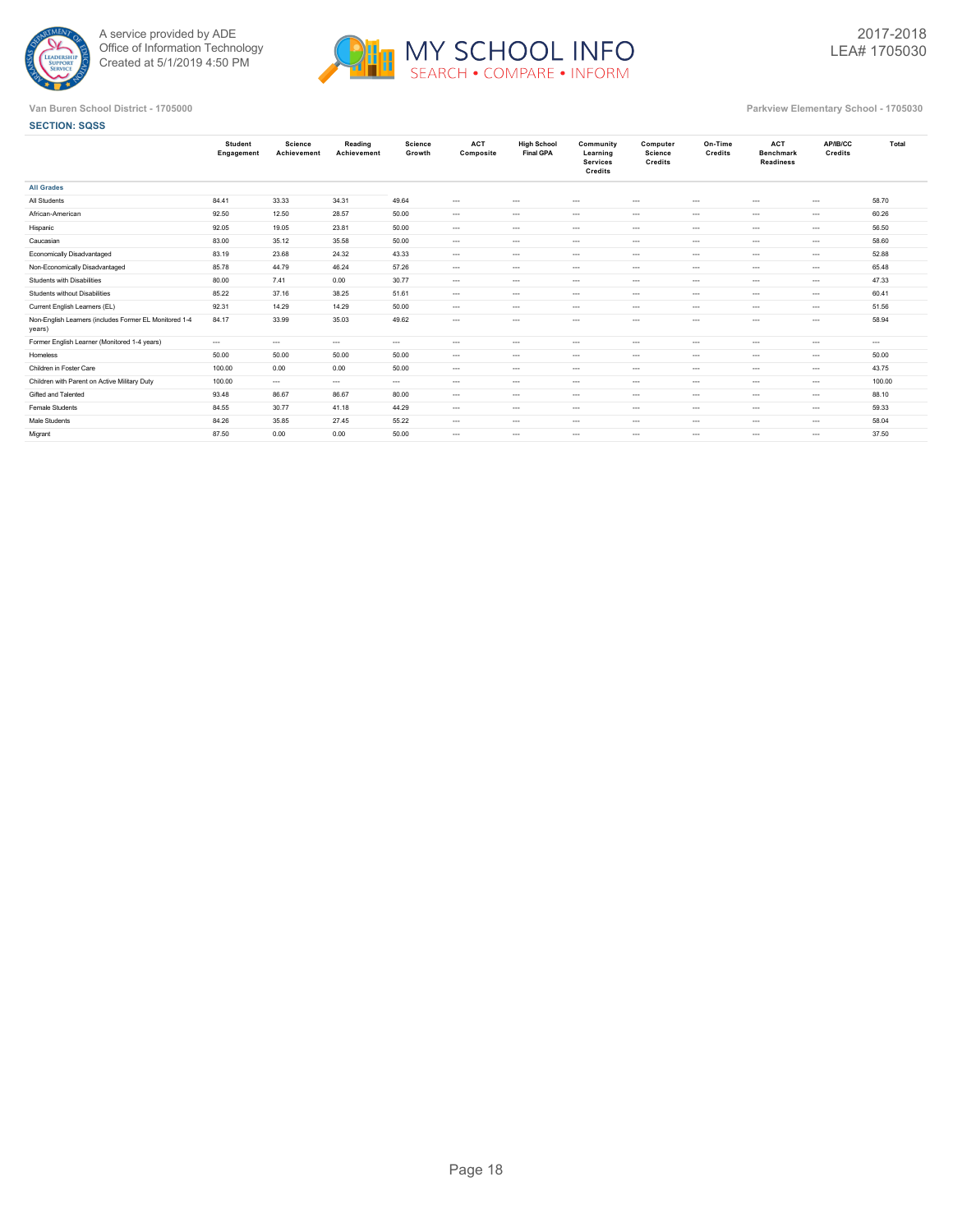



# **SECTION: Graduation Rates**

|                                                                                         |               | 2017-2018       |              |
|-----------------------------------------------------------------------------------------|---------------|-----------------|--------------|
|                                                                                         | School        | <b>District</b> | <b>State</b> |
| <b>Four-Year Graduation Rate</b>                                                        |               |                 |              |
| Four-Year Graduation Rate All Students                                                  | $---$         | 87.3%           | 89.2%        |
| Four-Year Graduation Rate African-American                                              | $---$         | 100.0%          | 85.6%        |
| Four-Year Graduation Rate Hispanic                                                      | $---$         | 85.1%           | 85.8%        |
| Four-Year Graduation Rate Caucasian                                                     | $---$         | 86.4%           | 91.2%        |
| Four-Year Graduation Rate Economically Disadvantaged                                    | $---$         | 85.0%           | 86.8%        |
| Four-Year Graduation Rate Non-Economically Disadvantaged                                | N/A           | N/A             | N/A          |
| Four-Year Graduation Rate Students with Disabilities                                    | $---$         | 80.4%           | 84.6%        |
| Four-Year Graduation Rate Students without Disabilities                                 | N/A           | N/A             | N/A          |
| Four-Year Graduation Rate Current English Learners (EL)                                 | $---$         | 84.6%           | 82.7%        |
| Four-Year Graduation Rate Non-English Learners (includes Former EL Monitored 1-4 years) | N/A           | N/A             | N/A          |
| Four-Year Graduation Rate Homeless                                                      | $---$         | 52.6%           | 81.3%        |
| Four-Year Graduation Rate Children in Foster Care                                       | $---$         | 0.0%            | 73.5 %       |
| Four-Year Graduation Rate Children with Parent on Active Military Duty                  | $\sim$ $\sim$ | 100.0%          | 94.3%        |
| Four-Year Graduation Rate Gifted and Talented                                           | $---$         | 97.4 %          | 97.8%        |
| Four-Year Graduation Rate Female Students                                               | $---$         | 89.8%           | 92.0%        |
| Four-Year Graduation Rate Male Students                                                 | $---$         | 84.8%           | 86.6%        |
| Four-Year Graduation Rate Migrant                                                       | $\cdots$      | 85.7%           | 82.8%        |
|                                                                                         |               |                 |              |

|                                                                                         |                          | 2017-2018       |              |
|-----------------------------------------------------------------------------------------|--------------------------|-----------------|--------------|
|                                                                                         | School                   | <b>District</b> | <b>State</b> |
| <b>Five-Year Graduation Rate</b>                                                        |                          |                 |              |
| Five-Year Graduation Rate All Students                                                  | $\cdots$                 | 92.1%           | 90.7%        |
| Five-Year Graduation Rate African-American                                              | $\cdots$                 | 100.0%          | 87.7%        |
| Five-Year Graduation Rate Hispanic                                                      | $---$                    | 91.2%           | 89.2%        |
| Five-Year Graduation Rate Caucasian                                                     | $---$                    | 91.9%           | 92.1%        |
| Five-Year Graduation Rate Economically Disadvantaged                                    | $\hspace{0.05cm} \ldots$ | 89.0%           | 88.0%        |
| Five-Year Graduation Rate Non-Economically Disadvantaged                                | N/A                      | <b>N/A</b>      | N/A          |
| Five-Year Graduation Rate Students with Disabilities                                    | $---$                    | 89.8%           | 87.7%        |
| Five-Year Graduation Rate Students without Disabilities                                 | N/A                      | N/A             | N/A          |
| Five-Year Graduation Rate Current English Learners (EL)                                 | $\cdots$                 | 95.2%           | 86.3%        |
| Five-Year Graduation Rate Non-English Learners (includes Former EL Monitored 1-4 years) | N/A                      | N/A             | N/A          |
| Five-Year Graduation Rate Homeless                                                      | $---$                    | 100.0%          | 88.5%        |
| Five-Year Graduation Rate Children in Foster Care                                       | $\cdots$                 | 100.0%          | 87.5 %       |
| Five-Year Graduation Rate Children with Parent on Active Military Duty                  | $---$                    | $\cdots$        | 100.0%       |
| Five-Year Graduation Rate Gifted and Talented                                           | $---$                    | $\cdots$        | 100.0%       |
| Five-Year Graduation Rate Female Students                                               | $---$                    | 92.0%           | 92.7%        |
| Five-Year Graduation Rate Male Students                                                 | $\cdots$                 | 92.3%           | 88.8%        |
| Five-Year Graduation Rate Migrant                                                       | $---$                    | 94.1%           | 85.9%        |
|                                                                                         |                          |                 |              |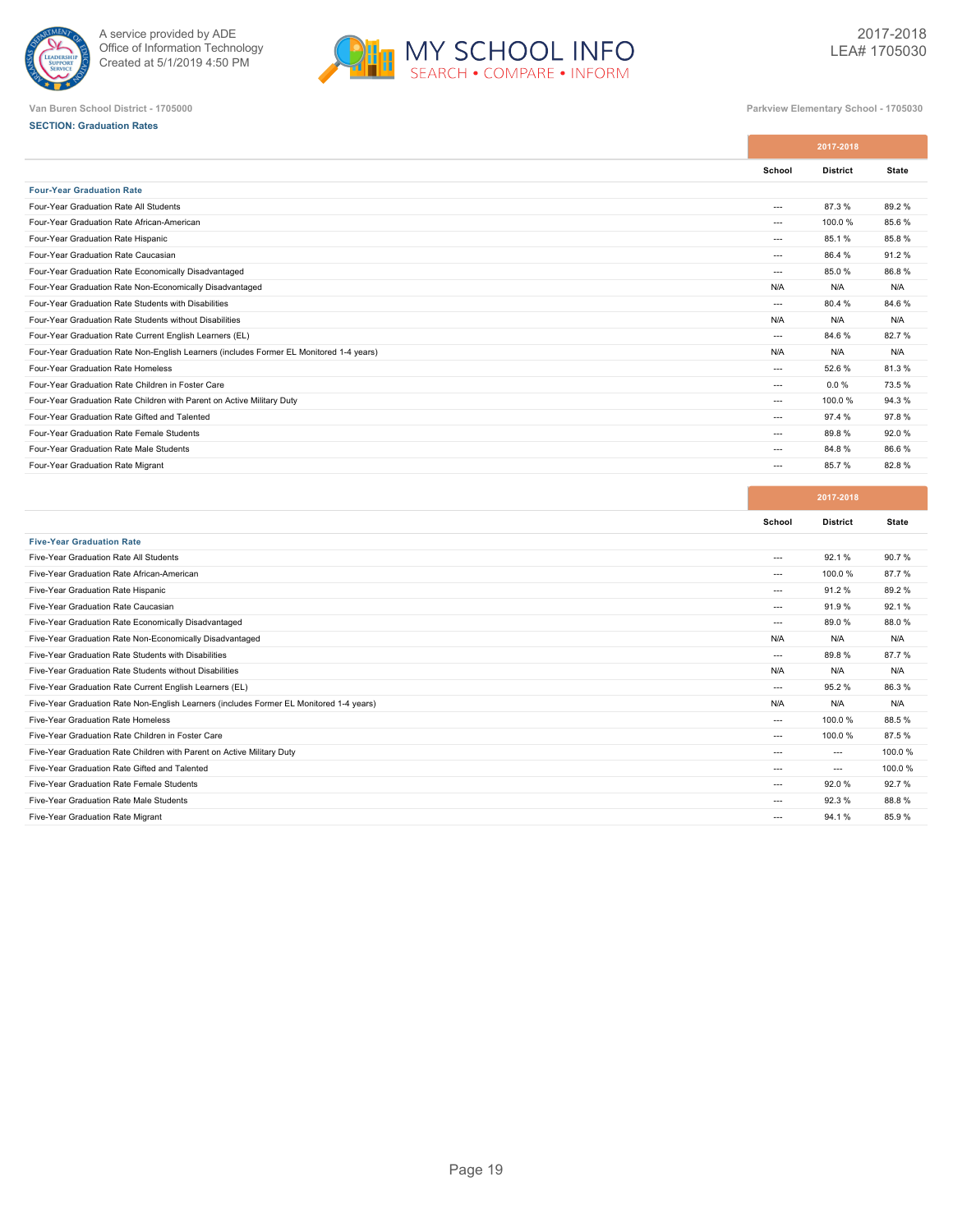



## **SECTION: College Readiness**

**Van Buren School District - 1705000 Parkview Elementary School - 1705030**

|                                                               |                          | 2017-2018                |              |
|---------------------------------------------------------------|--------------------------|--------------------------|--------------|
|                                                               | School                   | <b>District</b>          | <b>State</b> |
| <b>American College Test (ACT)</b>                            |                          |                          |              |
| Participation in Grade 11 Statewide ACT Administration        |                          | 416                      | 31,425       |
| District Provided Remediation for Students Taking ACT         |                          |                          |              |
| Number of Students Taking ACT in Grades 9-11                  |                          | 562                      | 40,561       |
| Number of Graduates that have taken ACT in High School        |                          | 388                      | 29,421       |
| <b>ACT Reading Average</b>                                    |                          | 20.54                    | 20.32        |
| <b>ACT English Average</b>                                    |                          | 19.28                    | 19.44        |
| <b>ACT Math Average</b>                                       |                          | 19.39                    | 19.12        |
| <b>ACT Science Average</b>                                    |                          | 19.86                    | 19.95        |
| <b>ACT Composite Average</b>                                  |                          | 19.94                    | 19.86        |
| <b>SAT® by College Board</b>                                  |                          |                          |              |
| Number of Students Taking SAT College Admission Test          |                          | $\sqrt{2}$               | 1,388        |
| SAT Critical Reading Mean                                     |                          | 610                      | 589          |
| SAT Math Mean                                                 |                          | 530                      | 569          |
| SAT Writing Mean                                              |                          |                          |              |
| <b>Advanced Placement Courses (AP)</b>                        |                          |                          |              |
| Number of Students Taking Advanced Placement (AP) Courses     |                          | 361                      | 29,031       |
| Number of AP Exams Taken                                      |                          | 538                      | 45,874       |
| Number of AP Exams Scored 3, 4, or 5                          |                          | 199                      | 15,869       |
| <b>International Baccalaureate Courses</b>                    |                          |                          |              |
| Number of Students Taking International Baccalaureate Courses | $\overline{\phantom{a}}$ | $\overline{\phantom{a}}$ | 460          |
| <b>College Going Rates</b>                                    |                          |                          |              |
| All Students                                                  | $\overline{\phantom{a}}$ | 48.9%                    | 49.1%        |
| African-American                                              | $---$                    | 35.7%                    | 45.0%        |
| Hispanic                                                      | ---                      | 46.9%                    | 38.9%        |
| Caucasian                                                     | ---                      | 50.2%                    | 52.4 %       |
| Economically Disadvantaged                                    | $\overline{\phantom{a}}$ | 36.4%                    | 41.3%        |
| Students with Disabilities                                    | $\overline{a}$           | 0.0%                     | 15.1%        |
| Current English Learners (EL)                                 | ---                      | 37.5%                    | 24.0%        |
| Homeless                                                      | ---                      | 40.0%                    | 33.7%        |
| Children in Foster Care                                       | $\overline{a}$           | 0.0%                     | 40.9%        |
| Children with Parent on Active Military Duty                  | $\overline{\phantom{a}}$ | $0.0 \%$                 | 58.9%        |
| Gifted and Talented                                           | $\overline{\phantom{a}}$ | 86.1%                    | 69.8%        |
| <b>College Credit Accumulation Rates</b>                      |                          |                          |              |
| All Students                                                  | $\overline{a}$           | 64.8%                    | 54.1%        |
| African-American                                              | $\overline{a}$           | 40.0%                    | 37.9%        |
| Hispanic                                                      | $\overline{a}$           | 61.1%                    | 49.7%        |
| Caucasian                                                     | $\overline{\phantom{a}}$ | 63.6%                    | 58.9%        |
| Economically Disadvantaged                                    | $\overline{a}$           | 50.0%                    | 42.9%        |
| Students with Disabilities                                    | ---                      | 0.0 %                    | 30.2%        |
| Current English Learners (EL)                                 | $\overline{\phantom{a}}$ | 55.6%                    | 32.5 %       |
| Homeless                                                      | $\overline{\phantom{a}}$ | 23.1%                    | 35.0%        |
| Children in Foster Care                                       | $\overline{a}$           | $0.0 \%$                 | 51.6%        |
| Children with Parent on Active Military Duty                  | ---                      | 100.0%                   | 60.8%        |
| Gifted and Talented                                           | $\overline{\phantom{a}}$ | 72.7%                    | 76.5%        |

\* The College Credit Accumulation Rate definition from the U.S. Department of Education gives high school graduates two years at an institution of higher education to complete at least one year's worth of college credit th a degree. Students graduating in the last school year listed have not yet had two years to complete a year of college credit. Only a basic level of suppression had been applied to CGR and CCAR datasets.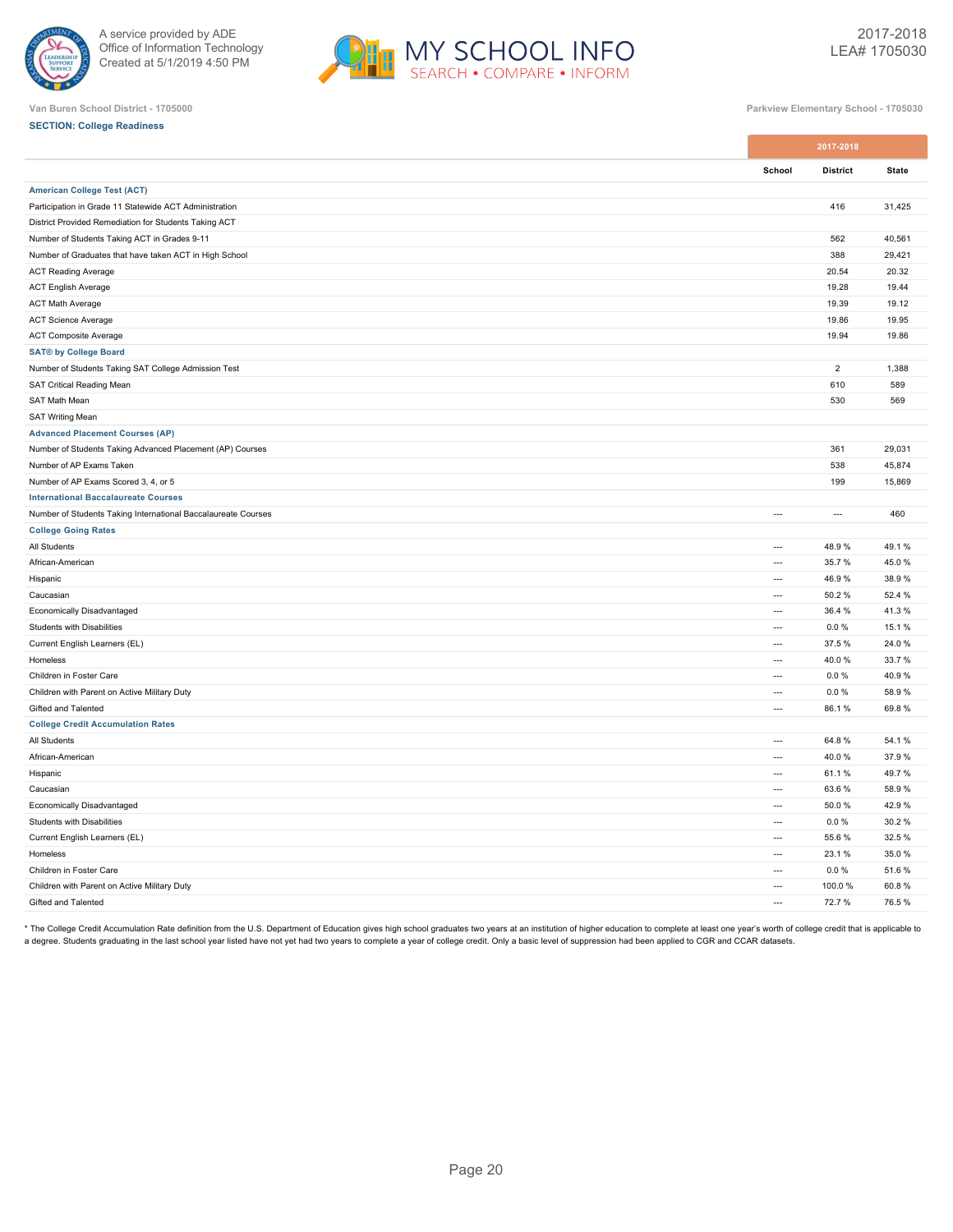



# **SECTION: School Performance**

|                                                                 |         | 2017-2018       |              |
|-----------------------------------------------------------------|---------|-----------------|--------------|
|                                                                 | School  | <b>District</b> | <b>State</b> |
| 2018 School Performance Rating                                  | c       |                 |              |
| Overall Points for School Rating                                | 67.64   |                 |              |
| Count of Schools with Rating = A                                |         | 3               | 152          |
| Count of Schools with Rating = B                                |         | $\overline{2}$  | 313          |
| Count of Schools with Rating = C                                |         | 6               | 380          |
| Count of Schools with Rating = D                                |         | 0               | 145          |
| Count of Schools with Rating = F                                |         | 0               | 44           |
| District Provides Textbooks or Digital Resources for all Pupils |         |                 |              |
| District Provides Textbooks or Digital Resources for all Pupils |         | Y               | 100 %        |
| <b>Annual Accreditation Status</b>                              |         |                 |              |
| Accredited                                                      | Υ       | 12              | 1,046        |
| <b>Accredited Cited</b>                                         | $\sf N$ | $\mathbf 0$     | 5            |
| Accredited Probationary                                         | $\sf N$ | 0               | $\mathbf{1}$ |
| <b>Attendance Rate</b>                                          |         |                 |              |
| Attendance Rate All Students                                    | 94.4 %  | 93.36 %         | 93.92 %      |
| Attendance Rate African American                                | 95.6%   | 93.68 %         | 93.83 %      |
| Attendance Rate Hispanic                                        | 96.42%  | 94.48 %         | 93.95 %      |
| Attendance Rate Caucasian                                       | 93.58 % | 92.96 %         | 93.53 %      |
| Attendance Rate Economically Disadvantaged                      | 94.64 % | 92.75 %         | 93.65 %      |
| Attendance Rate Non-Economically Disadvantaged                  | 93.88%  | 93.49 %         | 93.63%       |
| Attendance Rate Students with Disabilities                      | 93.85%  | 94.14 %         | 93.8%        |
| Attendance Rate Students without Disabilities                   | 94.54 % | 93.29 %         | 93.93 %      |
| Attendance Rate English Learners (EL)                           | 96.61%  | 94.69 %         | 94.79%       |
| Attendance Rate Non-EL (includes Former EL Monitored 1-4 years) | 96.61%  | 94.71 %         | 94.96 %      |
| Attendance Rate Former EL (Monitored 1-4 years)                 |         | 95.15 %         | 95.64 %      |
| Attendance Rate Homeless                                        | 83.72%  | 83.36 %         | 90.32 %      |
| Attendance Rate Children in Foster Care                         | 97.54 % | 95.9%           | 92.95 %      |
| Attendance Rate Children with Parent on Active Military Duty    | 99.43%  | 94.76%          | 94.51 %      |
| Attendance Rate Gifted and Talented                             | 97.4 %  | 94.81%          | 95.79 %      |
| Attendance Rate Female Students                                 | 94.28%  | 92.84 %         | 93.83%       |
| Attendance Rate Male Students                                   | 94.53%  | 93.76 %         | 93.96 %      |
| Attendance Rate Migrant                                         |         | 93.87%          | 92.07%       |
| <b>Dropout Rate</b>                                             |         |                 |              |
| Dropout Rate                                                    |         | 2.20%           | 2.36 %       |
| <b>College Remediation Rate</b>                                 |         |                 |              |
| College Remediation Rate                                        |         | 64.4%           | 62.8%        |
| <b>Enrollment</b>                                               |         |                 |              |
| October 1 Enrollment                                            | 431     | 5,798           | 479,258      |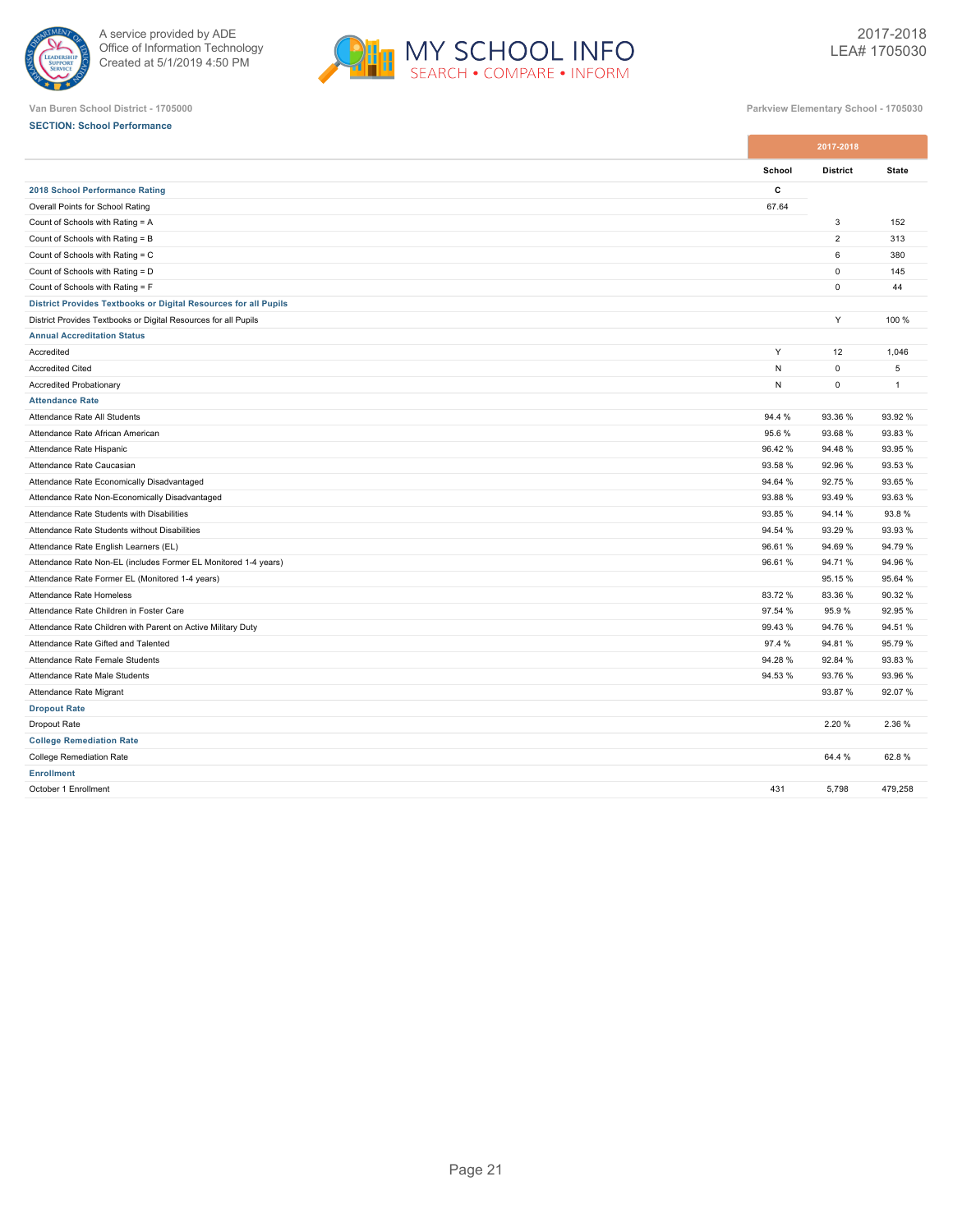



# **SECTION: School Environment**

|                                                      |        | 2017-2018       |       |
|------------------------------------------------------|--------|-----------------|-------|
|                                                      | School | <b>District</b> | State |
| Discipline Policies Distributed to Parents           | Y      | 100 %           | 100 % |
| Discipline Training Provided to Staff                | Y      | 100 %           | 100 % |
| Parental Involvement Plan Adopted                    | Y      | 100 %           | 100 % |
| District Alternative Learning Environment Compliance |        | v               | 100 % |
| Expulsions                                           |        | 6               | 979   |
| Weapons Incidents                                    |        | 13              | 840   |
| <b>Staff Assaults</b>                                |        |                 | 852   |
| <b>Student Assaults</b>                              |        |                 | 3,339 |
| Referrals to Law Enforcement                         |        |                 | 66    |
| School-related Arrests                               |        |                 | 10    |
|                                                      |        |                 |       |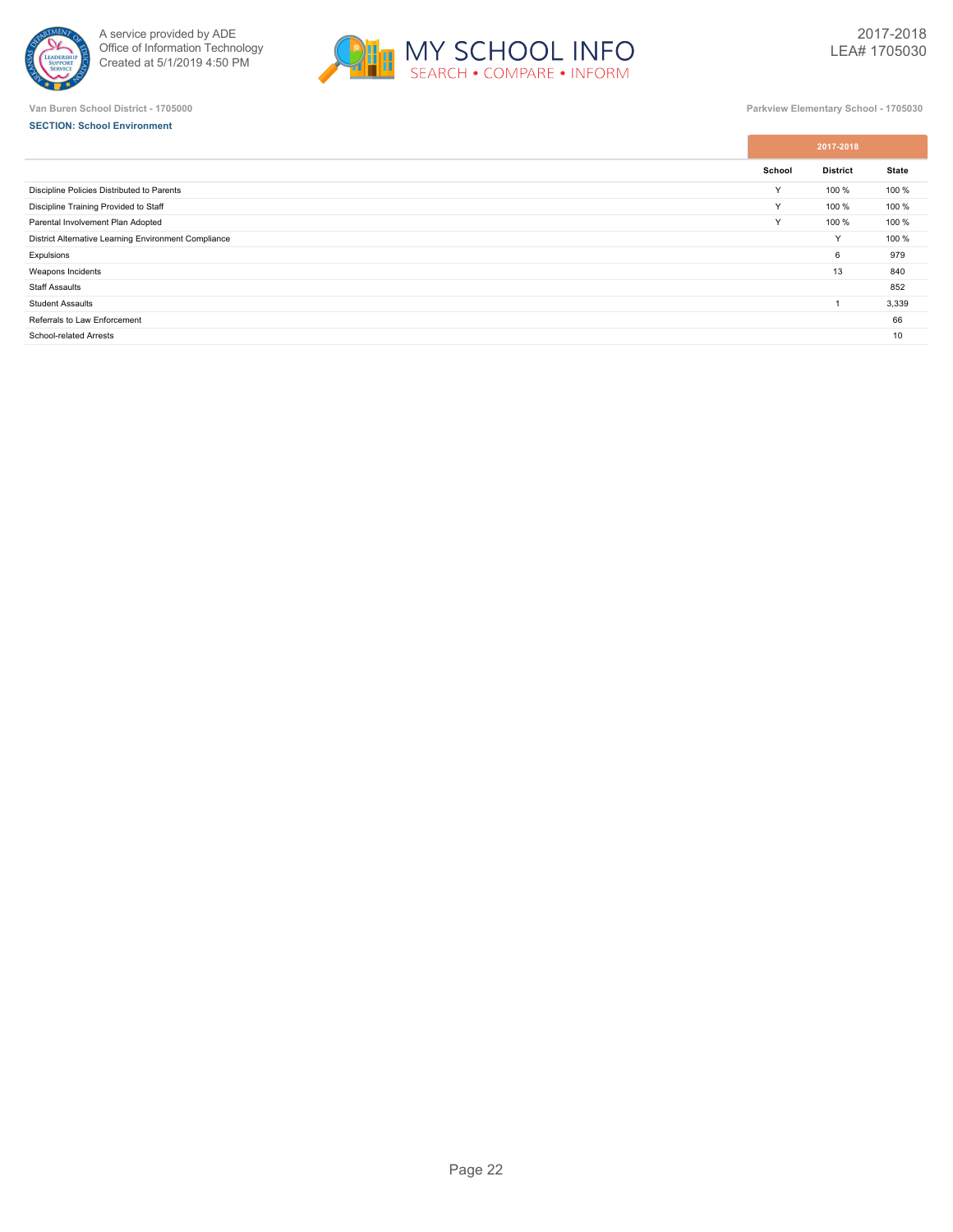

**SECTION: Retention**



**Van Buren School District - 1705000 Parkview Elementary School - 1705030**

## **School District State** Number of Students Retained at Grade 1 and 2 1,085 Percent of Students Retained at Grade 1 and Students Retained at Grade 1 1.52 % 0.46 % 2.95 % 0.46 % 2.95 % 0.46 % 2.95 % 0.46 % 2.95 % 0.46 % 2.95 % 0.46 % 2.95 % 0.46 % 2.95 % 0.46 % 0.46 % 0.46 % 0.46 % 0.46 % 0.46 % 0. Number of Students Retained at Grade 2 0 1 369 Percent of Students Retained at Grade 2 0.00 % 0.21 % 1.00 % 0.21 % 1.00 % 0.21 % 1.00 % 0.21 % 1.00 % 0.21 % 1.00 % 0.21 % 1.00 % 0.21 % 1.00 % 0.21 % 1.00 % 0.21 % 1.00 % 0.21 % 1.00 % 0.21 % 1.00 % 0.21 % 0.00 % 0.21 % Number of Students Retained at Grade 3 0 0 158 Percent of Students Retained at Grade 3 0.00 % 0.42 % 0.00 % 0.42 % 0.00 % 0.42 % 0.00 % 0.42 % 0.00 % 0.42 % 0.00 % 0.42 % 0.42 % 0.42 % 0.42 % 0.42 % 0.42 % 0.42 % 0.42 % 0.42 % 0.42 % 0.42 % 0.42 % 0.42 % 0.42 % 0.42 % Number of Students Retained at Grade 4 0 0 0 86 Percent of Students Retained at Grade 4 0.00 % 0.00 % 0.00 % 0.22 % Number of Students Retained at Grade 5 0 0 74 Percent of Students Retained at Grade 5 0.00 % 0.19 % 0.00 % 0.00 % 0.19 % 0.00 % 0.19 % Number of Students Retained at Grade 6 0 1 1 139 Percent of Students Retained at Grade 6 0.00 % 0.23 % 0.38 % 0.38 % 0.38 % 0.38 % 0.38 % 0.38 % 0.38 % 0.38 % 0.38 % 0.38 % 0.38 % 0.38 % 0.38 % 0.38 % 0.38 % 0.38 % 0.38 % 0.38 % 0.38 % 0.38 % 0.38 % 0.38 % 0.38 % 0.38 % Number of Students Retained at Grade 7 0 0 209 Percent of Students Retained at Grade 7 0.00 % 0.00 % 0.00 % 0.00 % 0.00 % 0.00 % 0.00 % 0.00 % 0.00 % 0.00 % 0.00 % 0.57 % 0.00 % 0.00 % 0.57 % 0.00 % 0.57 % 0.00 % 0.00 % 0.57 % 0.00 % 0.57 % 0.00 % 0.00 % 0.57 % 0.00 % Number of Students Retained at Grade 8 0 0 222 Percent of Students Retained at Grade 8 0.00 % 0.00 % 0.00 % 0.00 % 0.00 % 0.00 % 0.00 % 0.00 % 0.00 % 0.00 % 0.00 % 0.61 %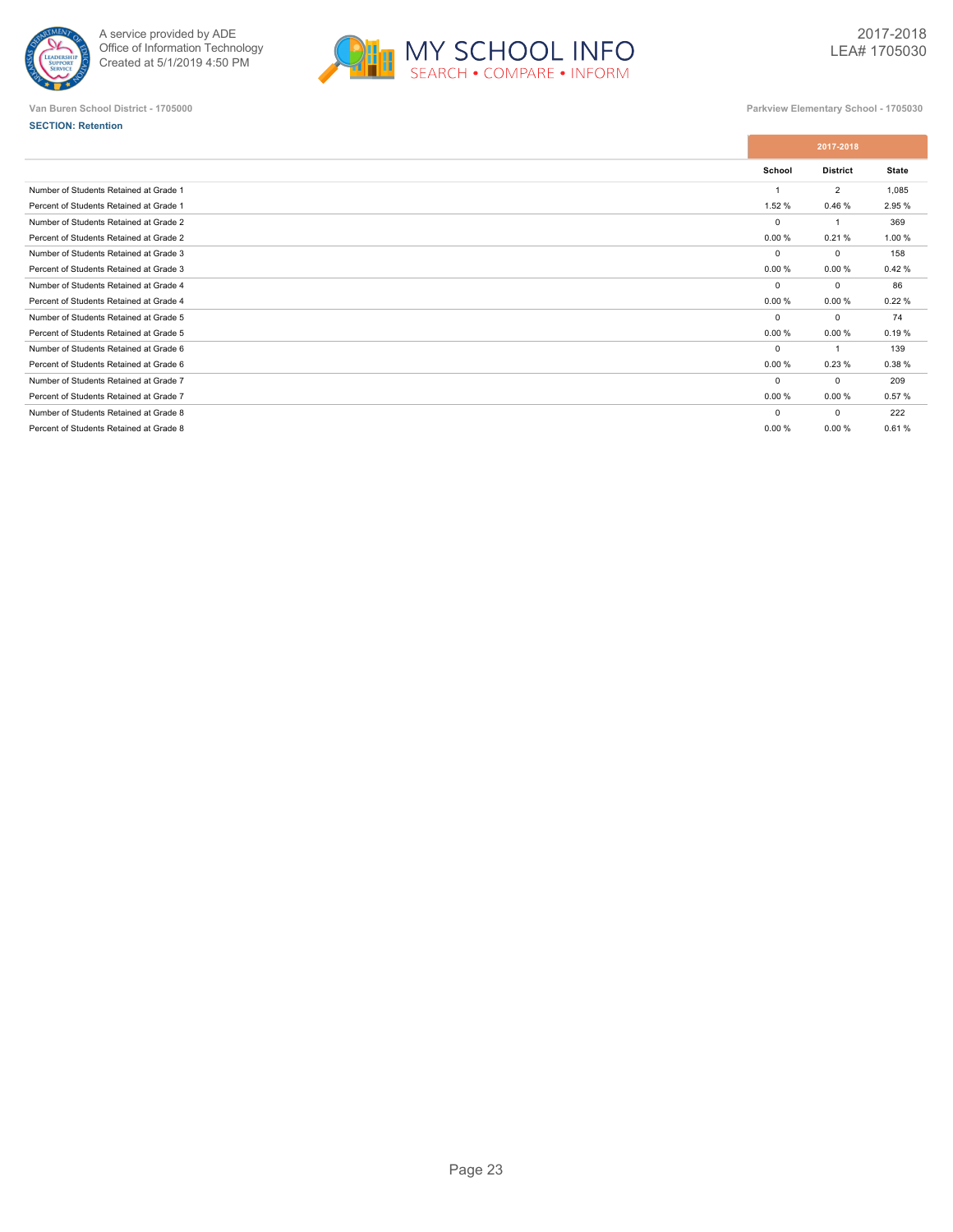



| <b>SECTION: Teacher Quality</b>                                                                                                    |                          |                          |                          |
|------------------------------------------------------------------------------------------------------------------------------------|--------------------------|--------------------------|--------------------------|
|                                                                                                                                    |                          | 2017-2018                |                          |
|                                                                                                                                    | School                   | <b>District</b>          | State                    |
| % Teachers Completely Certified (Licensed)                                                                                         | 100.0%                   | 92.0%                    | 96.8%                    |
| % Teachers with Emergency / Provisional Credentials                                                                                | $0.0 \%$                 | 0.0%                     | 0.0%                     |
| % Teachers with Bachelor's Degree                                                                                                  | 83.0%                    | 74.0%                    | 53.0 %                   |
| % Teachers with Master's Degree                                                                                                    | 13.0 %                   | 25.0%                    | 42.0%                    |
| % Teachers with Advanced Degree                                                                                                    | 0.0%                     | 1.0%                     | 1.0%                     |
| All Economic Levels (All Quartiles All Schools)                                                                                    |                          |                          |                          |
|                                                                                                                                    | School                   | <b>District</b>          | <b>State</b>             |
| Number of Teachers (Certified Teachers)                                                                                            | 24                       | 469                      | 41,834                   |
| Number of Teachers Evaluated this year under Teacher Excellence and Support System                                                 | 8                        | 106                      | 8,035                    |
| Number of Teachers Proficient or Above under Teacher Excellence and Support System                                                 | 8                        | 104                      | 7,845                    |
| Number Certified by National Board for Professional Teaching Standards                                                             | $\overline{4}$           | 37                       | 2,287                    |
| Number of Teachers Teaching with Emergency/Provisional Credentials                                                                 | 0                        | 6                        | 765                      |
| Percentage Teaching with Emergency/Provisional Credentials                                                                         | 0.0%                     | 1.3%                     | 1.8%                     |
| Number of Teachers Teaching Out-of-field                                                                                           | 3                        | 19                       | 1,459                    |
| Percentage of Teachers Teaching Out-of-field                                                                                       | 12.5 %                   | 4.1%                     | 3.5%                     |
| Number of Inexperienced Teachers                                                                                                   | $\overline{7}$           | 57                       | 7,134                    |
| Percentage of Teachers who are Inexperienced                                                                                       | 29.2 %                   | 12.2%                    | 17.1 %                   |
| Number of Teachers, Principals, and Assistant Principals                                                                           | 26                       | 493                      | 43,663                   |
| Number of Inexperienced Teachers, Principals, and Assistant Principals                                                             | N/A                      | N/A                      | N/A                      |
| Percentage of Teachers, Principals, and Assitant Principals who are Inexperienced                                                  | N/A                      | N/A                      | N/A                      |
| High Poverty (Highest Quartile of Schools Free and Reduced Lunch Percentage)                                                       |                          |                          |                          |
|                                                                                                                                    | School                   | <b>District</b>          | <b>State</b>             |
| Number of Teachers (Certified Teachers)                                                                                            | $\overline{a}$           | 21                       | 9,078                    |
| Number of Teachers Evaluated this year under Teacher Excellence and Support System                                                 | $\overline{\phantom{a}}$ | $\overline{\phantom{a}}$ | 1,324                    |
| Number of Teachers Proficient or Above under Teacher Excellence and Support System                                                 | ---                      | $\overline{a}$           | 1,262                    |
| Number Certified by National Board for Professional Teaching Standards                                                             | $\overline{\phantom{a}}$ | ---                      | 339                      |
| Number of Teachers Teaching with Emergency/Provisional Credentials                                                                 | ---                      | $\mathsf 0$              | 281                      |
| Percentage Teaching with Emergency/Provisional Credentials                                                                         | $\overline{a}$           | 0.0%                     | 3.1%                     |
| Number of Teachers Teaching Out-of-field                                                                                           | ---                      | $\mathsf 0$              | 380                      |
| Percentage of Teachers Teaching Out-of-field                                                                                       | $\overline{a}$           | 0.0%                     | 4.2%                     |
| Number of Inexperienced Teachers                                                                                                   | ---                      | $\mathbf{1}$             | 1,747                    |
| Percentage of Teachers who are Inexperienced                                                                                       | $\overline{a}$<br>$---$  | 4.8%                     | 19.2 %                   |
| Number of Teachers, Principals, and Assistant Principals<br>Number of Inexperienced Teachers, Principals, and Assistant Principals | ---                      | 23<br>N/A                | 9,504<br>N/A             |
| Percentage of Teachers, Principals, and Assitant Principals who are Inexperienced                                                  | $---$                    | N/A                      | N/A                      |
| Low Poverty (Lowest Quartile of Schools Free and Reduced Lunch Percentage)                                                         |                          |                          |                          |
|                                                                                                                                    | School                   | <b>District</b>          | State                    |
| Number of Teachers (Certified Teachers)                                                                                            | $\overline{a}$           | 64                       | 12,453                   |
| Number of Teachers Evaluated this year under Teacher Excellence and Support System                                                 | $\overline{a}$           | $\overline{7}$           | 2,507                    |
| Number of Teachers Proficient or Above under Teacher Excellence and Support System                                                 | $\overline{\phantom{a}}$ | $\overline{7}$           | 2,464                    |
| Number Certified by National Board for Professional Teaching Standards                                                             | ---                      | 10                       | 877                      |
| Number of Teachers Teaching with Emergency/Provisional Credentials                                                                 | $\overline{a}$           | $\overline{2}$           | 154                      |
| Percentage Teaching with Emergency/Provisional Credentials                                                                         | ---                      | 3.1%                     | 1.2%                     |
| Number of Teachers Teaching Out-of-field                                                                                           | $\overline{a}$           | $\overline{2}$           | 341                      |
| Percentage of Teachers Teaching Out-of-field                                                                                       | ---                      | 3.1%                     | 2.7%                     |
| Number of Inexperienced Teachers                                                                                                   | ---                      | $\overline{2}$           | 1,926                    |
| Percentage of Teachers who are Inexperienced                                                                                       | ---                      | 3.1%                     | 15.5 %                   |
| Number of Teachers, Principals, and Assistant Principals                                                                           | ---                      | 67                       | 12,978                   |
| Number of Inexperienced Teachers, Principals, and Assistant Principals                                                             | $---$                    | N/A                      | N/A                      |
| Percentage of Teachers, Principals, and Assitant Principals who are Inexperienced                                                  | $---$                    | N/A                      | N/A                      |
| <b>School Board Members</b>                                                                                                        |                          |                          | <b>Hours of Training</b> |
| Bob Freeman                                                                                                                        |                          |                          | 0.00                     |
| Candice Settle-Beshears                                                                                                            |                          |                          | 8.00                     |
| Carman Young                                                                                                                       |                          |                          | 21.25                    |
| Christy Mayo                                                                                                                       |                          |                          | 22.00                    |
| Kevin Bell                                                                                                                         |                          |                          | 11.00                    |
| Lance Lanier                                                                                                                       |                          |                          | 10.00                    |

Theresa Bell 20.75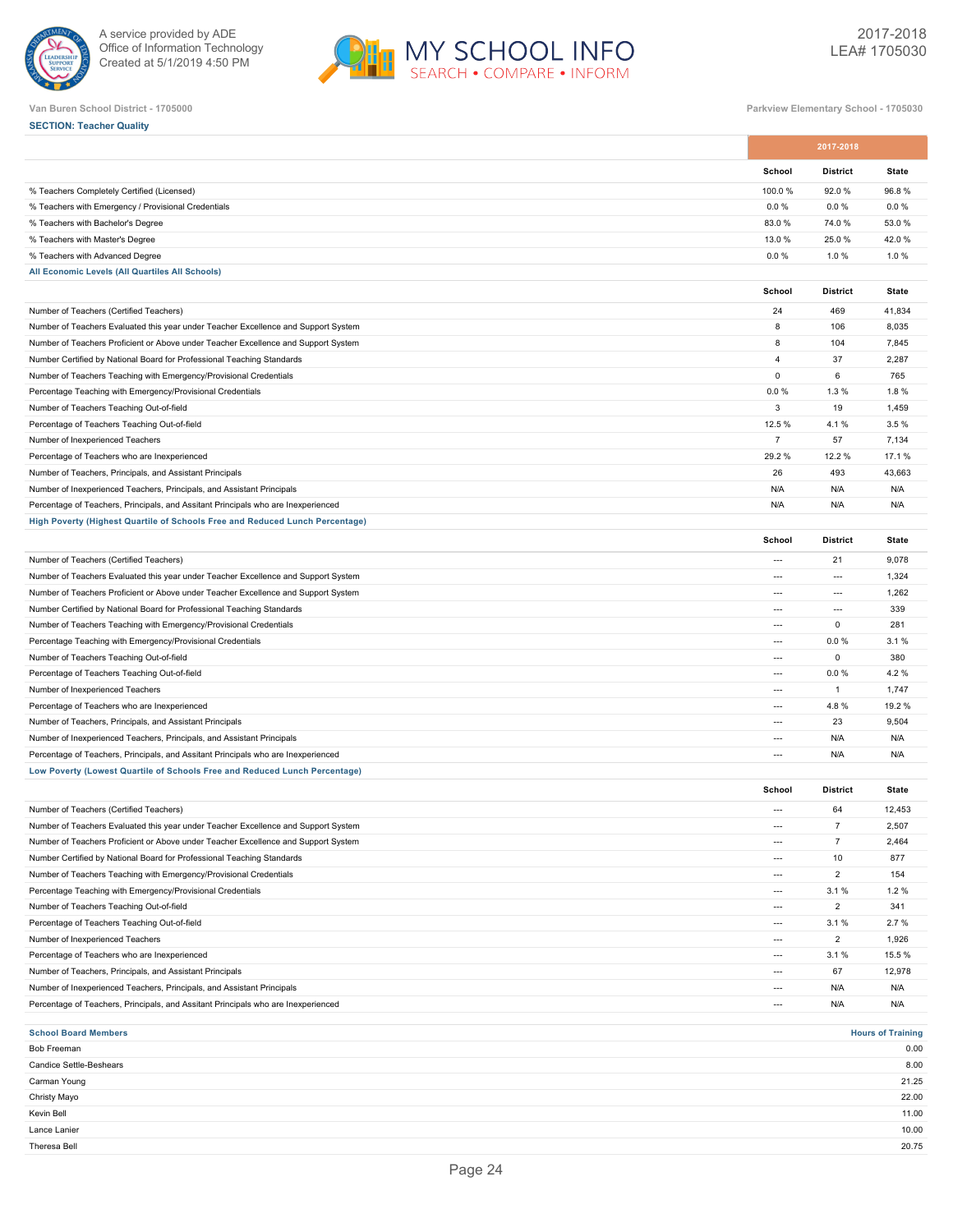

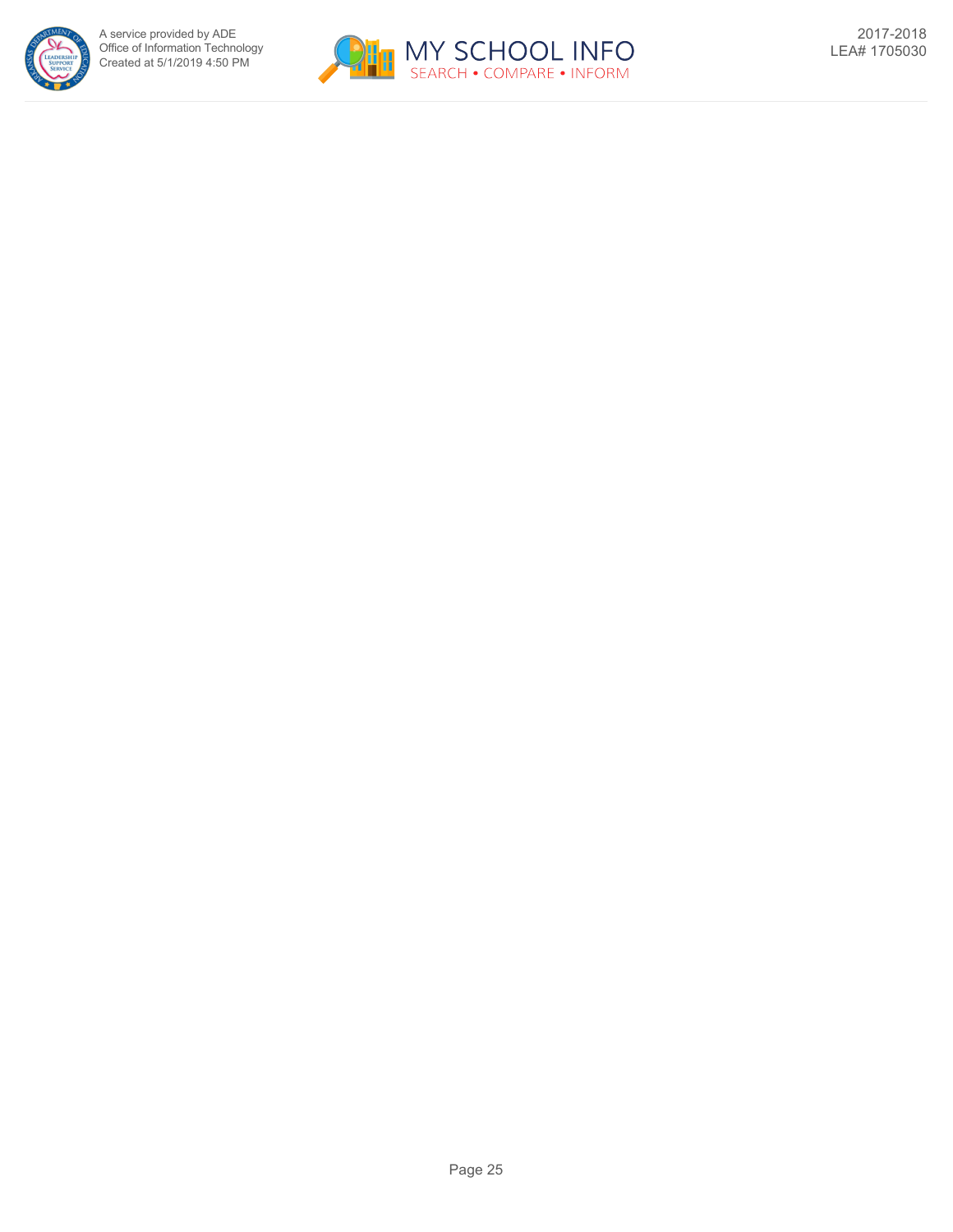



## **SECTION: School Expenditures**

|                                                      |             |                                |             |                        | 2017-2018           |              |                 |                                |                 |
|------------------------------------------------------|-------------|--------------------------------|-------------|------------------------|---------------------|--------------|-----------------|--------------------------------|-----------------|
| <b>State and Local Expenditures</b>                  |             |                                |             |                        |                     |              |                 |                                |                 |
|                                                      |             | School                         |             |                        | <b>District</b>     |              |                 | <b>State</b>                   |                 |
|                                                      | Personnel * | Non-<br>Personnel <sup>'</sup> | Total       | Personnel <sup>*</sup> | Non-<br>Personnel   | Total        | Personnel *     | Non-<br>Personnel <sup>'</sup> | Total           |
| Instruction                                          | \$1,432,657 | \$72,915                       | \$1,505,572 | \$22,336,531           | \$2,664,430         | \$25,000,960 | \$1,846,546,023 | \$285,439,315                  | \$2,131,985,338 |
| Support services, pupils                             | \$118,229   | \$760                          | \$118,989   | \$1,848,852            | \$53,074            | \$1,901,926  | \$160,069,101   | \$8,503,839                    | \$168,572,940   |
| Support services, instructional staff                | \$150,933   | \$74,882                       | \$225,815   | \$1,754,435            | \$1,122,945         | \$2,877,380  | \$166,475,200   | \$70,344,838                   | \$236,820,038   |
| Support services, general administration             | \$46,905    | \$13,981                       | \$60,887    | \$625,872              | \$186,558           | \$812,431    | \$74,567,573    | \$26,093,991                   | \$100,661,564   |
| Support services, school administration              | \$189,908   | \$5,086                        | \$194,994   | \$2,922,960            | \$38,258            | \$2,961,218  | \$238,663,133   | \$8,760,219                    | \$247,423,352   |
| Support services, operation and maintenance of plant | \$145,907   | \$156,542                      | \$302,449   | \$2,289,682            | \$3,012,378         | \$5,302,060  | \$176,640,009   | \$310,699,332                  | \$487,339,341   |
| Support services, student transportation             | \$95,917    | \$34,727                       | \$130,645   | \$1,279,854            | \$463,376           | \$1,743,229  | \$111,117,482   | \$63,133,720                   | \$174,251,201   |
| Business/central/other support services              | \$65,103    | \$11,651                       | \$76,754    | \$893,200              | \$185,838           | \$1,079,038  | \$79,763,690    | \$51,636,647                   | \$131,400,337   |
| Food services                                        | \$121,006   | \$63,108                       | \$184,114   | \$1,502,426            | \$980,015           | \$2,482,441  | \$98,105,725    | \$160,750,493                  | \$258,856,218   |
| Enterprise operations                                | \$0         | \$5,311                        | \$5,311     | \$0                    | \$163,392           | \$163,392    | \$40,418        | \$2,666,844                    | \$2,707,263     |
| Other                                                | \$21,711    | \$8,201                        | \$29,912    | \$289,699              | \$109,428           | \$399,127    | \$8,920,422     | \$2,213,308                    | \$11,133,730    |
| <b>Grand Total</b>                                   | \$2,388,277 | \$447,164                      | \$2,835,441 | \$35,743,511           | \$8,979,691         | \$44,723,203 | \$2,960,908,776 | \$990,242,548                  | \$3,951,151,324 |
| State and Local Per-pupil Expenditures               | \$5,529     | \$1.035                        | \$6,565     | \$6,202                | \$1,558             | \$7,760      | \$6,231         | \$2,084                        | \$8,315         |
| <b>Federal Expenditures</b>                          |             |                                |             |                        |                     |              |                 |                                |                 |
|                                                      |             | School                         |             |                        | <b>District</b>     |              |                 | <b>State</b>                   |                 |
|                                                      | Personnel * | Non-                           | Total       | Personnel *            | Non-                | Total        | Personnel *     | Non-                           | Total           |
|                                                      |             | Personnel *                    |             |                        | Personnel *         |              |                 | Personnel <sup>*</sup>         |                 |
| Instruction                                          | \$276,225   | \$58,459                       | \$334,684   | \$3,987,973            | \$1,099,964         | \$5,087,937  | \$465,591,792   | \$60,997,050                   | \$526,588,842   |
| Support services, pupils                             | \$0         | \$15,544                       | \$15,544    | \$96,638               | \$309,970           | \$406,608    | \$43,263,291    | \$33,247,903                   | \$76,511,193    |
| Support services, instructional staff                | \$24,213    | \$19,518                       | \$43,730    | \$347,239              | \$344,532           | \$691,770    | \$76,162,766    | \$39,296,794                   | \$115,459,560   |
| Support services, general administration             | \$4,405     | \$3,325                        | \$7,730     | \$58,780               | \$44,368            | \$103,149    | \$8,536,892     | \$4,085,874                    | \$12,622,766    |
| Support services, school administration              | \$0         | \$0                            | \$0         | \$0                    | \$0                 | \$0          | \$951,883       | \$58,734                       | \$1,010,618     |
| Support services, operation and maintenance of plant | \$0         | \$0                            | \$0         | \$0                    | \$14,711            | \$14,711     | \$203,457       | \$1,551,473                    | \$1,754,930     |
| Support services, student transportation             | \$9,501     | \$36                           | \$9,538     | \$126,777              | \$486               | \$127,263    | \$7,211,281     | \$1,152,985                    | \$8,364.266     |
| Business/central/other support services              | \$0         | \$7,763                        | \$7,763     | \$0                    | \$103,589           | \$103,589    | \$1,182,327     | \$8,688,164                    | \$9,870,491     |
| Food services                                        | \$0         | \$0                            | \$0         | \$0                    | \$5,000             | \$5,000      | \$220,700       | \$596,414                      | \$817,115       |
| Enterprise operations                                | \$0         | \$0                            | \$0         | \$0                    | \$0                 | \$0          | \$0             | \$6,054                        | \$6,054         |
| Other                                                | \$0         | \$69                           | \$69        | \$434,360              | \$37,880            | \$472,240    | \$5,189,656     | \$1,639,119                    | \$6,828,775     |
| <b>Grand Total</b>                                   | \$314,344   | \$104,714                      | \$419,058   | \$5,051,767            | \$1,960,500         | \$7,012,267  | \$608,514,045   | \$151,320,564                  | \$759,834,609   |
| Federal Per-pupil Expenditures                       | \$728       | \$242                          | \$970       | \$877                  | \$340               | \$1,217      | \$1,281         | \$318                          | \$1,599         |
| <b>Total Expenditures</b>                            |             |                                |             |                        |                     |              |                 |                                |                 |
|                                                      |             | School                         |             |                        | <b>District</b>     |              |                 | <b>State</b>                   |                 |
|                                                      | Personnel * | Non-<br>Personnel <sup>'</sup> | Total       | Personnel *            | Non-<br>Personnel * | Total        | Personnel *     | Non-<br>Personnel <sup>*</sup> | Total           |
| Instruction                                          | \$1,708,883 | \$131,373                      | \$1,840,256 | \$26,324,504           | \$3,764,393         | \$30,088,897 | \$2,312,137,815 | \$346,436,365                  | \$2,658,574,180 |
| Support services, pupils                             | \$118,229   | \$16,304                       | \$134,533   | \$1,945,490            | \$363,044           | \$2,308,534  | \$203,332,391   | \$41,751,742                   | \$245,084,133   |

| Support services, instructional staff                | \$175,145   | \$94,400  | \$269,545   | \$2,101,674  | \$1,467,477  | \$3,569,151  | \$242,637,966   | \$109.641.632   | \$352,279.598   |
|------------------------------------------------------|-------------|-----------|-------------|--------------|--------------|--------------|-----------------|-----------------|-----------------|
| Support services, general administration             | \$51,311    | \$17,307  | \$68,617    | \$684,653    | \$230,927    | \$915,579    | \$83,104,465    | \$30,179,866    | \$113,284,330   |
| Support services, school administration              | \$189,908   | \$5,086   | \$194,994   | \$2,922,960  | \$38,258     | \$2,961,218  | \$239,615,017   | \$8,818,953     | \$248,433,970   |
| Support services, operation and maintenance of plant | \$145,907   | \$156,542 | \$302.449   | \$2,289,682  | \$3,027,089  | \$5,316,771  | \$176,843,466   | \$312,250,805   | \$489,094.271   |
| Support services, student transportation             | \$105,419   | \$34,764  | \$140,182   | \$1,406,630  | \$463,861    | \$1,870,492  | \$118,328,762   | \$64,286,705    | \$182,615,468   |
| Business/central/other support services              | \$65,103    | \$19,414  | \$84,517    | \$893,200    | \$289,427    | \$1,182,627  | \$80,946,017    | \$60,324,811    | \$141,270,828   |
| Food services                                        | \$121,006   | \$63,108  | \$184.114   | \$1,502,426  | \$985,015    | \$2,487,441  | \$98,326,426    | \$161.346.907   | \$259,673,333   |
| Enterprise operations                                | \$0         | \$5,311   | \$5,311     | \$0          | \$163,392    | \$163,392    | \$40,418        | \$2,672,898     | \$2,713,317     |
| Other                                                | \$21,711    | \$8,270   | \$29,981    | \$724,059    | \$147,308    | \$871,367    | \$14,110,077    | \$3,852,428     | \$17,962,505    |
| <b>Grand Total</b>                                   | \$2,702.621 | \$551,878 | \$3,254,499 | \$40,795,278 | \$10,940.192 | \$51,735,470 | \$3,569,422,821 | \$1.141.563.112 | \$4,710,985,933 |
| <b>Total Per-pupil Expenditures</b>                  | \$6,257     | \$1,278   | \$7,535     | \$7,078      | \$1,898      | \$8,977      | \$7.511         | \$2,402         | \$9,914         |

\* Personnel Expenditures Salaries and Employee Benefits (Object Series 100 and 200)

\*\* Non-Personnel Expenditures = Personnel Expenditures subtracted from Total Expenditures.

|                                                         |        | 2017-2018       |               |
|---------------------------------------------------------|--------|-----------------|---------------|
|                                                         | School | <b>District</b> | State         |
| Mills Voted                                             |        | 42.6            | 38.4          |
| Average Teacher Salary                                  |        | \$50,318        | \$49,840      |
| <b>Extracurricular Expenditures</b>                     |        | \$4,585,507     | \$187,202,332 |
| Capital Expenditures                                    |        | \$4,191,955     | \$573,071,733 |
| Debt Service Expenditures                               |        | \$5,089,631     | \$294,033,249 |
| <b>Free and Reduced Meals</b>                           |        |                 |               |
| Percent of Students Eligible for Free and Reduced Meals | 54.8%  | 61.2%           | 60.2%         |
| State Free and Reduced-Price Meal Rate++                |        |                 | 60.6%         |
| National Free and Reduced-Price Meal Rate+              |        |                 | 57.9%         |
|                                                         |        |                 |               |

† Source: FNS National databank.

†† State Free and Reduced Meal Rate includes preschool and adult education students.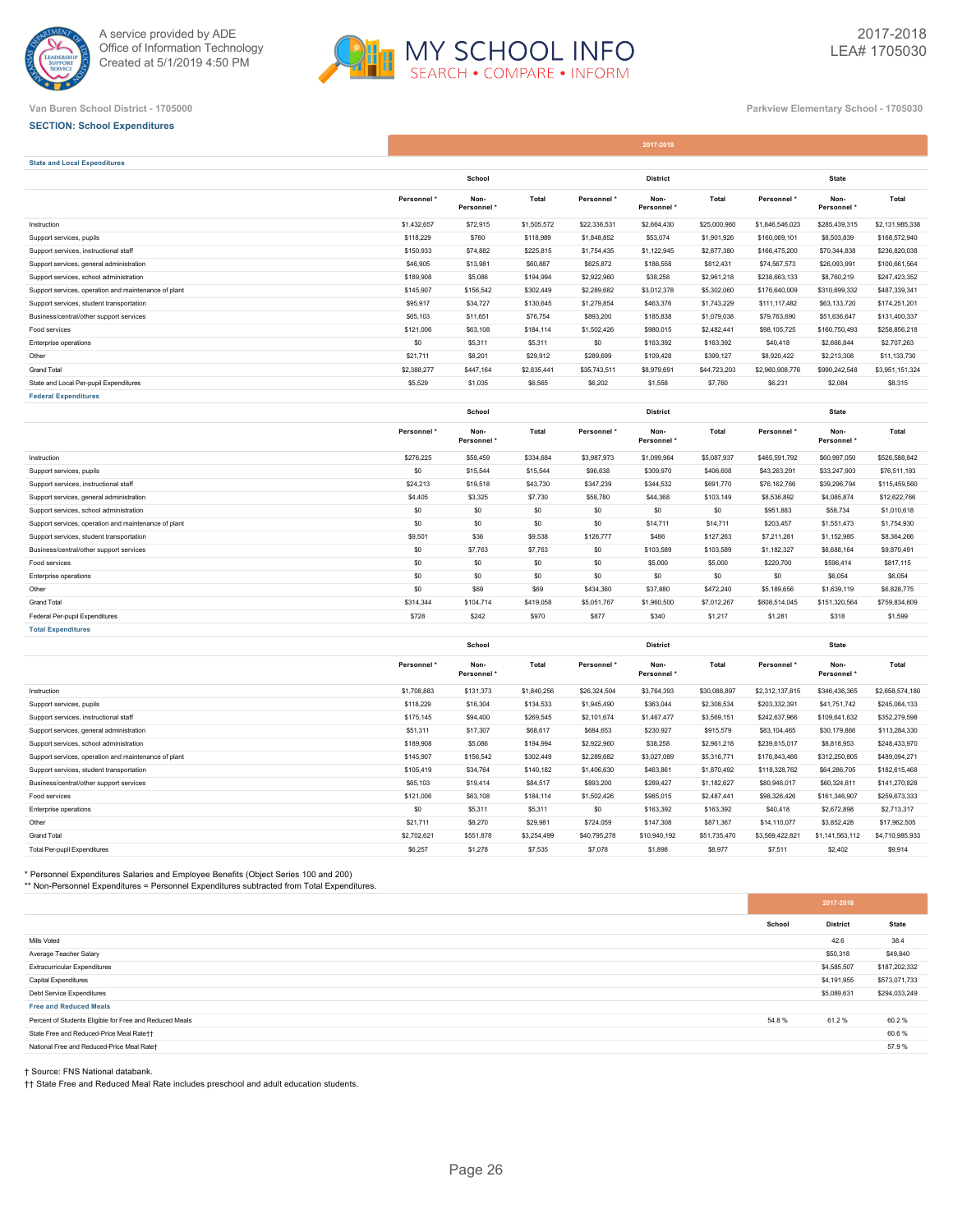

A service provided by ADE Office of Information Technology Created at 5/1/2019 4:50 PM





|                    |            | 2017-2018 |                |
|--------------------|------------|-----------|----------------|
|                    | <b>ELA</b> | Math      | <b>Science</b> |
|                    | 1.41%      | 1.41%     | 0.00%          |
| Grade 3<br>Grade 4 | 2.56%      | 2.56%     | 0.00%          |
| Grade 5            | 7.89%      | 7.89%     | 7.89%          |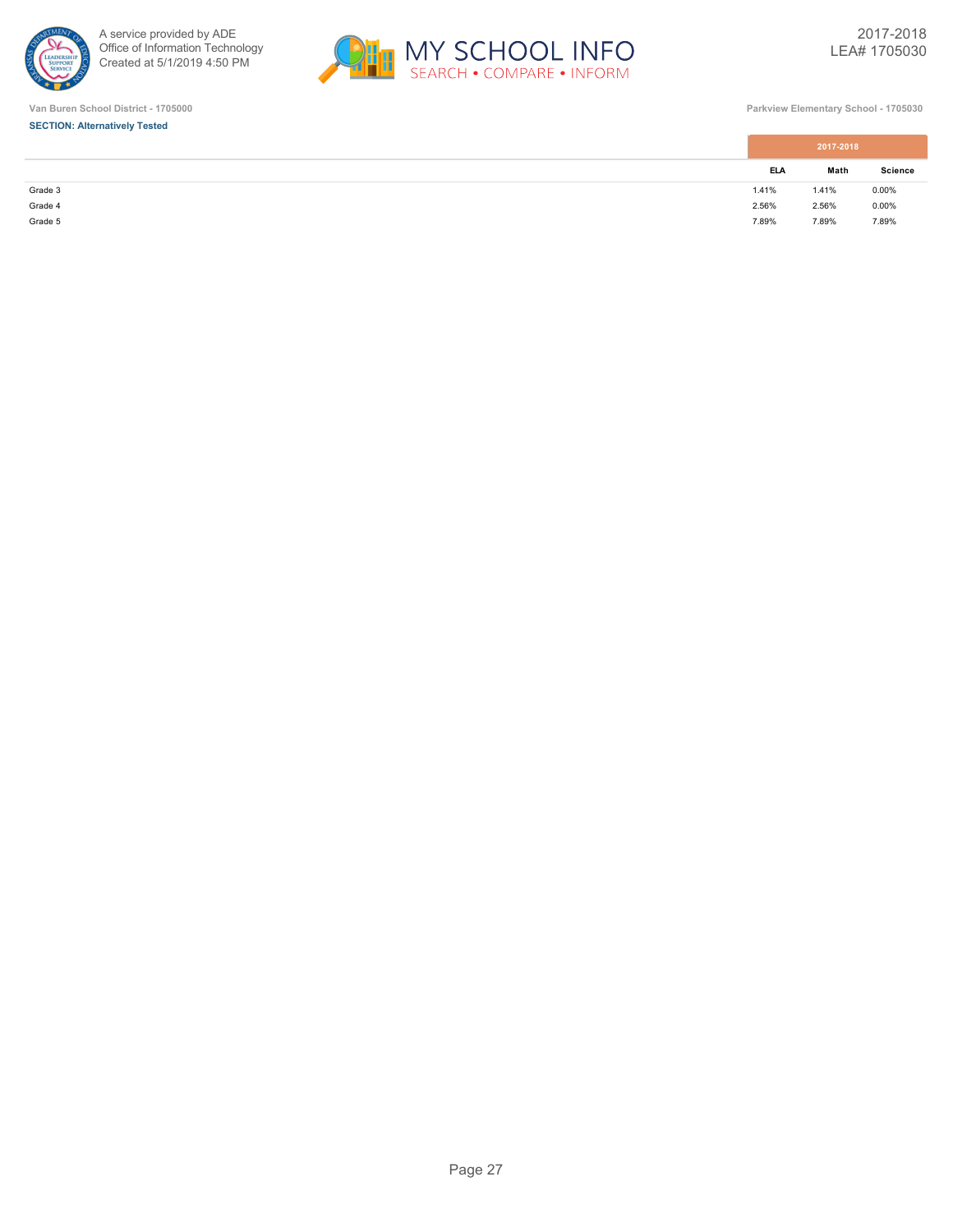



|                                                                                         |                |                      | 2017-2018                  |                         |                      |
|-----------------------------------------------------------------------------------------|----------------|----------------------|----------------------------|-------------------------|----------------------|
|                                                                                         | % Tested       | % In Need of Support | % Close                    | % Ready                 | % Exceeds            |
| <b>Grade 3 Mathematics</b>                                                              |                |                      |                            |                         |                      |
| African-American                                                                        | 100            | $7\!$                | $\mathbf 0$                | $\rm{25}$               | $\mathbb O$          |
| African-American Student with Disability                                                | $100\,$        | 100                  | $\circ$                    | $\mathbb O$             | $\circ$              |
| African-American Female                                                                 | 100            | 60                   | $\mathbf{0}$               | 60                      | $^{\circ}$           |
| African-American Female with Disability                                                 | 100            | 100                  | $\mathbf 0$                | $\circ$                 | $\,$ 0               |
| African-American Female without Disability                                              | 100            | $\,$ 0 $\,$          | $\mathbf 0$                | 100                     | $\,$ 0               |
| African-American Female Non-English Learner                                             | 100            | $_{50}$              | $\circ$                    | 60                      | $\circ$              |
| African-American Female Non-English Learner with Disability                             | $100\,$        | 100<br>$\,$ 0        | $\mathbf 0$<br>$\mathbb O$ | $\mathsf{o}$<br>100     | $\circ$              |
| African-American Female Non-English Learner without Disability<br>African-American Male | 100<br>100     | 100                  | $\mathbf 0$                | $\mathbb O$             | $\,$ 0<br>$\circ$    |
| African-American Male with Disability                                                   | $100\,$        | $100\,$              | $\circ$                    | $\mathbb O$             | $\mathbb O$          |
| African-American Male without Disability                                                | 100            | 100                  | $\mathbf{0}$               | $\circ$                 | $\circ$              |
| African-American Male Non-English Learner                                               | 100            | 100                  | $\,$ 0 $\,$                | $\circ$                 | $\circ$              |
| African-American Male Non-English Learner with Disability                               | 100            | 100                  | $\mathbb O$                | $\circ$                 | $\,$ 0               |
| African-American Male Non-English Learner without Disability                            | 100            | 100                  | $\mathbf{0}$               | $\circ$                 | $^{\circ}$           |
| African-American Student without Disability                                             | $100\,$        | $_{\rm 50}$          | $\mathbf 0$                | $_{50}$                 | $\circ$              |
| African-American Non-English Learner                                                    | 100            | $75\,$               | $\mathbf 0$                | $\rm 25$                | $\circ$              |
| African-American Non-English Learner with Disability                                    | 100            | 100                  | $\,0\,$                    | $\circ$                 | $\,$ 0               |
| African-American Non-English Learner without Disability<br>All                          | $100\,$<br>100 | $_{\rm 50}$<br>19.72 | $\mathbf 0$<br>32.39       | $_{50}$<br>36.62        | $\circ$<br>11.27     |
| Caucasian                                                                               | 100            | 15.25                | 322                        | 38.98                   | 13.56                |
| Caucasian Student with Disability                                                       | 100            | 42.86                | 42.86                      | 14.29                   | $\,0\,$              |
| Caucasian Female                                                                        | 100            | 17.86                | $2\!$                      | 42.86                   | 14.29                |
| Caucasian Female with Disability                                                        | $100\,$        | $_{\rm 50}$          | $_{\rm 50}$                | $\mathbb O$             | $\mathbb O$          |
| Caucasian Female without Disability                                                     | 100            | 15.38                | 23.08                      | 46.15                   | 15.38                |
| Caucasian Female Non-English Learner                                                    | 100            | 17.86                | $\rm{z}\rm{s}$             | 42.86                   | 14.29                |
| Caucasian Female Non-English Learner with Disability                                    | $100\,$        | $_{\rm 50}$          | $_{\rm 50}$                | $\mathsf{o}$            | $\mathsf{o}$         |
| Caucasian Female Non-English Learner without Disability                                 | 100            | 15.38                | 23.08                      | 46.15                   | 15.38                |
| Caucasian Male                                                                          | 100            | 12.9                 | 38.71                      | 35.48<br>$20\,$         | 12.9<br>$\mathbb O$  |
| Caucasian Male with Disability<br>Caucasian Male without Disability                     | 100<br>100     | $40\,$<br>7.69       | $40\,$<br>38.46            | 38.46                   | 15.38                |
| Caucasian Male Non-English Learner                                                      | $100\,$        | 12.9                 | 38.71                      | 35.48                   | 12.9                 |
| Caucasian Male Non-English Learner with Disability                                      | 100            | $40\,$               | 40                         | 20                      | $\circ$              |
| Caucasian Male Non-English Learner without Disability                                   | 100            | 7.69                 | 38.46                      | 38.46                   | 15.38                |
| Caucasian Student without Disability                                                    | $100\,$        | 11.54                | 30.77                      | 42.31                   | 15.38                |
| Caucasian Non-English Learner                                                           | 100            | 15.25                | 32.2                       | 38.98                   | 13.56                |
| Caucasian Non-English Learner with Disability                                           | 100            | 42.86                | 42.86                      | 14.29                   | $\,$ 0               |
| Caucasian Non-English Learner without Disability                                        | 100            | 11.54                | 30.77                      | 42.31                   | 15.38                |
| Student with Disability                                                                 | 100            | 60                   | 40                         | 10 <sup>10</sup>        | $\circ$              |
| English Learner                                                                         | $100\,$        | 66.67                | 33.33                      | $\mathsf{o}$<br>$\,0\,$ | $\mathbb O$          |
| English Learner Student without Disability<br>Female                                    | 100<br>100     | 66.67<br>24.24       | 33.33<br>24.24             | 39.39                   | $\,$ 0<br>12.12      |
| Female Student with Disability                                                          | $100\,$        | 66.67                | 33.33                      | $\mathsf{o}$            | $\mathbb O$          |
| Female English Learner                                                                  | 100            | 100                  | $\circ$                    | $^{\circ}$              | $\circ$              |
| Female English Learner without Disability                                               | 100            | 100                  | $\mathbf 0$                | $\circ$                 | $\circ$              |
| Female Student without Disability                                                       | 100            | 20                   | 23.33                      | 43.33                   | 13.33                |
| Female Non-English Learner                                                              | 100            | 19.35                | 25.81                      | 41.94                   | 12.9                 |
| Female Non-English Learner with Disability                                              | $100\,$        | 66.67                | 33.33                      | $\circ$                 | $\circ$              |
| Female Non-English Learner without Disability                                           | 100            | 14.29                | $\rm{2S}$                  | 46.43                   | 14.29                |
| Hispanic                                                                                | 100            | 28.57<br>$\,$ 0 $\,$ | 57.14                      | 14.29<br>$\mathsf{o}$   | $\circ$<br>$\circ$   |
| Hispanic Student with Disability<br>Hispanic English Learner                            | $100\,$<br>100 | 66.67                | $100\,$<br>33.33           | $\circ$                 | $\circ$              |
| Hispanic English Learner without Disability                                             | 100            | 66.67                | 33.33                      | $\circ$                 | $\circ$              |
| Hispanic Female                                                                         | 100            | 66.67                | 33.33                      | $\,0\,$                 | $\,$ 0               |
| Hispanic Female English Learner                                                         | 100            | $100\,$              | $\mathbf{0}$               | $\circ$                 | $\circ$              |
| Hispanic Female English Learner without Disability                                      | $100\,$        | 100                  | $\circ$                    | $\mathsf{o}$            | $\mathbb O$          |
| Hispanic Female without Disability                                                      | 100            | 66.67                | 33.33                      | $\circ$                 | $\,$ 0               |
| Hispanic Female Non-English Learner                                                     | 100            | $\circ$              | 100                        | $\circ$                 | $\circ$              |
| Hispanic Female Non-English Learner without Disability                                  | $100\,$        | $\circ$              | $100\,$                    | $\mathsf{o}$            | $\mathbb O$          |
| Hispanic Male<br>Hispanic Male with Disability                                          | 100<br>100     | $\circ$<br>$\circ$   | 75<br>100                  | 25<br>$\mathbb O$       | $\,$ 0<br>$\circ$    |
| Hispanic Male English Learner                                                           | 100            | $\circ$              | 100                        | $\circ$                 | $\circ$              |
| Hispanic Male English Learner without Disability                                        | 100            | $\circ$              | 100                        | $^{\circ}$              | $\circ$              |
| Hispanic Male without Disability                                                        | 100            | $\circ$              | 66.67                      | 33.33                   | $\circ$              |
| Hispanic Male Non-English Learner                                                       | 100            | $\,$ 0 $\,$          | 66.67                      | 33.33                   | $\,$ 0               |
| Hispanic Male Non-English Learner with Disability                                       | 100            | $\,$ 0 $\,$          | 100                        | $\,$ 0 $\,$             | $\,$ 0 $\,$          |
| Hispanic Male Non-English Learner without Disability                                    | $100\,$        | $\,$ 0 $\,$          | $_{\rm 50}$                | $_{50}$                 | $\circ$              |
| Hispanic Student without Disability                                                     | 100            | 33.33                | 50                         | 16.67                   | $\circ$              |
| Hispanic Non-English Learner                                                            | 100            | $\,$ 0 $\,$          | $75\,$                     | $\rm{25}$               | $\,$ 0 $\,$          |
| Hispanic Non-English Learner with Disability                                            | 100            | $\,0\,$              | 100                        | $\,$ 0                  | $\circ$              |
| Hispanic Non-English Learner without Disability<br>Male                                 | 100<br>$100\,$ | $\circ$<br>15.79     | 66.67<br>39.47             | 33.33<br>34.21          | $\circ$<br>10.53     |
| Male Student with Disability                                                            | 100            | 42.86                | 42.86                      | 14.29                   | $\,0\,$              |
| Male English Learner                                                                    | 100            | $\,$ 0 $\,$          | 100                        | $\,$ 0                  | $\,$ 0 $\,$          |
| Male English Learner without Disability                                                 | $100\,$        | $\,$ 0               | 100                        | $\mathsf{o}$            | $\mathbf 0$          |
| Male Student without Disability                                                         | 100            | 9.68                 | 38.71                      | 38.71                   | 12.9                 |
| Male Non-English Learner                                                                | 100            | 16.22                | 37.84                      | 35.14                   | 10.81                |
| Male Non-English Learner with Disability                                                | 100            | 42.86                | 42.86                      | 14.29                   | $\circ$              |
| Male Non-English Learner without Disability                                             | 100            | 10                   | 36.67                      | 40                      | 13.33                |
| Student without Disability                                                              | $100\,$        | 14.75                | 31.15                      | 40.98                   | 13.11                |
| Non-English Learner<br>Non-English Learner Student with Disability                      | 100<br>100     | 17.65<br>$_{50}$     | 32.35<br>$40\,$            | 38.24<br>$10\,$         | 11.76<br>$\,$ 0 $\,$ |
| Non-English Learner Student without Disability                                          | $100\,$        | 12.07                | 31.03                      | 43.1                    | 13.79                |
|                                                                                         |                |                      |                            |                         |                      |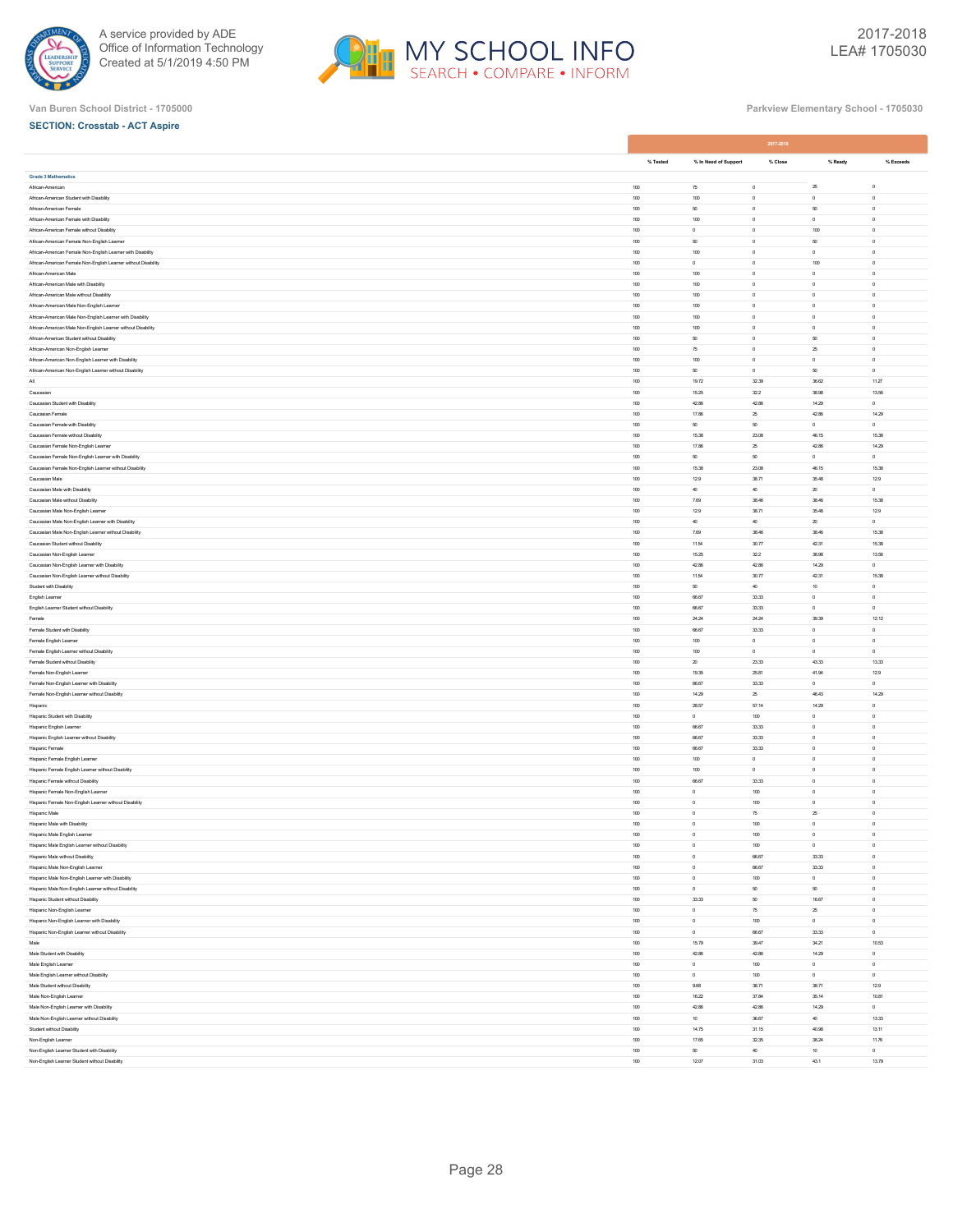



|                                                                                                   |                |                            | 2017-2018       |                     |                        |
|---------------------------------------------------------------------------------------------------|----------------|----------------------------|-----------------|---------------------|------------------------|
|                                                                                                   | % Tested       | % In Need of Support       | % Close         | % Ready             | % Exceeds              |
| <b>Grade 4 Mathematics</b>                                                                        |                |                            |                 |                     |                        |
| African-American                                                                                  | 100            | $\,$ 0                     | 60              | $_{50}$             | $\,0\,$                |
| African-American Student with Disability                                                          |                | $\cdots$                   | $\cdots$        | $\ddotsc$           | $\cdots$               |
| African-American Female                                                                           | 100            | $\circ$                    | 50              | 50                  | $^{\circ}$             |
| African-American Female with Disability                                                           | $\cdots$       | $\cdots$                   | $\cdots$        | $\cdots$            | $\cdots$               |
| African-American Female without Disability                                                        | 100            | $\,0\,$                    | 50              | $_{50}$             | $\,0\,$                |
| African-American Female Non-English Learner                                                       | 100            | $\circ$                    | 60              | 50                  | $\circ$                |
| African-American Female Non-English Learner with Disability                                       |                | $\ddot{\phantom{a}}$       |                 |                     |                        |
| African-American Female Non-English Learner without Disability<br>African-American Male           | 100<br>        | $\,0\,$<br>$\cdots$        | 50<br>$\cdots$  | $_{50}$<br>$\cdots$ | $\,0\,$<br>$\ldots$    |
| African-American Male with Disability                                                             |                | $\cdots$                   | $\cdots$        | $\cdots$            | $\cdots$               |
| African-American Male without Disability                                                          | $\cdots$       | $\cdots$                   | $\cdots$        | $\cdots$            | $\cdots$               |
| African-American Male Non-English Learner                                                         | $\cdots$       | $\cdots$                   | $\cdots$        | $\cdots$            | $\ldots$               |
| African-American Male Non-English Learner with Disability                                         |                | ä,                         | $\sim$          |                     |                        |
| African-American Male Non-English Learner without Disability                                      | $\cdots$       | $\cdots$                   | $\cdots$        | $\cdots$            | $\cdots$               |
| African-American Student without Disability                                                       | 100            | $\,$ 0 $\,$                | $_{\rm 50}$     | $_{50}$             | $\,$ 0                 |
| African-American Non-English Learner                                                              | 100            | $\,$ 0                     | 50              | $_{50}$             | $\circ$                |
| African-American Non-English Learner with Disability                                              |                | $\cdots$                   | $\cdots$        | $\cdots$            | $\cdots$               |
| African-American Non-English Learner without Disability                                           | 100            | $\,$ 0 $\,$                | $_{\rm 50}$     | $_{50}$             | $\,$ 0                 |
| All                                                                                               | 100            | 14.1                       | 41.03           | 35.9                | 8.97                   |
| Caucasian<br>Caucasian Student with Disability                                                    | 100<br>100     | 15.87<br>$_{\rm 25}$       | 36.51<br>37.5   | 36.51<br>12.5       | 11.11<br>$25\,$        |
| Caucasian Female                                                                                  | 100            | 22.22                      | 44.44           | 25                  | 8.33                   |
| Caucasian Female with Disability                                                                  | $100\,$        | 60                         | $_{\rm 50}$     | $\circ$             | $\circ$                |
| Caucasian Female without Disability                                                               | 100            | 18.75                      | 43.75           | 28.13               | 9.38                   |
| Caucasian Female Non-English Learner                                                              | 100            | 22.22                      | 44.44           | $\rm 25$            | 8.33                   |
| Caucasian Female Non-English Learner with Disability                                              | $100\,$        | $_{50}$                    | $_{50}$         | $\,$ 0 $\,$         | $\circ$                |
| Caucasian Female Non-English Learner without Disability                                           | 100            | 18.75                      | 43.75           | 28.13               | 9.38                   |
| Caucasian Male                                                                                    | 100            | 7.41                       | 25.93           | 51.85               | 14.81                  |
| Caucasian Male with Disability                                                                    | 100            | $\,$ 0                     | $_{\rm 25}$     | $\rm 25$            | $_{50}$                |
| Caucasian Male without Disability                                                                 | 100            | 8.7                        | 26.09           | 56.52               | 8.7                    |
| Caucasian Male Non-English Learner                                                                | 100            | 7.41                       | 25.93           | 51.85               | 14.81                  |
| Caucasian Male Non-English Learner with Disability                                                | 100            | $\circ$                    | 25              | 25                  | 50                     |
| Caucasian Male Non-English Learner without Disability                                             | 100            | 8.7                        | 26.09           | 56.52               | 8.7                    |
| Caucasian Student without Disability                                                              | $100\,$        | 14.55<br>15.87             | 36.36           | $40\,$<br>36.51     | 9.09                   |
| Caucasian Non-English Learner                                                                     | 100<br>100     | $\rm{2S}$                  | 36.51<br>37.5   | 12.5                | 11.11<br>$\rm{2S}$     |
| Caucasian Non-English Learner with Disability<br>Caucasian Non-English Learner without Disability | 100            | 14.55                      | 36.36           | 40                  | 9.09                   |
| Student with Disability                                                                           | 100            | 33.33                      | 33.33           | 11.11               | 22.22                  |
| English Learner                                                                                   | 100            | $\,$ 0 $\,$                | $_{\rm 50}$     | $_{\rm 50}$         | $\circ$                |
| English Learner Student without Disability                                                        | 100            | $\,0\,$                    | 50              | $_{50}$             | $\circ$                |
| Female                                                                                            | 100            | 19.15                      | 48.94           | 25.53               | 6.38                   |
| Female Student with Disability                                                                    | $100\,$        | $_{60}$                    | $40\,$          | $\circ$             | $\circ$                |
| Female English Learner                                                                            | 100            | $^{\circ}$                 | $\overline{0}$  | 100                 | $^{\circ}$             |
| Female English Learner without Disability                                                         | 100            | $\,$ 0 $\,$                | $\,$ 0          | 100                 | $\,$ 0 $\,$            |
| Female Student without Disability                                                                 | 100            | 14.29                      | 50              | 28.57               | 7.14                   |
| Female Non-English Learner                                                                        | 100            | 19.57                      | 50              | 23.91               | 6.52                   |
| Female Non-English Learner with Disability                                                        | $100\,$        | $_{60}$                    | $40\,$          | $\,$ 0 $\,$         | $\,$ 0 $\,$            |
| Female Non-English Learner without Disability                                                     | 100            | 14.63                      | 51.22           | 26.83               | 7.32                   |
| Hispanic                                                                                          | 100            | $\,$ 0                     | 66.67           | 33.33               | $\circ$                |
| Hispanic Student with Disability                                                                  | <br>100        | $\cdots$<br>$\overline{0}$ | $\cdots$<br>100 | <br>$\circ$         | $\cdots$<br>$\circ$    |
| Hispanic English Learner<br>Hispanic English Learner without Disability                           | 100            | $\,$ 0                     | 100             | $\circ$             | $\circ$                |
| Hispanic Female                                                                                   | 100            | $\,0\,$                    | 66.67           | 33.33               | $\,0\,$                |
| Hispanic Female English Learner                                                                   |                | $\cdots$                   | $\cdots$        | $\cdots$            | $\cdots$               |
| Hispanic Female English Learner without Disability                                                |                |                            |                 |                     |                        |
| Hispanic Female without Disability                                                                | 100            | $\overline{\phantom{a}}$   | 66.67           | 33.33               | $\circ$                |
| Hispanic Female Non-English Learner                                                               | 100            | $\,$ 0 $\,$                | 66.67           | 33.33               | $\,$ 0 $\,$            |
| Hispanic Female Non-English Learner without Disability                                            | 100            | $\,$ 0 $\,$                | 66.67           | 33.33               | $\circ$                |
| Hispanic Male                                                                                     | 100            | $\overline{0}$             | 66.67           | 33.33               | $^{\circ}$             |
| Hispanic Male with Disability                                                                     |                | $\cdots$                   | $\ldots$        | $\cdots$            | $\cdots$               |
| Hispanic Male English Learner                                                                     | 100            | $\Omega$                   | 100             | $\Omega$            | $\Omega$               |
| Hispanic Male English Learner without Disability                                                  | 100            | $\,$ 0                     | 100             | $^{\circ}$          | $^{\circ}$             |
| Hispanic Male without Disability                                                                  | 100            | $\,$ 0 $\,$<br>$\,$ 0      | 66.67           | 33.33               | $\,$ 0 $\,$<br>$\circ$ |
| Hispanic Male Non-English Learner<br>Hispanic Male Non-English Learner with Disability            | 100<br>        | $\cdots$                   | 50<br>$\cdots$  | 50<br>$\cdots$      | $\cdots$               |
| Hispanic Male Non-English Learner without Disability                                              | $100\,$        | $\,$ 0 $\,$                | $_{50}$         | $_{\rm 50}$         | $\,$ 0 $\,$            |
| Hispanic Student without Disability                                                               | 100            | $\circ$                    | 66.67           | 33.33               | $\circ$                |
| Hispanic Non-English Learner                                                                      | 100            | $\,$ 0                     | 60              | 40                  | $\circ$                |
| Hispanic Non-English Learner with Disability                                                      | $\cdots$       | $\cdots$                   | $\sim$          | $\cdots$            | $\cdots$               |
| Hispanic Non-English Learner without Disability                                                   | 100            | $\circ$                    | 60              | 40                  | $\circ$                |
| Male                                                                                              | $100\,$        | $_{\rm 6.45}$              | 29.03           | 51.61               | 12.9                   |
| Male Student with Disability                                                                      | 100            | $\,$ 0                     | $_{\rm 25}$     | $\mathbf{25}$       | 50                     |
| Male English Learner                                                                              | 100            | $\,$ 0 $\,$                | 100             | $\,$ 0 $\,$         | $\,$ 0 $\,$            |
| Male English Learner without Disability                                                           | $100\,$        | $\,$ 0                     | 100             | $\,$ 0 $\,$         | $\,$ 0 $\,$            |
| Male Student without Disability                                                                   | 100            | 7.41                       | 29.63           | 55.56               | 7.41                   |
| Male Non-English Learner                                                                          | 100            | 6.67                       | 26.67           | 53.33               | 13.33                  |
| Male Non-English Learner with Disability                                                          | 100            | $\,$ 0                     | $_{\rm 25}$     | $\rm 25$            | 50                     |
| Male Non-English Learner without Disability<br>Student without Disability                         | 100<br>$100\,$ | 7.69<br>11.59              | 26.92<br>42.03  | 57.69<br>39.13      | 7.69<br>$7\,25$        |
| Non-English Learner                                                                               | 100            | 14.47                      | 40.79           | 35.53               | 9.21                   |
| Non-English Learner Student with Disability                                                       | 100            | 33.33                      | 33.33           | 11.11               | 22.22                  |
| Non-English Learner Student without Disability                                                    | $100\,$        | 11.94                      | 41.79           | 38.81               | $7.46\,$               |
|                                                                                                   |                |                            |                 |                     |                        |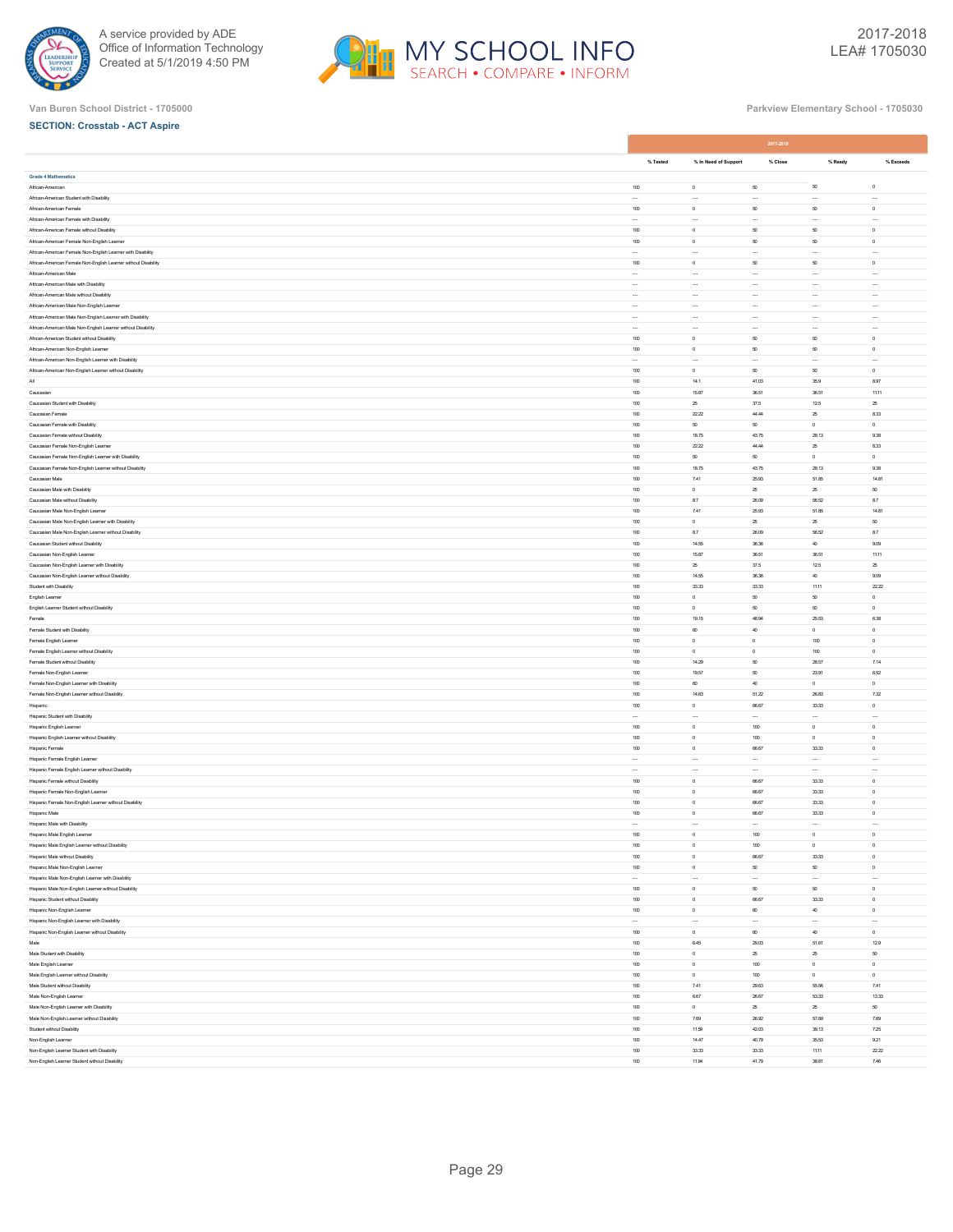



|                                                                                                        |                |                           | 2017-2018          |                         |                                 |
|--------------------------------------------------------------------------------------------------------|----------------|---------------------------|--------------------|-------------------------|---------------------------------|
|                                                                                                        | % Tested       | % In Need of Support      | % Close            | % Ready                 | % Exceeds                       |
|                                                                                                        |                |                           |                    |                         |                                 |
| <b>Grade 5 Mathematics</b><br>African-American                                                         | 100            | $\overline{\phantom{a}}$  | 66.67              | $\circ$                 | 33.33                           |
| African-American Student with Disability                                                               | 100            | $\,$ 0                    | $\,$ 0             | $\circ$                 | 100                             |
| African-American Female                                                                                | 100            | $\,0\,$                   | 100                | $\,0\,$                 | $\,0\,$                         |
| African-American Female with Disability                                                                | $\cdots$       | $\cdots$                  | $\cdots$           | $\cdots$                | $\cdots$                        |
| African-American Female without Disability                                                             | 100            | $\,$ 0 $\,$               | $100\,$            | $\circ$                 | $\,$ 0 $\,$                     |
| African-American Female Non-English Learner                                                            | 100            | $\,0\,$                   | 100                | $\circ$                 | $\circ$                         |
| African-American Female Non-English Learner with Disability                                            |                | $\cdots$                  | $\cdots$           | $\cdots$                | $\cdots$                        |
| African-American Female Non-English Learner without Disability                                         | $100\,$        | $\,$ 0 $\,$               | 100                | $\,0\,$                 | $\,$ 0 $\,$                     |
| African-American Male                                                                                  | 100            | $\circ$                   | $\circ$            | $^{\circ}$              | 100                             |
| African-American Male with Disability                                                                  | 100            | $\,$ 0                    | $\circ$            | $\circ$                 | 100                             |
| African-American Male without Disability                                                               |                | $\sim$<br>$\overline{0}$  | $\sim$<br>$\circ$  | $\ddotsc$<br>$\circ$    | $\overline{\phantom{a}}$<br>100 |
| African-American Male Non-English Learner<br>African-American Male Non-English Learner with Disability | 100<br>$100\,$ | $\,$ 0 $\,$               | $\,$ 0             | $\,$ 0 $\,$             | $100\,$                         |
| African-American Male Non-English Learner without Disability                                           |                | $\sim$                    | $\ldots$           | $\cdots$                | $\cdots$                        |
| African-American Student without Disability                                                            | 100            | $\,$ 0 $\,$               | 100                | $\circ$                 | $\,$ 0 $\,$                     |
| African-American Non-English Learner                                                                   | $100\,$        | $\,$ 0 $\,$               | 66.67              | $\circ$                 | 33.33                           |
| African-American Non-English Learner with Disability                                                   | 100            | $^{\circ}$                | $\overline{0}$     | $^{\circ}$              | 100                             |
| African-American Non-English Learner without Disability                                                | 100            | $\,$ 0 $\,$               | 100                | $\,$ 0 $\,$             | $\,$ 0 $\,$                     |
| All                                                                                                    | 100            | 10.53                     | 43.42              | 30.26                   | 15.79                           |
| Caucasian                                                                                              | 100            | 11.86                     | 42.37              | 28.81                   | 16.95                           |
| Caucasian Student with Disability                                                                      | 100            | $\,$ 0 $\,$               | $40\,$             | $20\,$                  | $40\,$                          |
| Caucasian Female                                                                                       | 100            | 9.09                      | 50                 | 22.73                   | 18.18                           |
| Caucasian Female with Disability                                                                       | 100            | $\,$ 0                    | $\circ$            | $\circ$                 | 100                             |
| Caucasian Female without Disability                                                                    | 100            | 10 <sub>10</sub>          | $_{55}$            | 25                      | $10\,$                          |
| Caucasian Female Non-English Learner                                                                   | 100            | 9.09                      | 50                 | 22.73                   | 18.18                           |
| Caucasian Female Non-English Learner with Disability                                                   | 100            | $\,$ 0                    | $\circ$            | $\circ$                 | 100                             |
| Caucasian Female Non-English Learner without Disability                                                | 100<br>100     | 10 <sub>10</sub><br>13.51 | 55<br>37.84        | $\rm 25$<br>32.43       | $10$<br>16.22                   |
| Caucasian Male<br>Caucasian Male with Disability                                                       | $100\,$        | $\,$ 0 $\,$               | $_{\rm 50}$        | 25                      | $\rm{25}$                       |
| Caucasian Male without Disability                                                                      | 100            | 17.24                     | 34.48              | 34.48                   | 13.79                           |
| Caucasian Male Non-English Learner                                                                     | 100            | 13.51                     | 37.84              | 32.43                   | 16.22                           |
| Caucasian Male Non-English Learner with Disability                                                     | $100\,$        | $\,$ 0                    | $_{\rm 50}$        | $\rm 25$                | $\rm{25}$                       |
| Caucasian Male Non-English Learner without Disability                                                  | 100            | 17.24                     | 34.48              | 34.48                   | 13.79                           |
| Caucasian Student without Disability                                                                   | 100            | 14.29                     | 42.86              | 30.61                   | 12.24                           |
| Caucasian Non-English Learner                                                                          | 100            | 11.86                     | 42.37              | 28.81                   | 16.95                           |
| Caucasian Non-English Learner with Disability                                                          | 100            | $^{\circ}$                | 40                 | 20                      | 40                              |
| Caucasian Non-English Learner without Disability                                                       | 100            | 14.29                     | 42.86              | 30.61                   | 12.24                           |
| Student with Disability                                                                                | 100            | $\,$ 0                    | 41.67              | 16.67                   | 41.67                           |
| English Learner                                                                                        | 100            | $\,$ 0                    | 33.33              | 66.67                   | $\circ$                         |
| English Learner Student without Disability                                                             | 100            | $\,$ 0 $\,$               | 33.33              | 66.67                   | $\,$ 0                          |
| Female                                                                                                 | 100            | 6.45                      | 48.39              | 29.03                   | 16.13                           |
| Female Student with Disability                                                                         | 100            | $\,$ 0                    | $\circ$            | $\circ$                 | 100                             |
| Female English Learner                                                                                 | 100            | $\,$ 0<br>$\circ$         | $\circ$<br>$\circ$ | 100<br>100              | $\circ$<br>$\circ$              |
| Female English Learner without Disability<br>Female Student without Disability                         | 100<br>100     | 6.9                       | 51.72              | 31.03                   | 10.34                           |
| Female Non-English Learner                                                                             | 100            | 6.67                      | 50                 | 26.67                   | 16.67                           |
| Female Non-English Learner with Disability                                                             | 100            | $\,$ 0 $\,$               | $\,$ 0             | $\,$ 0 $\,$             | 100                             |
| Female Non-English Learner without Disability                                                          | $100\,$        | 7.14                      | 53.57              | 28.57                   | 10.71                           |
| Hispanic                                                                                               | 100            | $\circ$                   | 55.56              | 44.44                   | $^{\circ}$                      |
| Hispanic Student with Disability                                                                       | 100            | $\,$ 0 $\,$               | 100                | $\circ$                 | $\circ$                         |
| Hispanic English Learner                                                                               | 100            | $\,$ 0                    | 50                 | $_{50}$                 | $\circ$                         |
| Hispanic English Learner without Disability                                                            | 100            | $\,$ 0                    | 50                 | 50                      | $^{\circ}$                      |
| Hispanic Female                                                                                        | $100\,$        | $\,$ 0 $\,$               | $\rm{2S}$          | $\bf 75$                | $\,$ 0                          |
| Hispanic Female English Learner                                                                        | 100            | $\circ$                   | $\circ$            | 100                     | $\circ$                         |
| Hispanic Female English Learner without Disability                                                     | 100            | $\,$ 0                    | $\circ$            | 100                     | $\circ$                         |
| Hispanic Female without Disability                                                                     | 100            | $\,$ 0 $\,$               | $\rm{2S}$          | $\bf 75$                | $\,$ 0                          |
| Hispanic Female Non-English Learner                                                                    | 100            | $\circ$                   | 33.33              | 66.67                   | $\circ$                         |
| Hispanic Female Non-English Learner without Disability                                                 | 100            | $\,$ 0<br>$\,$ 0          | 33.33              | 66.67                   | $\circ$<br>$\circ$              |
| Hispanic Male<br>Hispanic Male with Disability                                                         | 100<br>100     | $\circ$                   | 80<br>100          | $\rm{20}$<br>$^{\circ}$ | $\circ$                         |
| Hispanic Male English Learner                                                                          | 100            | $\circ$                   | 100                | $\Omega$                | $\circ$                         |
| Hispanic Male English Learner without Disability                                                       | 100            | $\,$ 0                    | 100                | $\,0\,$                 | $\circ$                         |
| Hispanic Male without Disability                                                                       | 100            | $\,$ 0 $\,$               | $75\,$             | $\rm 25$                | $\,$ 0 $\,$                     |
| Hispanic Male Non-English Learner                                                                      | $100\,$        | $\,$ 0 $\,$               | $75\,$             | $2\!$                   | $\,$ 0 $\,$                     |
| Hispanic Male Non-English Learner with Disability                                                      | 100            | $\,$ 0                    | 100                | $^{\circ}$              | $^{\circ}$                      |
| Hispanic Male Non-English Learner without Disability                                                   | 100            | $\,$ 0 $\,$               | 66.67              | 33.33                   | $\,$ 0 $\,$                     |
| Hispanic Student without Disability                                                                    | 100            | $\,$ 0                    | 50                 | 50                      | $\circ$                         |
| Hispanic Non-English Learner                                                                           | 100            | $\circ$                   | 57.14              | 42.86                   | $^{\circ}$                      |
| Hispanic Non-English Learner with Disability                                                           | $100\,$        | $\,$ 0 $\,$               | 100                | $\,$ 0 $\,$             | $\,$ 0 $\,$                     |
| Hispanic Non-English Learner without Disability                                                        | 100            | $\,$ 0                    | 50                 | 50                      | $\circ$                         |
| Male                                                                                                   | 100            | 13.33                     | 40                 | 31.11                   | 15.56                           |
| Male Student with Disability                                                                           | $100\,$        | $\,$ 0 $\,$               | 60                 | $20\,$                  | $30\,$                          |
| Male English Learner                                                                                   | 100            | $\circ$                   | 50                 | 50                      | $\circ$                         |
| Male English Learner without Disability                                                                | 100            | $\,$ 0<br>17.14           | 60<br>37.14        | $_{50}$<br>34.29        | $\circ$                         |
| Male Student without Disability<br>Male Non-English Learner                                            | 100<br>100     | 13.95                     | 39.53              | 30.23                   | 11.43<br>16.28                  |
| Male Non-English Learner with Disability                                                               | $100\,$        | $\,$ 0                    | $_{50}$            | $20\,$                  | $30\,$                          |
| Male Non-English Learner without Disability                                                            | 100            | 18.18                     | 36.36              | 33.33                   | 12.12                           |
| Student without Disability                                                                             | 100            | 12.5                      | 43.75              | 32.81                   | 10.94                           |
| Non-English Learner                                                                                    | $100\,$        | 10.96                     | 43.84              | 28.77                   | 16.44                           |
| Non-English Learner Student with Disability                                                            | 100            | $^{\circ}$                | 41.67              | 16.67                   | 41.67                           |
| Non-English Learner Student without Disability                                                         | 100            | 13.11                     | 44.26              | 31.15                   | 11.48                           |
|                                                                                                        |                |                           |                    |                         |                                 |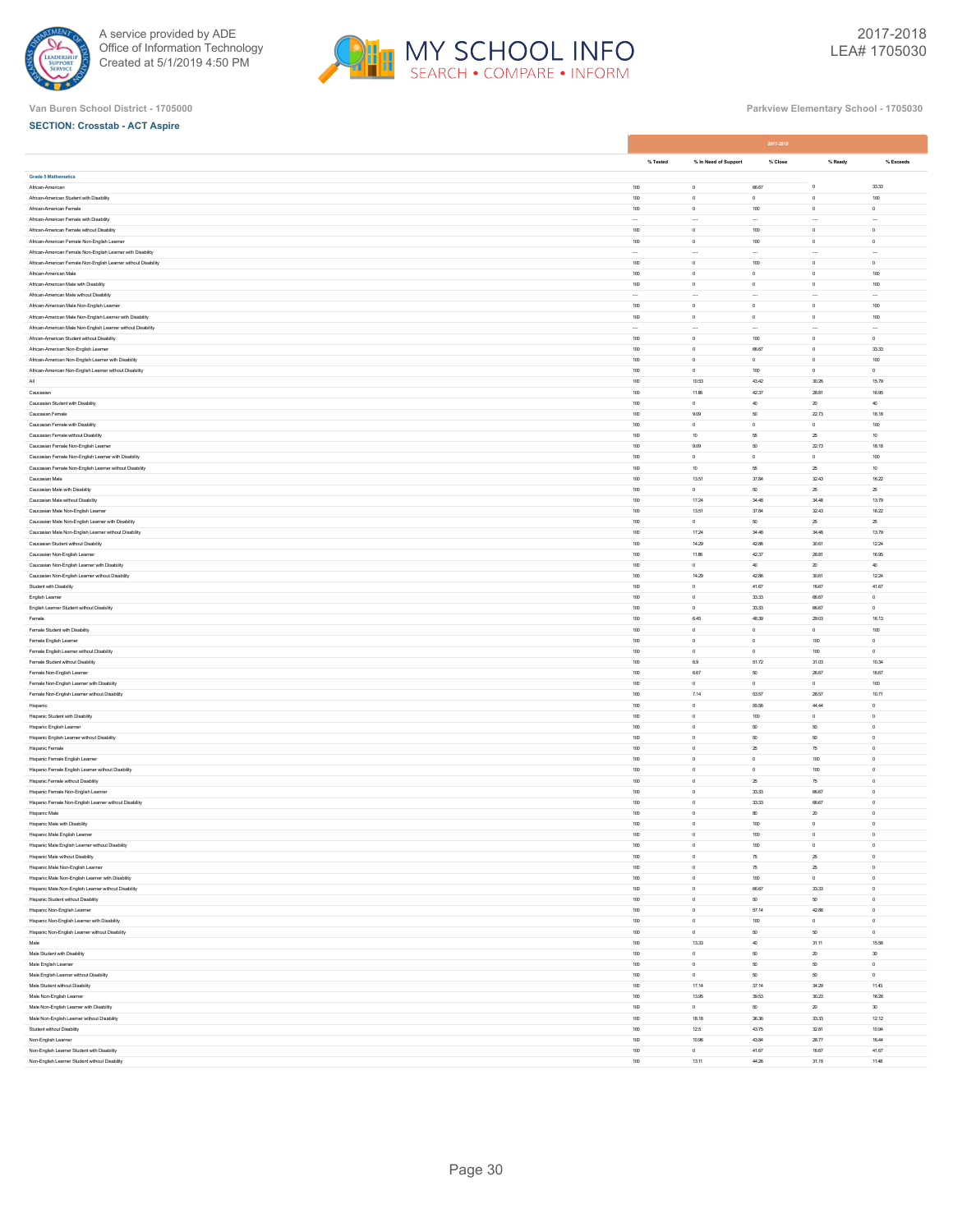



|                                                                                                           |                |                        | 2017-2018                  |                      |                        |
|-----------------------------------------------------------------------------------------------------------|----------------|------------------------|----------------------------|----------------------|------------------------|
|                                                                                                           | $%$ Tested     | % In Need of Support   | % Close                    | % Ready              | % Exceeds              |
| <b>All Grades Mathematics</b>                                                                             |                |                        |                            |                      |                        |
| African-American                                                                                          | 100            | 33.33                  | 33.33                      | 22.22                | 11.11                  |
| African-American Student with Disability                                                                  | 100            | 66.67                  | $\mathbf 0$                | $\,$ 0               | 33.33                  |
| African-American Female                                                                                   | 100            | 16.67                  | $_{50}$                    | 33.33                | $\circ$                |
| African-American Female with Disability                                                                   | 100            | 100                    | $\circ$                    | $\circ$              | $\circ$                |
| African-American Female without Disability                                                                | $100\,$        | $\,$ 0 $\,$            | $_{60}$                    | $40\,$               | $\circ$                |
| African-American Female Non-English Learner                                                               | 100            | 16.67                  | $_{50}$                    | 33.33                | $\,$ 0                 |
| African-American Female Non-English Learner with Disability                                               | 100            | 100                    | $\mathbf 0$                | $\mathbf 0$          | $\circ$                |
| African-American Female Non-English Learner without Disability                                            | $100\,$        | $\,$ 0 $\,$            | $_{60}$                    | $40\,$               | $\circ$                |
| African-American Male                                                                                     | 100            | 66.67                  | $\circ$                    | $\circ$              | 33.33                  |
| African-American Male with Disability<br>African-American Male without Disability                         | 100<br>100     | $_{50}$<br>100         | $\mathbf 0$<br>$\mathbf 0$ | $\circ$<br>$\circ$   | 50<br>$\,$ 0           |
| African-American Male Non-English Learner                                                                 | 100            | 66.67                  | $\circ$                    | $\circ$              | 33.33                  |
| African-American Male Non-English Learner with Disability                                                 | $100\,$        | $_{\rm 50}$            | $\mathbf 0$                | $\mathbb O$          | $_{50}$                |
| African-American Male Non-English Learner without Disability                                              | 100            | 100                    | $\mathbf 0$                | $\,$ 0               | $\,$ 0                 |
| African-American Student without Disability                                                               | 100            | 16.67                  | $_{50}$                    | 33.33                | $\circ$                |
| African-American Non-English Learner                                                                      | $100\,$        | 33.33                  | 33.33                      | 22.22                | 11.11                  |
| African-American Non-English Learner with Disability                                                      | 100            | 66.67                  | $\circ$                    | $\circ$              | 33.33                  |
| African-American Non-English Learner without Disability                                                   | 100            | 16.67                  | $_{50}$                    | 33.33                | $\,$ 0 $\,$            |
| All                                                                                                       | 100            | 14.67                  | 39.11                      | 34.22                | $12\,$                 |
| Caucasian                                                                                                 | 100            | 14.36                  | 37.02                      | 34.81                | 13.81                  |
| Caucasian Student with Disability                                                                         | $100\,$        | $\mathbf{z}$           | $40\,$                     | $16\,$               | $24\,$                 |
| Caucasian Female<br>Caucasian Female with Disability                                                      | 100<br>100     | 17.44<br>37.5          | 39.53<br>37.5              | 30.23<br>$\mathbb O$ | 12.79<br>$\rm{25}$     |
| Caucasian Female without Disability                                                                       | $100\,$        | 15.38                  | 39.74                      | 33.33                | 11.54                  |
| Caucasian Female Non-English Learner                                                                      | 100            | 17.44                  | 39.53                      | 30.23                | 12.79                  |
| Caucasian Female Non-English Learner with Disability                                                      | 100            | 37.5                   | 37.5                       | $\circ$              | $2\mathrm{s}$          |
| Caucasian Female Non-English Learner without Disability                                                   | 100            | 15.38                  | 39.74                      | 33.33                | 11.54                  |
| Caucasian Male                                                                                            | 100            | 11.58                  | 34.74                      | 38.95                | 14.74                  |
| Caucasian Male with Disability                                                                            | $100\,$        | 11.76                  | 41.18                      | 23.53                | 23.53                  |
| Caucasian Male without Disability                                                                         | 100            | 11.54                  | 33.33                      | 42.31                | 12.82                  |
| Caucasian Male Non-English Learner                                                                        | 100            | 11.58                  | 34.74                      | 38.95                | 14.74                  |
| Caucasian Male Non-English Learner with Disability                                                        | $100\,$        | 11.76                  | 41.18                      | 23.53                | 23.53                  |
| Caucasian Male Non-English Learner without Disability                                                     | 100            | 11.54                  | 33.33                      | 42.31                | 12.82                  |
| Caucasian Student without Disability                                                                      | 100            | 13.46                  | 36.54                      | 37.82                | 12.18                  |
| Caucasian Non-English Learner                                                                             | 100            | 14.36                  | 37.02                      | 34.81                | 13.81                  |
| Caucasian Non-English Learner with Disability                                                             | 100            | $20\,$                 | 40                         | 16                   | 24                     |
| Caucasian Non-English Learner without Disability                                                          | $100\,$        | 13.46                  | 36.54                      | 37.82                | 12.18                  |
| Student with Disability                                                                                   | 100<br>100     | 25.81<br>$\rm{25}$     | 38.71<br>37.5              | 12.9<br>37.5         | 22.58<br>$\,$ 0        |
| English Learner<br>English Learner Student without Disability                                             | $100\,$        | $\rm{25}$              | $37.5\,$                   | 37.5                 | $\circ$                |
| Female                                                                                                    | 100            | 17.12                  | 41.44                      | 30.63                | 10.81                  |
| Female Student with Disability                                                                            | 100            | $_{50}$                | $30\,$                     | $\mathbb O$          | $20\,$                 |
| Female English Learner                                                                                    | 100            | $_{50}$                | $\mathbf 0$                | 50                   | $\,$ 0                 |
| Female English Learner without Disability                                                                 | 100            | 60                     | $\circ$                    | 60                   | $\circ$                |
| Female Student without Disability                                                                         | $100\,$        | 13.86                  | 42.57                      | 33.66                | 9.9                    |
| Female Non-English Learner                                                                                | 100            | 15.89                  | 42.99                      | 29.91                | 11.21                  |
| Female Non-English Learner with Disability                                                                | 100            | $_{50}$                | $_{30}$                    | $\circ$              | $20\,$                 |
| Female Non-English Learner without Disability                                                             | $100\,$        | 12.37                  | 44.33                      | 32.99                | 10.31                  |
| Hispanic                                                                                                  | 100            | 9.09                   | 59.09                      | 31.82                | $\circ$                |
| Hispanic Student with Disability                                                                          | 100            | $\circ$                | 100                        | $\circ$              | $\circ$                |
| Hispanic English Learner                                                                                  | 100            | 33.33                  | $_{50}$                    | 16.67                | $\circ$                |
| Hispanic English Learner without Disability                                                               | 100<br>$100\,$ | 33.33<br>$\rm{20}$     | 60<br>$40\,$               | 16.67<br>$40\,$      | $\,$ 0<br>$\circ$      |
| Hispanic Female                                                                                           |                | 66.67                  | $\mathbf 0$                | 33.33                | $\,$ 0                 |
| Hispanic Female English Learner<br>Hispanic Female English Learner without Disability                     | 100<br>100     | 66.67                  | $\,$ 0 $\,$                | 33.33                | $\circ$                |
| Hispanic Female without Disability                                                                        | $100\,$        | $\rm{20}$              | $40\,$                     | $40\,$               | $\circ$                |
| Hispanic Female Non-English Learner                                                                       | 100            | $\circ$                | 57.14                      | 42.86                | $\circ$                |
| Hispanic Female Non-English Learner without Disability                                                    | 100            | $\circ$                | 57.14                      | 42.86                | $\circ$                |
| Hispanic Male                                                                                             | 100            | $\,0\,$                | 75                         | $\rm 25$             | $\circ$                |
| Hispanic Male with Disability                                                                             | 100            | $\circ$                | 100                        | $\circ$              | $\circ$                |
| Hispanic Male English Learner                                                                             | 100            | $\circ$                | 100                        | $\mathsf{o}$         | $\mathsf{o}$           |
| Hispanic Male English Learner without Disability                                                          | 100            | $\,0\,$                | 100                        | $\,0\,$              | $\,$ 0                 |
| Hispanic Male without Disability                                                                          | 100            | $\circ$                | $70\,$                     | $30\,$               | $\circ$                |
| Hispanic Male Non-English Learner                                                                         | $100\,$        | $\bf 0$                | 66.67                      | 33.33                | $\circ$                |
| Hispanic Male Non-English Learner with Disability<br>Hispanic Male Non-English Learner without Disability | 100<br>100     | $\circ$<br>$\,$ 0 $\,$ | 100<br>57.14               | $\circ$<br>42.86     | $\circ$<br>$\,$ 0 $\,$ |
|                                                                                                           | 100            | $10\,$                 | 55                         | 35                   | $\circ$                |
| Hispanic Student without Disability<br>Hispanic Non-English Learner                                       | 100            | $^{\circ}$             | 62.5                       | 37.5                 | $\circ$                |
| Hispanic Non-English Learner with Disability                                                              | $100\,$        | $\,$ 0                 | $100\,$                    | $\mathbb O$          | $\circ$                |
| Hispanic Non-English Learner without Disability                                                           | 100            | $\,$ 0                 | 57.14                      | 42.86                | $\,$ 0                 |
| Male                                                                                                      | 100            | 12.28                  | 36.84                      | 37.72                | 13.16                  |
| Male Student with Disability                                                                              | $100\,$        | 14.29                  | 42.86                      | 19.05                | 23.81                  |
| Male English Learner                                                                                      | 100            | $\circ$                | 75                         | 25                   | $\circ$                |
| Male English Learner without Disability                                                                   | 100            | $\,$ 0 $\,$            | 75                         | $\rm{25}$            | $\circ$                |
| Male Student without Disability                                                                           | 100            | 11.83                  | 35.48                      | 41.94                | 10.75                  |
| Male Non-English Learner                                                                                  | 100            | 12.73                  | 35.45                      | 38.18                | 13.64                  |
| Male Non-English Learner with Disability                                                                  | $100\,$        | 14.29                  | 42.86                      | 19.05                | 23.81                  |
| Male Non-English Learner without Disability                                                               | 100            | 12.36                  | 33.71                      | 42.7                 | 11.24                  |
| Student without Disability                                                                                | 100            | 12.89                  | 39.18                      | 37.63                | 10.31                  |
| Non-English Learner                                                                                       | $100\,$        | 14.29                  | 39.17                      | 34.1                 | 12.44                  |
| Non-English Learner Student with Disability<br>Non-English Learner Student without Disability             | 100<br>100     | 25.81<br>12.37         | 38.71<br>39.25             | 12.9<br>37.63        | 22.58<br>10.75         |
|                                                                                                           |                |                        |                            |                      |                        |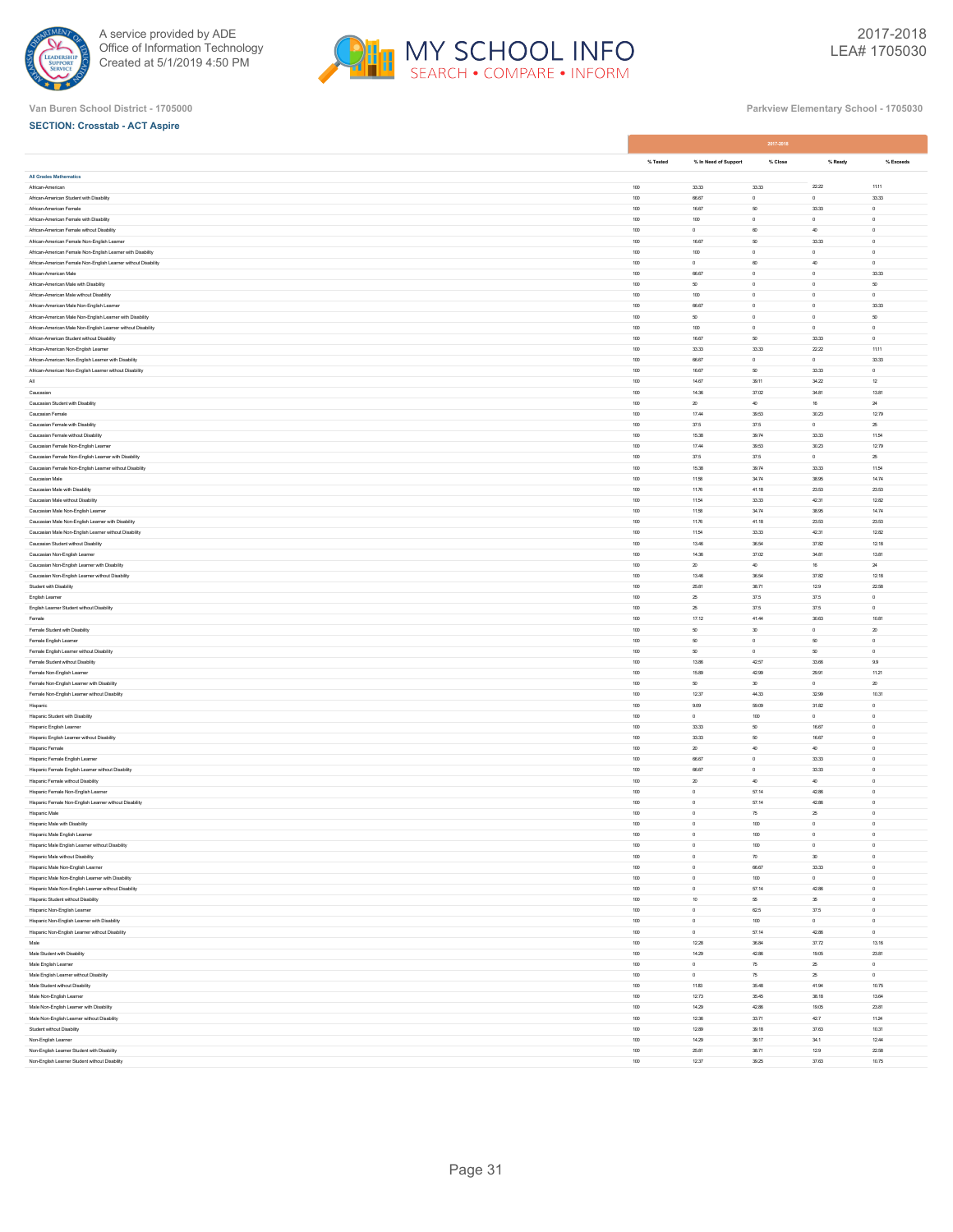



|                                                                                                             |                | 2017-2018            |                             |                         |                        |  |
|-------------------------------------------------------------------------------------------------------------|----------------|----------------------|-----------------------------|-------------------------|------------------------|--|
|                                                                                                             | $%$ Tested     | % In Need of Support | % Close                     | % Ready                 | % Exceeds              |  |
| Grade 3 Literacy                                                                                            |                |                      |                             |                         |                        |  |
| African-American                                                                                            | 100            | 75                   | $\mathbf{0}$                | $\circ$                 | $\rm{25}$              |  |
| African-American Student with Disability                                                                    | 100            | 100                  | $\mathbf 0$                 | $\circ$                 | $\circ$                |  |
| African-American Female                                                                                     | 100            | $_{50}$              | $\mathbf 0$                 | $\circ$                 | 60                     |  |
| African-American Female with Disability                                                                     | 100            | 100                  | $\circ$                     | $\circ$                 | $\circ$                |  |
| African-American Female without Disability                                                                  | $100\,$        | $\,$ 0 $\,$          | $\mathbf 0$                 | $\mathbb O$             | $100\,$                |  |
| African-American Female Non-English Learner                                                                 | 100            | $_{50}$              | $\mathbf 0$                 | $\circ$                 | 50                     |  |
| African-American Female Non-English Learner with Disability                                                 | 100            | 100                  | $\mathbf 0$                 | $\circ$                 | $\circ$                |  |
| African-American Female Non-English Learner without Disability<br>African-American Male                     | $100\,$<br>100 | $\,$ 0 $\,$<br>100   | $\mathbf 0$<br>$\mathbf{0}$ | $\circ$<br>$\circ$      | $100\,$<br>$\circ$     |  |
| African-American Male with Disability                                                                       | 100            | 100                  | $\mathbf 0$                 | $\circ$                 | $\,$ 0                 |  |
| African-American Male without Disability                                                                    | 100            | 100                  | $\mathbb O$                 | $\circ$                 | $\,$ 0                 |  |
| African-American Male Non-English Learner                                                                   | 100            | 100                  | $\mathbf{0}$                | $\circ$                 | $\circ$                |  |
| African-American Male Non-English Learner with Disability                                                   | $100\,$        | 100                  | $\mathbf 0$                 | $\mathbb O$             | $\circ$                |  |
| African-American Male Non-English Learner without Disability                                                | 100            | 100                  | $\,0\,$                     | $\circ$                 | $\,$ 0                 |  |
| African-American Student without Disability                                                                 | 100            | $_{50}$              | $\mathbf 0$                 | $\circ$                 | $_{50}$                |  |
| African-American Non-English Learner                                                                        | $100\,$        | $7\!$                | $\mathbf 0$                 | $\mathsf{o}$            | $\rm{25}$              |  |
| African-American Non-English Learner with Disability                                                        | 100            | 100                  | $\circ$                     | $\circ$                 | $^{\circ}$             |  |
| African-American Non-English Learner without Disability                                                     | 100            | $_{50}$              | $\,$ 0 $\,$                 | $\circ$                 | 60                     |  |
| All                                                                                                         | 100            | 49.3                 | 16.9                        | 16.9                    | 16.9                   |  |
| Caucasian                                                                                                   | 100            | 47.46                | 16.95                       | 16.95<br>$\mathbb O$    | 18.64                  |  |
| Caucasian Student with Disability<br>Caucasian Female                                                       | $100\,$<br>100 | 71.43<br>42.86       | 14.29<br>7.14               | 25                      | 14.29<br>$\rm 25$      |  |
| Caucasian Female with Disability                                                                            | 100            | 100                  | $\mathbf 0$                 | $\mathbb O$             | $\circ$                |  |
| Caucasian Female without Disability                                                                         | $100\,$        | 38.46                | 7.69                        | 26.92                   | 26.92                  |  |
| Caucasian Female Non-English Learner                                                                        | 100            | 42.86                | 7.14                        | $\overline{\mathbf{z}}$ | 25                     |  |
| Caucasian Female Non-English Learner with Disability                                                        | 100            | 100                  | $\mathbf 0$                 | $\circ$                 | $\circ$                |  |
| Caucasian Female Non-English Learner without Disability                                                     | 100            | 38.46                | 7.69                        | 26.92                   | 26.92                  |  |
| Caucasian Male                                                                                              | 100            | 51.61                | 25.81                       | 9.68                    | 12.9                   |  |
| Caucasian Male with Disability                                                                              | $100\,$        | $_{60}$              | $20\,$                      | $\mathsf{o}$            | $\rm 20$               |  |
| Caucasian Male without Disability                                                                           | 100            | $_{50}$              | 26.92                       | 11.54                   | 11.54                  |  |
| Caucasian Male Non-English Learner                                                                          | 100            | 51.61                | 25.81                       | 9.68                    | 12.9                   |  |
| Caucasian Male Non-English Learner with Disability<br>Caucasian Male Non-English Learner without Disability | $100\,$<br>100 | $_{60}$<br>$_{50}$   | $20\,$<br>26.92             | $\mathsf{o}$<br>11.54   | $\rm 20$<br>11.54      |  |
| Caucasian Student without Disability                                                                        | 100            | 44.23                | 17.31                       | 19.23                   | 19.23                  |  |
| Caucasian Non-English Learner                                                                               | 100            | 47.46                | 16.95                       | 16.95                   | 18.64                  |  |
| Caucasian Non-English Learner with Disability                                                               | 100            | 71.43                | 14.29                       | $\circ$                 | 14.29                  |  |
| Caucasian Non-English Learner without Disability                                                            | $100\,$        | 44.23                | 17.31                       | 19.23                   | 19.23                  |  |
| Student with Disability                                                                                     | 100            | $80\,$               | $10$                        | $\,0\,$                 | $10$                   |  |
| English Learner                                                                                             | 100            | 100                  | $\mathbf 0$                 | $\circ$                 | $\circ$                |  |
| English Learner Student without Disability                                                                  | $100\,$        | 100                  | $\mathbf 0$                 | $\mathbb O$             | $\circ$                |  |
| Female                                                                                                      | 100            | 45.45                | 6.06                        | 24.24                   | 24.24                  |  |
| Female Student with Disability                                                                              | 100            | 100                  | $\mathbf 0$                 | $\circ$                 | $\circ$                |  |
| Female English Learner                                                                                      | 100<br>100     | 100<br>100           | $\,0\,$<br>$\circ$          | $\circ$<br>$\circ$      | $\,0\,$<br>$\circ$     |  |
| Female English Learner without Disability<br>Female Student without Disability                              | $100\,$        | $40\,$               | 6.67                        | 26.67                   | 26.67                  |  |
| Female Non-English Learner                                                                                  | 100            | 41.94                | 6.45                        | 25.81                   | 25.81                  |  |
| Female Non-English Learner with Disability                                                                  | 100            | 100                  | $\mathbf 0$                 | $\circ$                 | $\circ$                |  |
| Female Non-English Learner without Disability                                                               | $100\,$        | 35.71                | $7.14\,$                    | 28.57                   | 28.57                  |  |
| Hispanic                                                                                                    | 100            | 57.14                | 14.29                       | 28.57                   | $\circ$                |  |
| Hispanic Student with Disability                                                                            | 100            | 100                  | $\mathbf 0$                 | $\,$ 0 $\,$             | $\,$ 0 $\,$            |  |
| Hispanic English Learner                                                                                    | 100            | 100                  | $\mathbb O$                 | $\circ$                 | $\circ$                |  |
| Hispanic English Learner without Disability                                                                 | 100            | 100                  | $\mathbf{0}$                | $\circ$                 | $\,$ 0                 |  |
| Hispanic Female                                                                                             | $100\,$        | 66.67                | $\mathbf 0$                 | 33.33                   | $\circ$                |  |
| Hispanic Female English Learner                                                                             | 100            | 100                  | $\mathbf 0$                 | $\circ$                 | $\,$ 0                 |  |
| Hispanic Female English Learner without Disability<br>Hispanic Female without Disability                    | 100<br>$100\,$ | 100<br>66.67         | $\mathbf 0$<br>$\mathbf 0$  | $\mathbb O$<br>33.33    | $\circ$<br>$\circ$     |  |
| Hispanic Female Non-English Learner                                                                         | 100            | $\circ$              | $\circ$                     | 100                     | $\circ$                |  |
| Hispanic Female Non-English Learner without Disability                                                      | 100            | $\circ$              | $\mathbf 0$                 | 100                     | $\circ$                |  |
| Hispanic Male                                                                                               | 100            | $_{50}$              | $\rm{2S}$                   | $\rm 25$                | $\circ$                |  |
| Hispanic Male with Disability                                                                               | 100            | 100                  | $\circ$                     | $\circ$                 | $\circ$                |  |
| Hispanic Male English Learner                                                                               | 100            | 100                  | $\circ$                     | $\mathsf{o}$            | $\mathsf{o}$           |  |
| Hispanic Male English Learner without Disability                                                            | 100            | 100                  | $\,0\,$                     | $\,0\,$                 | $\,$ 0                 |  |
| Hispanic Male without Disability                                                                            | 100            | 33.33                | 33.33                       | 33.33                   | $\circ$                |  |
| Hispanic Male Non-English Learner                                                                           | $100\,$        | 33.33                | 33.33                       | 33.33                   | $\circ$                |  |
| Hispanic Male Non-English Learner with Disability                                                           | 100            | 100                  | $\,0\,$                     | $\circ$                 | $\circ$                |  |
| Hispanic Male Non-English Learner without Disability                                                        | 100            | $\,$ 0 $\,$          | $_{50}$<br>16.67            | 60<br>33.33             | $\,$ 0 $\,$<br>$\circ$ |  |
| Hispanic Student without Disability<br>Hispanic Non-English Learner                                         | 100<br>100     | $_{50}$<br>$\rm{25}$ | 25                          | 50                      | $\circ$                |  |
| Hispanic Non-English Learner with Disability                                                                | $100\,$        | $100\,$              | $\mathbf 0$                 | $\circ$                 | $\circ$                |  |
| Hispanic Non-English Learner without Disability                                                             | 100            | $\,$ 0               | 33.33                       | 66.67                   | $\,$ 0                 |  |
| Male                                                                                                        | 100            | 52.63                | 26.32                       | 10.53                   | 10.53                  |  |
| Male Student with Disability                                                                                | $100\,$        | 71.43                | 14.29                       | $\circ$                 | 14.29                  |  |
| Male English Learner                                                                                        | 100            | 100                  | $\mathbf{0}$                | $\circ$                 | $\circ$                |  |
| Male English Learner without Disability                                                                     | 100            | $100\,$              | $\mathbf 0$                 | $\,$ 0                  | $\circ$                |  |
| Male Student without Disability                                                                             | 100            | 48.39                | 29.03                       | 12.9                    | 9.68                   |  |
| Male Non-English Learner                                                                                    | 100            | 51.35                | 27.03                       | 10.81                   | 10.81                  |  |
| Male Non-English Learner with Disability                                                                    | $100\,$        | 71.43                | 14.29                       | $\,0\,$                 | 14.29                  |  |
| Male Non-English Learner without Disability                                                                 | 100            | 46.67                | $30\,$                      | 13.33                   | $10\,$                 |  |
| Student without Disability                                                                                  | 100            | 44.26                | 18.03                       | 19.67                   | 18.03                  |  |
| Non-English Learner<br>Non-English Learner Student with Disability                                          | $100\,$<br>100 | 47.06<br>$_{80}$     | 17.65<br>10                 | 17.65<br>$\circ$        | 17.65<br>$10$          |  |
| Non-English Learner Student without Disability                                                              | 100            | 41.38                | 18.97                       | 20.69                   | 18.97                  |  |
|                                                                                                             |                |                      |                             |                         |                        |  |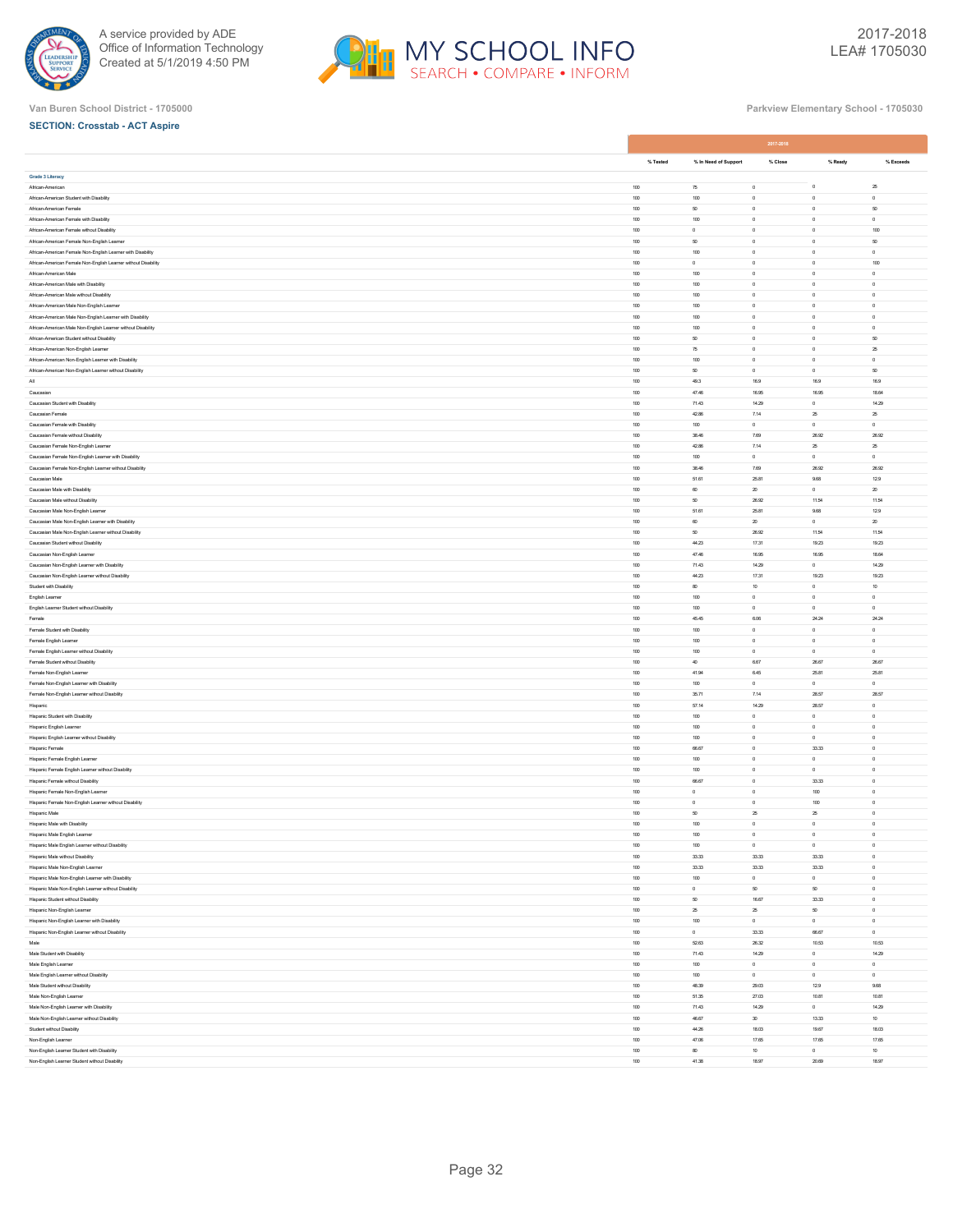



|                                                                                                             |                      | 2017-2018            |                            |                              |                             |  |  |
|-------------------------------------------------------------------------------------------------------------|----------------------|----------------------|----------------------------|------------------------------|-----------------------------|--|--|
|                                                                                                             | $%$ Tested           | % In Need of Support | % Close                    | % Ready                      | % Exceeds                   |  |  |
| Grade 4 Literacy                                                                                            |                      |                      |                            |                              |                             |  |  |
| African-American                                                                                            | 100                  | 60                   | $_{50}$                    | $\circ$                      | $\circ$                     |  |  |
| African-American Student with Disability                                                                    | $\cdots$             | $\cdots$             | $\cdots$                   | $\cdots$                     |                             |  |  |
| African-American Female                                                                                     | 100                  | $_{50}$              | $_{50}$                    | $\,0\,$                      | $\mathbb O$                 |  |  |
| African-American Female with Disability                                                                     | $\cdots$             | $\cdots$             | $\ddotsc$                  | $\cdots$                     | $\cdots$                    |  |  |
| African-American Female without Disability                                                                  | $100\,$              | $_{\rm 50}$          | $_{\rm 50}$                | $\mathbb O$                  | $\circ$                     |  |  |
| African-American Female Non-English Learner<br>African-American Female Non-English Learner with Disability  | 100<br>$\cdots$      | $_{50}$<br>$\cdots$  | $_{50}$<br>$\cdots$        | $\circ$<br>                  | $\,0\,$<br>                 |  |  |
| African-American Female Non-English Learner without Disability                                              | $100\,$              | $_{\rm 50}$          | $_{\rm 50}$                | $\circ$                      | $\circ$                     |  |  |
| African-American Male                                                                                       | $\cdots$             | $\cdots$             | $\ddotsc$                  | $\cdots$                     |                             |  |  |
| African-American Male with Disability                                                                       | $\cdots$             | $\cdots$             | $\cdots$                   |                              |                             |  |  |
| African-American Male without Disability                                                                    | $\cdots$             | $\cdots$             | $\ldots$                   |                              | $\cdots$                    |  |  |
| African-American Male Non-English Learner                                                                   | $\cdots$             | $\cdots$             | $\cdots$                   | $\cdots$                     | $\cdots$                    |  |  |
| African-American Male Non-English Learner with Disability                                                   | $\cdots$             | $\ddot{\phantom{0}}$ |                            |                              |                             |  |  |
| African-American Male Non-English Learner without Disability<br>African-American Student without Disability | $\cdots$<br>100      | $\cdots$<br>$_{50}$  | $\ldots$<br>$_{50}$        | <br>$\circ$                  | <br>$\circ$                 |  |  |
| African-American Non-English Learner                                                                        | $100\,$              | $_{\rm 50}$          | $_{\rm 50}$                | $\mathbb O$                  | $\circ$                     |  |  |
| African-American Non-English Learner with Disability                                                        | $\cdots$             | $\cdots$             | $\ddotsc$                  | $\cdots$                     | $\cdots$                    |  |  |
| African-American Non-English Learner without Disability                                                     | 100                  | $_{50}$              | $_{50}$                    | $\circ$                      | $\,$ 0 $\,$                 |  |  |
| All                                                                                                         | 100                  | 53.85                | 14.1                       | 20.51                        | 11.54                       |  |  |
| Caucasian                                                                                                   | 100                  | 57.14                | 11.11                      | 20.63                        | 11.11                       |  |  |
| Caucasian Student with Disability                                                                           | $100\,$              | $7\!$                | $\mathbf 0$                | $\,$ 0                       | $2\!$                       |  |  |
| Caucasian Female<br>Caucasian Female with Disability                                                        | 100<br>100           | 58.33<br>100         | 11.11<br>$\mathbf 0$       | 19.44<br>$\circ$             | 11.11<br>$\circ$            |  |  |
| Caucasian Female without Disability                                                                         | $100\,$              | 53.13                | $12.5\,$                   | 21.88                        | 12.5                        |  |  |
| Caucasian Female Non-English Learner                                                                        | 100                  | 58.33                | 11.11                      | 19.44                        | 11.11                       |  |  |
| Caucasian Female Non-English Learner with Disability                                                        | 100                  | 100                  | $\mathbf 0$                | $\circ$                      | $\,$ 0                      |  |  |
| Caucasian Female Non-English Learner without Disability                                                     | 100                  | 53.13                | 12.5                       | 21.88                        | 12.5                        |  |  |
| Caucasian Male                                                                                              | 100                  | 55.56                | 11.11                      | 22.22                        | 11.11                       |  |  |
| Caucasian Male with Disability                                                                              | $100\,$              | $_{\rm 50}$          | $\mathbf 0$                | $\mathsf{o}$                 | $_{50}$                     |  |  |
| Caucasian Male without Disability<br>Caucasian Male Non-English Learner                                     | 100<br>100           | 56.52<br>55.56       | 13.04<br>11.11             | 26.09<br>22.22               | 4.35<br>11.11               |  |  |
| Caucasian Male Non-English Learner with Disability                                                          | $100\,$              | $_{\rm 50}$          | $\mathbf 0$                | $\mathsf{o}$                 | $_{50}$                     |  |  |
| Caucasian Male Non-English Learner without Disability                                                       | 100                  | 56.52                | 13.04                      | 26.09                        | 4.35                        |  |  |
| Caucasian Student without Disability                                                                        | 100                  | 54.55                | 12.73                      | 23.64                        | 9.09                        |  |  |
| Caucasian Non-English Learner                                                                               | 100                  | 57.14                | 11.11                      | 20.63                        | 11.11                       |  |  |
| Caucasian Non-English Learner with Disability                                                               | 100                  | 75                   | $\circ$                    | $\circ$                      | 25                          |  |  |
| Caucasian Non-English Learner without Disability                                                            | $100\,$              | 54.55                | 12.73                      | 23.64                        | 9.09                        |  |  |
| Student with Disability<br>English Learner                                                                  | 100<br>100           | 77.78<br>$_{50}$     | $\mathbb O$<br>$\mathbf 0$ | $\circ$<br>$_{50}$           | 22.22<br>$\,$ 0             |  |  |
| English Learner Student without Disability                                                                  | $100\,$              | $_{\rm 50}$          | $\mathbf 0$                | $_{50}$                      | $\circ$                     |  |  |
| Female                                                                                                      | 100                  | 53.19                | 17.02                      | 17.02                        | 12.77                       |  |  |
| Female Student with Disability                                                                              | 100                  | 100                  | $\mathbf 0$                | $\circ$                      | $\circ$                     |  |  |
| Female English Learner                                                                                      | 100                  | $\,$ 0 $\,$          | $\mathbf 0$                | 100                          | $\,0\,$                     |  |  |
| Female English Learner without Disability                                                                   | 100                  | $\circ$              | $\circ$                    | 100                          | $\circ$                     |  |  |
| Female Student without Disability                                                                           | $100\,$              | 47.62                | 19.05                      | 19.05                        | 14.29                       |  |  |
| Female Non-English Learner<br>Female Non-English Learner with Disability                                    | 100<br>100           | 54.35<br>100         | 17.39<br>$\mathbf{0}^-$    | 15.22<br>$\,$ 0 $\,$         | 13.04<br>$\,$ 0 $\,$        |  |  |
| Female Non-English Learner without Disability                                                               | $100\,$              | 48.78                | 19.51                      | 17.07                        | 14.63                       |  |  |
| Hispanic                                                                                                    | 100                  | 33.33                | 16.67                      | 16.67                        | 33.33                       |  |  |
| Hispanic Student with Disability                                                                            | $\cdots$             | $\cdots$             | $\ldots$                   |                              |                             |  |  |
| Hispanic English Learner                                                                                    | 100                  | 100                  | $\mathbb O$                | $\circ$                      | $\circ$                     |  |  |
| Hispanic English Learner without Disability                                                                 | 100                  | 100                  | $\,0\,$                    | $\circ$                      | $\,$ 0                      |  |  |
| Hispanic Female                                                                                             | $100\,$<br>$\ddotsc$ | $\,$ 0 $\,$<br>      | 33.33<br>                  | $\mathbb O$<br>$\cdots$      | 66.67<br>                   |  |  |
| Hispanic Female English Learner<br>Hispanic Female English Learner without Disability                       | $\cdots$             | $\cdots$             | $\cdots$                   |                              | $\cdots$                    |  |  |
| Hispanic Female without Disability                                                                          | $100\,$              | $\bf{0}$             | 33.33                      | $\circ$                      | 66.67                       |  |  |
| Hispanic Female Non-English Learner                                                                         | 100                  | $^{\circ}$           | 33.33                      | $\circ$                      | 66.67                       |  |  |
| Hispanic Female Non-English Learner without Disability                                                      | 100                  | $\,$ 0               | 33.33                      | $\circ$                      | 66.67                       |  |  |
| Hispanic Male                                                                                               | 100                  | 66.67                | $\,$ 0                     | 33.33                        | $\mathbb O$                 |  |  |
| Hispanic Male with Disability<br>Hispanic Male English Learner                                              | $\cdots$<br>100      | $\sim$<br>100        | $\cdots$<br>$\circ$        | $\cdots$<br>$\circ$          | <br>$\mathsf{O}\xspace$     |  |  |
| Hispanic Male English Learner without Disability                                                            | 100                  | 100                  | $\mathbf 0$                | $\,0\,$                      | $\,$ 0                      |  |  |
| Hispanic Male without Disability                                                                            | 100                  | 66.67                | $\mathbf 0$                | 33.33                        | $\,$ 0 $\,$                 |  |  |
| Hispanic Male Non-English Learner                                                                           | $100\,$              | $_{\rm 50}$          | $\,$ 0 $\,$                | $_{50}$                      | $\,$ 0 $\,$                 |  |  |
| Hispanic Male Non-English Learner with Disability                                                           | $\cdots$             | $\cdots$             | $\cdots$                   | $\cdots$                     |                             |  |  |
| Hispanic Male Non-English Learner without Disability                                                        | 100                  | $_{50}$              | $\mathbf 0$                | $_{50}$                      | $\,$ 0 $\,$                 |  |  |
| Hispanic Student without Disability                                                                         | 100                  | 33.33                | 16.67                      | 16.67                        | 33.33                       |  |  |
| Hispanic Non-English Learner<br>Hispanic Non-English Learner with Disability                                | 100<br>$\cdots$      | 20<br>$\cdots$       | 20<br>                     | 20<br>                       | 40<br>                      |  |  |
| Hispanic Non-English Learner without Disability                                                             | 100                  | $\rm{20}$            | $\rm{20}$                  | $20\,$                       | 40                          |  |  |
| Male                                                                                                        | 100                  | 54.84                | 9.68                       | 25.81                        | 9.68                        |  |  |
| Male Student with Disability                                                                                | $100\,$              | $_{\rm 50}$          | $\mathbf 0$                | $\circ$                      | $_{50}$                     |  |  |
| Male English Learner                                                                                        | 100                  | 100                  | $\mathbf{0}$               | $\circ$                      | $\circ$                     |  |  |
| Male English Learner without Disability                                                                     | 100                  | 100                  | $\mathbf{0}^-$             | $\,$ 0                       | $\,$ 0                      |  |  |
| Male Student without Disability                                                                             | 100                  | 55.56                | 11.11                      | 29.63                        | 3.7                         |  |  |
| Male Non-English Learner                                                                                    | 100<br>$100\,$       | 53.33<br>$_{\rm 50}$ | 10<br>$\mathbf 0$          | 26.67<br>$\mathsf{O}\xspace$ | 10 <sup>10</sup><br>$_{50}$ |  |  |
| Male Non-English Learner with Disability<br>Male Non-English Learner without Disability                     | 100                  | 53.85                | 11.54                      | 30.77                        | 3.85                        |  |  |
| Student without Disability                                                                                  | 100                  | 50.72                | 15.94                      | 23.19                        | 10.14                       |  |  |
| Non-English Learner                                                                                         | $100\,$              | 53.95                | 14.47                      | 19.74                        | 11.84                       |  |  |
| Non-English Learner Student with Disability                                                                 | 100                  | 77.78                | $\circ$                    | $\circ$                      | 22.22                       |  |  |
| Non-English Learner Student without Disability                                                              | 100                  | 50.75                | 16.42                      | 22.39                        | 10.45                       |  |  |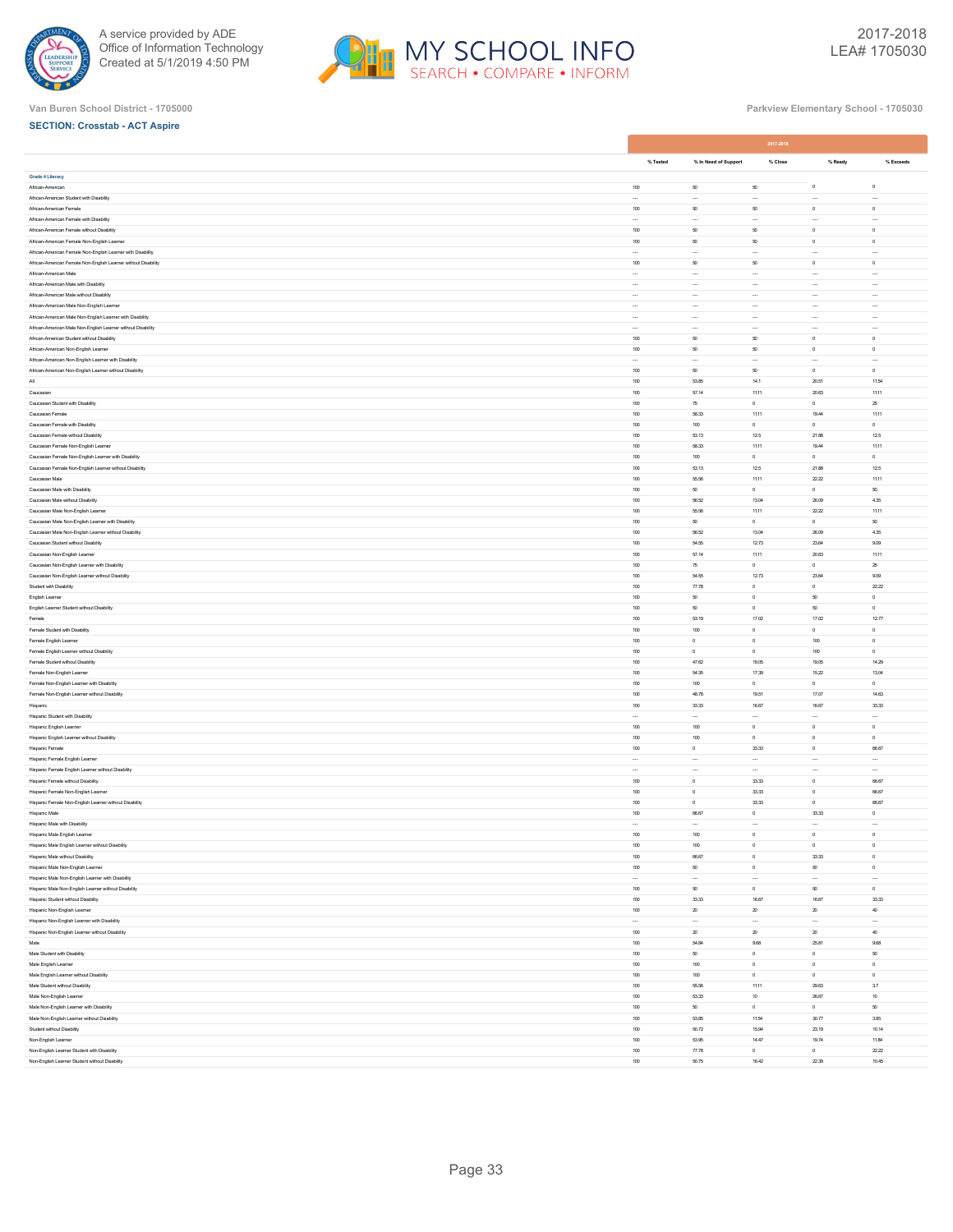



|                                                                                                             |                  | 2017-2018            |                            |                                   |                            |
|-------------------------------------------------------------------------------------------------------------|------------------|----------------------|----------------------------|-----------------------------------|----------------------------|
|                                                                                                             | % Tested         | % In Need of Support | % Close                    | % Ready                           | % Exceeds                  |
| Grade 5 Literacy                                                                                            |                  |                      |                            |                                   |                            |
| African-American                                                                                            | 100              | 33.33                | $\mathbf 0$                | 33.33                             | 33.33                      |
| African-American Student with Disability                                                                    | 100              | $\,$ 0 $\,$          | $\,$ 0 $\,$                | $\,$ 0 $\,$                       | 100                        |
| African-American Female                                                                                     | 100              | 60                   | $\,$ 0 $\,$                | $_{\rm 50}$                       | $\,$ 0                     |
| African-American Female with Disability                                                                     | $\cdots$         | $\cdots$             | $\cdots$                   | $\cdots$                          | $\cdots$                   |
| African-American Female without Disability                                                                  | $100\,$          | $_{50}$              | $\,$ 0 $\,$                | $_{\rm 50}$                       | $\mathbb O$                |
| African-American Female Non-English Learner<br>African-American Female Non-English Learner with Disability  | 100<br>$\cdots$  | 60<br>$\cdots$       | $\,$ 0 $\,$<br>$\cdots$    | $_{\rm 50}$<br>$\cdots$           | $\,$ 0 $\,$<br>$\cdots$    |
| African-American Female Non-English Learner without Disability                                              | $100\,$          | $_{50}$              | $\,$ 0 $\,$                | $_{\rm 50}$                       | $\mathbb O$                |
| African-American Male                                                                                       | 100              | $^{\circ}$           | $\circ$                    | $^{\circ}$                        | 100                        |
| African-American Male with Disability                                                                       | 100              | $\circ$              | $\circ$                    | $\mathbb O$                       | 100                        |
| African-American Male without Disability                                                                    | $\sim$           | $\sim$               | $\ddot{\phantom{0}}$       |                                   | $\overline{\phantom{a}}$   |
| African-American Male Non-English Learner                                                                   | 100              | $^{\circ}$           | $\circ$                    | $\mathbf{0}$                      | 100                        |
| African-American Male Non-English Learner with Disability                                                   | $100\,$          | $\,$ 0 $\,$          | $\,$ 0 $\,$                | $\,$ 0 $\,$                       | $100\,$                    |
| African-American Male Non-English Learner without Disability<br>African-American Student without Disability | $\ddotsc$<br>100 | $\cdots$<br>60       | $\ddotsc$<br>$\,$ 0 $\,$   | $\cdots$<br>$_{50}$               | $\cdots$<br>$\,$ 0 $\,$    |
| African-American Non-English Learner                                                                        | $100\,$          | 33.33                | $\,$ 0 $\,$                | 33.33                             | 33.33                      |
| African-American Non-English Learner with Disability                                                        | 100              | $\circ$              | $\circ$                    | $\circ$                           | 100                        |
| African-American Non-English Learner without Disability                                                     | 100              | $_{50}$              | $\,$ 0 $\,$                | $_{\rm 50}$                       | $\,$ 0 $\,$                |
| All                                                                                                         | 100              | 35.53                | 14.47                      | 26.32                             | 23.68                      |
| Caucasian                                                                                                   | 100              | 33.9                 | 13.56                      | 27.12                             | 25.42                      |
| Caucasian Student with Disability                                                                           | $100\,$          | $40$                 | $10$                       | $10\,$                            | $40\,$                     |
| Caucasian Female<br>Caucasian Female with Disability                                                        | 100<br>100       | 18.18<br>$\circ$     | 13.64<br>$\circ$           | 31.82<br>$\mathbb O$              | 36.36<br>100               |
| Caucasian Female without Disability                                                                         | $100\,$          | $\rm{20}$            | 15                         | $35\,$                            | $_{\rm 30}$                |
| Caucasian Female Non-English Learner                                                                        | 100              | 18.18                | 13.64                      | 31.82                             | 36.36                      |
| Caucasian Female Non-English Learner with Disability                                                        | 100              | $\circ$              | $\mathbf 0$                | $\,$ 0 $\,$                       | 100                        |
| Caucasian Female Non-English Learner without Disability                                                     | 100              | $\rm{20}$            | 15                         | $35\,$                            | $30\,$                     |
| Caucasian Male                                                                                              | 100              | 43.24                | 13.51                      | 24.32                             | 18.92                      |
| Caucasian Male with Disability                                                                              | $100\,$          | $_{50}$              | $12.5\,$                   | 12.5                              | $\rm{25}$                  |
| Caucasian Male without Disability<br>Caucasian Male Non-English Learner                                     | 100<br>100       | 41.38<br>43.24       | 13.79<br>13.51             | 27.59<br>24.32                    | 17.24<br>18.92             |
| Caucasian Male Non-English Learner with Disability                                                          | $100\,$          | $_{50}$              | $12.5\,$                   | 12.5                              | $\rm{25}$                  |
| Caucasian Male Non-English Learner without Disability                                                       | 100              | 41.38                | 13.79                      | 27.59                             | 17.24                      |
| Caucasian Student without Disability                                                                        | 100              | 32.65                | 14.29                      | 30.61                             | 22.45                      |
| Caucasian Non-English Learner                                                                               | 100              | 33.9                 | 13.56                      | 27.12                             | 25.42                      |
| Caucasian Non-English Learner with Disability                                                               | 100              | 40                   | 10                         | 10                                | 40                         |
| Caucasian Non-English Learner without Disability                                                            | $100\,$          | 32.65<br>41.67       | 14.29                      | 30.61                             | 22.45                      |
| Student with Disability<br>English Learner                                                                  | 100<br>100       | 33.33                | 8.33<br>33.33              | 8.33<br>33.33                     | 41.67<br>$\,$ 0 $\,$       |
| English Learner Student without Disability                                                                  | $100\,$          | 33.33                | 33.33                      | 33.33                             | $\mathbb O$                |
| Female                                                                                                      | 100              | 22.58                | 129                        | 32.26                             | 32.26                      |
| Female Student with Disability                                                                              | 100              | $\circ$              | $\circ$                    | $\mathbb O$                       | 100                        |
| Female English Learner                                                                                      | 100              | $\,$ 0 $\,$          | $\,$ 0 $\,$                | 100                               | $\,$ 0 $\,$                |
| Female English Learner without Disability                                                                   | 100              | $^{\circ}$           | $\circ$                    | 100                               | $^{\circ}$                 |
| Female Student without Disability<br>Female Non-English Learner                                             | $100\,$<br>100   | 24.14<br>23.33       | 13.79<br>13.33             | 34.48<br>$30\,$                   | 27.59<br>33.33             |
| Female Non-English Learner with Disability                                                                  | 100              | $\,$ 0 $\,$          | $\,$ 0 $\,$                | $\circ$                           | 100                        |
| Female Non-English Learner without Disability                                                               | $100\,$          | $\rm{25}$            | 14.29                      | 32.14                             | 28.57                      |
| Hispanic                                                                                                    | 100              | 55.56                | 11.11                      | 33.33                             | $^{\circ}$                 |
| Hispanic Student with Disability                                                                            | 100              | 100                  | $\mathbf 0$                | $\,$ 0 $\,$                       | $\,$ 0 $\,$                |
| Hispanic English Learner                                                                                    | 100              | 60                   | $\,$ 0 $\,$                | $_{\rm 50}$                       | $\,$ 0 $\,$                |
| Hispanic English Learner without Disability<br>Hispanic Female                                              | 100<br>$100\,$   | 60<br>$_{50}$        | $\mathbf 0$<br>$\,$ 0 $\,$ | $_{\rm 50}$<br>$_{\rm 50}$        | $\mathbb O$<br>$\,$ 0 $\,$ |
| Hispanic Female English Learner                                                                             | 100              | $\,0\,$              | $\,0\,$                    | 100                               | $\mathbb O$                |
| Hispanic Female English Learner without Disability                                                          | 100              | $\,$ 0 $\,$          | $\,$ 0 $\,$                | 100                               | $\,$ 0 $\,$                |
| Hispanic Female without Disability                                                                          | $100\,$          | $_{50}$              | $\,$ 0 $\,$                | $_{\rm 50}$                       | $\,$ 0                     |
| Hispanic Female Non-English Learner                                                                         | 100              | 66.67                | $\circ$                    | 33.33                             | $^{\circ}$                 |
| Hispanic Female Non-English Learner without Disability                                                      | 100              | 66.67                | $\,0\,$                    | 33.33                             | $\,$ 0 $\,$                |
| Hispanic Male<br>Hispanic Male with Disability                                                              | 100<br>100       | $_{60}$<br>100       | $\rm{20}$<br>$\circ$       | $\rm{20}$<br>$\ddot{\phantom{0}}$ | $\,$ 0 $\,$<br>$\circ$     |
| Hispanic Male English Learner                                                                               | 100              | 100                  | $\circ$                    | $\circ$                           | $\circ$                    |
| Hispanic Male English Learner without Disability                                                            | 100              | 100                  | $\,$ 0 $\,$                | $\,$ 0 $\,$                       | $\,$ 0 $\,$                |
| Hispanic Male without Disability                                                                            | 100              | $_{50}$              | $\rm{2S}$                  | $\rm{25}$                         | $\,$ 0 $\,$                |
| Hispanic Male Non-English Learner                                                                           | $100\,$          | $_{50}$              | $\rm{2S}$                  | $\rm{25}$                         | $\,$ 0 $\,$                |
| Hispanic Male Non-English Learner with Disability                                                           | 100              | 100                  | $\mathbf 0$                | $\circ$                           | $\mathbb O$                |
| Hispanic Male Non-English Learner without Disability                                                        | 100<br>100       | 33.33<br>60          | 33.33<br>12.5              | 33.33<br>37.5                     | $\,$ 0 $\,$<br>$\mathbb O$ |
| Hispanic Student without Disability<br>Hispanic Non-English Learner                                         | 100              | 57.14                | 14.29                      | 28.57                             | $^{\circ}$                 |
| Hispanic Non-English Learner with Disability                                                                | $100\,$          | $100\,$              | $\,$ 0 $\,$                | $\,$ 0 $\,$                       | $\,$ 0 $\,$                |
| Hispanic Non-English Learner without Disability                                                             | 100              | $_{50}$              | 16.67                      | 33.33                             | $\,$ 0 $\,$                |
| Male                                                                                                        | 100              | 44.44                | 15.56                      | 22.22                             | 17.78                      |
| Male Student with Disability                                                                                | $100\,$          | $_{50}$              | $10$                       | $10\,$                            | $_{\rm 30}$                |
| Male English Learner<br>Male English Learner without Disability                                             | 100<br>100       | 60<br>$_{50}$        | 50<br>$_{50}$              | $^{\circ}$<br>$\,$ 0 $\,$         | $^{\circ}$<br>$\,$ 0 $\,$  |
| Male Student without Disability                                                                             | 100              | 42.86                | 17.14                      | 25.71                             | 14.29                      |
| Male Non-English Learner                                                                                    | 100              | 44.19                | 13.95                      | 23.26                             | 18.6                       |
| Male Non-English Learner with Disability                                                                    | $100\,$          | $_{50}$              | $10$                       | $10\,$                            | $_{\rm 30}$                |
| Male Non-English Learner without Disability                                                                 | 100              | 42.42                | 15.15                      | 27.27                             | 15.15                      |
| Student without Disability                                                                                  | 100              | 34.38                | 15.63                      | 29.69                             | 20.31                      |
| Non-English Learner<br>Non-English Learner Student with Disability                                          | $100\,$<br>100   | 35.62<br>41.67       | 13.7<br>8.33               | 26.03<br>8.33                     | 24.66<br>41.67             |
| Non-English Learner Student without Disability                                                              | 100              | 34.43                | 14.75                      | 29.51                             | 21.31                      |
|                                                                                                             |                  |                      |                            |                                   |                            |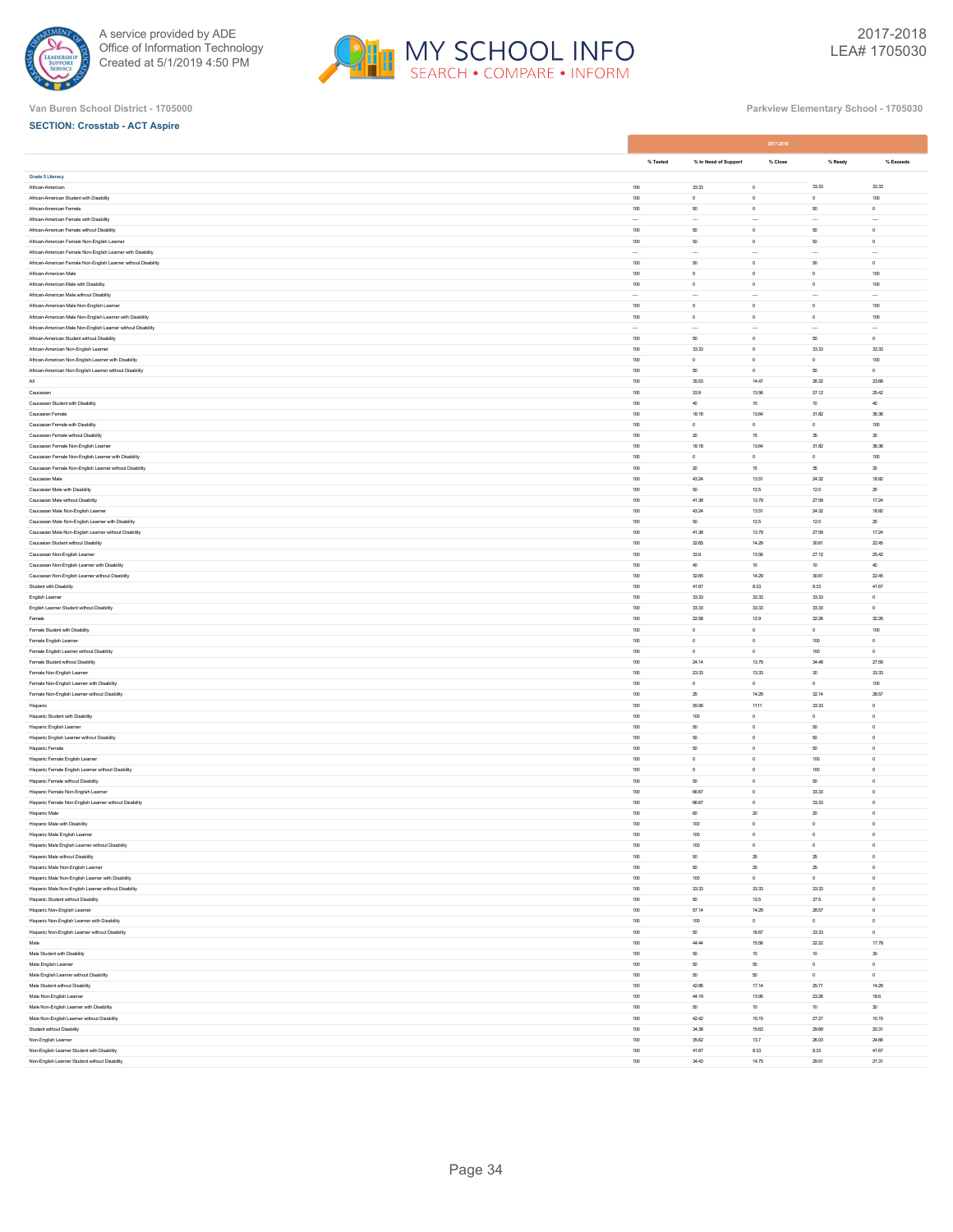



|                                                                                                                               |                |                      |                      | 2017-2018              |                        |  |
|-------------------------------------------------------------------------------------------------------------------------------|----------------|----------------------|----------------------|------------------------|------------------------|--|
|                                                                                                                               | % Tested       | % In Need of Support | % Close              | % Ready                | % Exceeds              |  |
| <b>All Grades Literacy</b>                                                                                                    |                |                      |                      |                        |                        |  |
| African-American                                                                                                              | 100            | 55.56                | 11.11                | 11.11                  | 22.22                  |  |
| African-American Student with Disability                                                                                      | 100            | 66.67                | $\circ$              | $\ddot{\phantom{0}}$   | 33.33                  |  |
| African-American Female                                                                                                       | $100\,$        | $_{50}$              | 16.67                | 16.67                  | 16.67                  |  |
| African-American Female with Disability                                                                                       | 100            | 100                  | $\,$ 0 $\,$          | $\,$ 0 $\,$            | $\mathbb O$            |  |
| African-American Female without Disability                                                                                    | 100            | $40$                 | $\rm{20}$            | $\rm{20}$              | $\rm{20}$              |  |
| African-American Female Non-English Learner                                                                                   | $100\,$<br>100 | $_{50}$<br>100       | 16.67<br>$\mathbf 0$ | 16.67<br>$\mathbb O$   | 16.67<br>$\mathbb O$   |  |
| African-American Female Non-English Learner with Disability<br>African-American Female Non-English Learner without Disability | 100            | $40$                 | $\rm{20}$            | $\rm{20}$              | $\rm{20}$              |  |
| African-American Male                                                                                                         | 100            | 66.67                | $\,$ 0 $\,$          | $\,$ 0                 | 33.33                  |  |
| African-American Male with Disability                                                                                         | 100            | 50                   | $\circ$              | $\circ$                | 50                     |  |
| African-American Male without Disability                                                                                      | $100\,$        | 100                  | $\,$ 0 $\,$          | $\,$ 0                 | $\,$ 0 $\,$            |  |
| African-American Male Non-English Learner                                                                                     | 100            | 66.67                | $\,0\,$              | $\,$ 0 $\,$            | 33.33                  |  |
| African-American Male Non-English Learner with Disability                                                                     | 100            | $_{50}$              | $\,$ 0 $\,$          | $\,$ 0 $\,$            | $_{\rm 50}$            |  |
| African-American Male Non-English Learner without Disability                                                                  | $100\,$        | 100                  | $\,$ 0 $\,$          | $\,$ 0 $\,$            | $\,$ 0 $\,$            |  |
| African-American Student without Disability<br>African-American Non-English Learner                                           | 100<br>100     | 50<br>55.56          | 16.67<br>11.11       | 16.67<br>11.11         | 16.67<br>22.22         |  |
| African-American Non-English Learner with Disability                                                                          | 100            | 66.67                | $\,$ 0 $\,$          | $\,$ 0 $\,$            | 33.33                  |  |
| African-American Non-English Learner without Disability                                                                       | 100            | 50                   | 16.67                | 16.67                  | 16.67                  |  |
| All                                                                                                                           | $100\,$        | 46.22                | 15.11                | 21.33                  | 17.33                  |  |
| Caucasian                                                                                                                     | 100            | 46.41                | 13.81                | 21.55                  | 18.23                  |  |
| Caucasian Student with Disability                                                                                             | 100            | $60$                 | $\bf 8$              | $\,$ 4 $\,$            | $\rm 28$               |  |
| Caucasian Female                                                                                                              | $100\,$        | 43.02                | 10.47                | 24.42                  | 22.09                  |  |
| Caucasian Female with Disability<br>Caucasian Female without Disability                                                       | 100<br>100     | 75<br>39.74          | $\circ$<br>11.54     | $\circ$<br>26.92       | 25<br>21.79            |  |
| Caucasian Female Non-English Learner                                                                                          | 100            | 43.02                | 10.47                | 24.42                  | 22.09                  |  |
| Caucasian Female Non-English Learner with Disability                                                                          | 100            | 75                   | $\mathbf 0$          | $\mathbb O$            | $\rm{25}$              |  |
| Caucasian Female Non-English Learner without Disability                                                                       | $100\,$        | 39.74                | 11.54                | 26.92                  | 21.79                  |  |
| Caucasian Male                                                                                                                | 100            | 49.47                | 16.84                | 18.95                  | 14.74                  |  |
| Caucasian Male with Disability                                                                                                | 100            | 52.94                | 11.76                | 5.88                   | 29.41                  |  |
| Caucasian Male without Disability                                                                                             | $100\,$<br>100 | 48.72<br>49.47       | 17.95<br>16.84       | 21.79<br>18.95         | 11.54<br>14.74         |  |
| Caucasian Male Non-English Learner<br>Caucasian Male Non-English Learner with Disability                                      | 100            | 52.94                | 11.76                | 5.88                   | 29.41                  |  |
| Caucasian Male Non-English Learner without Disability                                                                         | 100            | 48.72                | 17.95                | 21.79                  | 11.54                  |  |
| Caucasian Student without Disability                                                                                          | 100            | 44.23                | 14.74                | 24.36                  | 16.67                  |  |
| Caucasian Non-English Learner                                                                                                 | $100\,$        | 46.41                | 13.81                | 21.55                  | 18.23                  |  |
| Caucasian Non-English Learner with Disability                                                                                 | 100            | $_{60}$              | 8                    | $\sqrt{4}$             | $\rm 28$               |  |
| Caucasian Non-English Learner without Disability                                                                              | 100            | 44.23                | 14.74                | 24.36                  | 16.67                  |  |
| Student with Disability<br>English Learner                                                                                    | $100\,$<br>100 | 64.52<br>62.5        | 6.45<br>12.5         | 3.23<br>$\rm{25}$      | 25.81<br>$\mathbb O$   |  |
| English Learner Student without Disability                                                                                    | 100            | 62.5                 | 12.5                 | $\rm{25}$              | $\,$ 0 $\,$            |  |
| Female                                                                                                                        | 100            | 42.34                | 12.61                | 23.42                  | 21.62                  |  |
| Female Student with Disability                                                                                                | 100            | 80                   | $\circ$              | $\circ$                | 20                     |  |
| Female English Learner                                                                                                        | $100\,$        | $_{50}$              | $\,$ 0 $\,$          | $_{\rm 50}$            | $\mathbb O$            |  |
| Female English Learner without Disability                                                                                     | 100            | 60                   | $\mathbf 0$          | $_{\rm 50}$            | $\mathbb O$            |  |
| Female Student without Disability                                                                                             | 100            | 38.61                | 13.86                | 25.74                  | 21.78                  |  |
| Female Non-English Learner<br>Female Non-English Learner with Disability                                                      | $100\,$<br>100 | 42.06<br>80          | 13.08<br>$\circ$     | 22.43<br>$\mathbf{0}$  | 22.43<br>$\mathbf{z}$  |  |
| Female Non-English Learner without Disability                                                                                 | 100            | 38.14                | 14.43                | 24.74                  | 22.68                  |  |
| Hispanic                                                                                                                      | 100            | 60                   | 13.64                | 27.27                  | 9.09                   |  |
| Hispanic Student with Disability                                                                                              | 100            | 100                  | $\circ$              | $^{\circ}$             | $^{\circ}$             |  |
| Hispanic English Learner                                                                                                      | $100\,$        | 83.33                | $\,$ 0 $\,$          | 16.67                  | $\,$ 0                 |  |
| Hispanic English Learner without Disability                                                                                   | 100            | 83.33                | $\,$ 0 $\,$          | 16.67                  | $\,$ 0 $\,$            |  |
| Hispanic Female                                                                                                               | 100<br>$100\,$ | $40\,$<br>66.67      | 10<br>$\,$ 0 $\,$    | $_{\rm 30}$<br>33.33   | $\rm{20}$<br>$\,$ 0    |  |
| Hispanic Female English Learner<br>Hispanic Female English Learner without Disability                                         | 100            | 66.67                | $\circ$              | 33.33                  | $\circ$                |  |
| Hispanic Female without Disability                                                                                            | 100            | $40$                 | $10$                 | 30                     | $\rm{20}$              |  |
| Hispanic Female Non-English Learner                                                                                           | 100            | 28.57                | 14.29                | 28.57                  | 28.57                  |  |
| Hispanic Female Non-English Learner without Disability                                                                        | 100            | 28.57                | 14.29                | 28.57                  | 28.57                  |  |
| Hispanic Male                                                                                                                 | 100            | 58.33                | 16.67                | $\rm{25}$              | $\mathbb O$            |  |
| Hispanic Male with Disability<br>Hispanic Male English Learner                                                                | 100<br>100     | 100<br>100           | $\,0\,$<br>$\,0\,$   | $\mathbb O$<br>$\circ$ | $\mathbb O$<br>$\circ$ |  |
| Hispanic Male English Learner without Disability                                                                              | $100\,$        | 100                  | $\,$ 0 $\,$          | $\mathbb O$            | $\mathbb O$            |  |
| Hispanic Male without Disability                                                                                              | 100            | 50                   | 20                   | 30                     | $^{\circ}$             |  |
| Hispanic Male Non-English Learner                                                                                             | 100            | 44.44                | 22.22                | 33.33                  | $\,$ 0 $\,$            |  |
| Hispanic Male Non-English Learner with Disability                                                                             | 100            | 100                  | $\,$ 0 $\,$          | $\mathsf{O}$           | $\mathsf{O}$           |  |
| Hispanic Male Non-English Learner without Disability                                                                          | 100            | 28.57                | 28.57                | 42.86                  | $\mathsf{o}$           |  |
| Hispanic Student without Disability                                                                                           | $100\,$        | $45\,$               | $15\,$               | $_{\rm 30}$            | $10\,$                 |  |
| Hispanic Non-English Learner<br>Hispanic Non-English Learner with Disability                                                  | 100<br>100     | 37.5<br>100          | 18.75<br>$\,$ 0 $\,$ | 31.25<br>$\,$ 0 $\,$   | 12.5<br>$\mathsf{O}$   |  |
| Hispanic Non-English Learner without Disability                                                                               | $100\,$        | 28.57                | 21.43                | 35.71                  | 14.29                  |  |
| Male                                                                                                                          | 100            | 60                   | 17.54                | 19.3                   | 13.16                  |  |
| Male Student with Disability                                                                                                  | 100            | 57.14                | 9.52                 | 4.76                   | 28.57                  |  |
| Male English Learner                                                                                                          | 100            | 75                   | $\rm{2S}$            | $\mathbb O$            | $\mathbb O$            |  |
| Male English Learner without Disability                                                                                       | 100            | 75                   | 25                   | $^{\circ}$             | $\mathbb O$            |  |
| Male Student without Disability                                                                                               | $100\,$        | 48.39                | 19.35                | 22.58                  | 9.68                   |  |
| Male Non-English Learner<br>Male Non-English Learner with Disability                                                          | 100<br>100     | 49.09<br>57.14       | 17.27<br>9.52        | $\rm{20}$<br>4.76      | 13.64<br>28.57         |  |
| Male Non-English Learner without Disability                                                                                   | $100\,$        | 47.19                | 19.1                 | 23.6                   | 10.11                  |  |
| Student without Disability                                                                                                    | 100            | 43.3                 | 16.49                | 24.23                  | 15.98                  |  |
| Non-English Learner                                                                                                           | 100            | 45.62                | 15.21                | 21.2                   | 17.97                  |  |
| Non-English Learner Student with Disability                                                                                   | 100            | 64.52                | 6.45                 | 3.23                   | 25.81                  |  |
| Non-English Learner Student without Disability                                                                                | $100\,$        | 42.47                | 16.67                | 24.19                  | 16.67                  |  |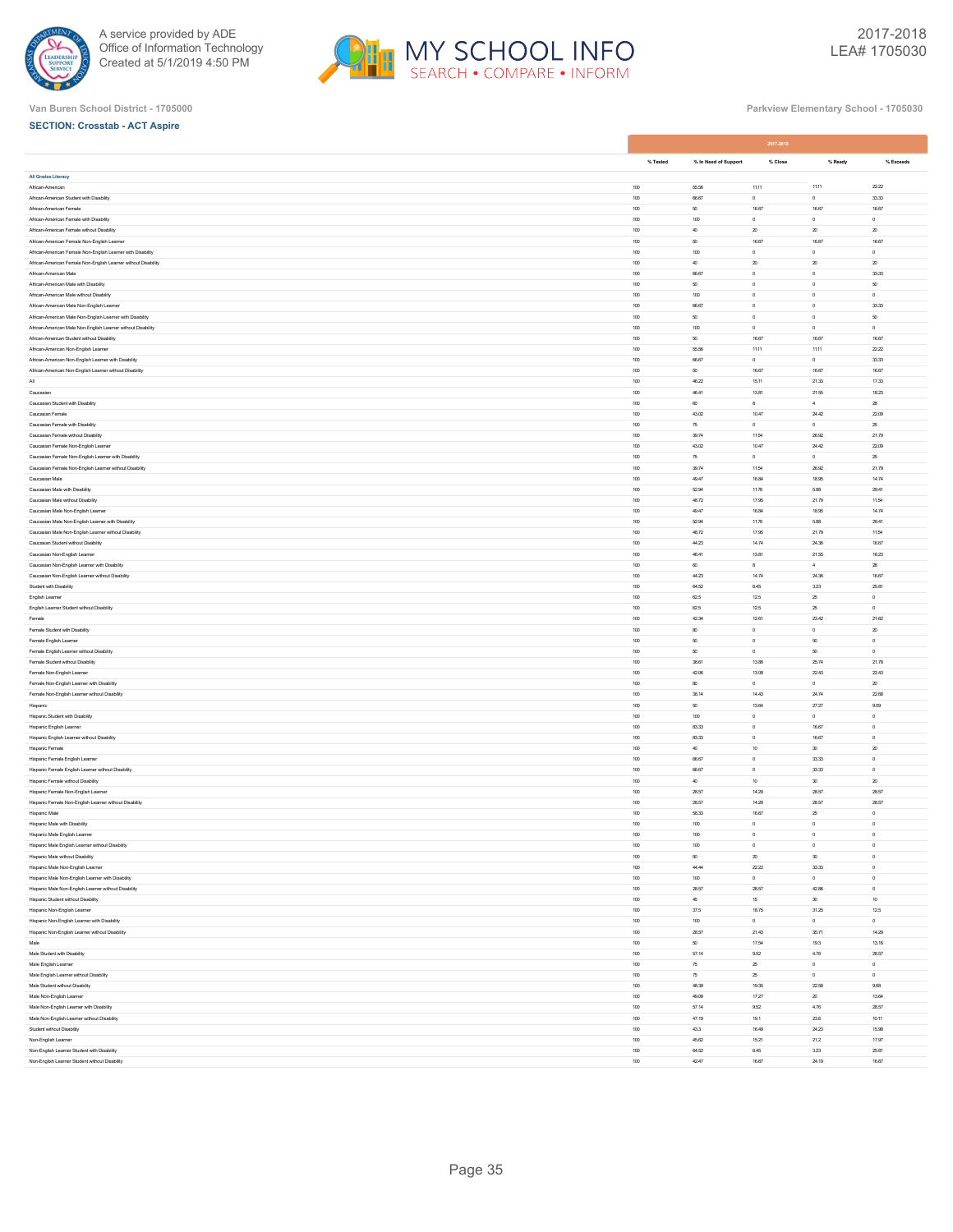



|                                                                                                   |                | 2017-2018            |                       |                         |                         |
|---------------------------------------------------------------------------------------------------|----------------|----------------------|-----------------------|-------------------------|-------------------------|
|                                                                                                   | $%$ Tested     | % In Need of Support | % Close               | % Ready                 | % Exceeds               |
| Grade 3 Science                                                                                   |                |                      |                       |                         |                         |
| African-American                                                                                  | 100            | 100                  | $\circ$               | $\circ$                 | $\circ$                 |
| African-American Student with Disability                                                          | 100            | 100                  | $\mathbf 0$           | $\circ$                 | $\circ$                 |
| African-American Female                                                                           | 100            | 100                  | $\bf 0$               | $\mathbb O$             | $\circ$                 |
| African-American Female with Disability                                                           | 100            | 100                  | $\circ$               | $^{\circ}$              | $\,$ 0                  |
| African-American Female without Disability                                                        | $100\,$        | $100\,$              | $\bf{0}$              | $\mathbf 0$             | $\circ$                 |
| African-American Female Non-English Learner                                                       | 100            | 100                  | $\mathbf 0$           | $\circ$                 | $\,$ 0                  |
| African-American Female Non-English Learner with Disability                                       | 100            | 100                  | $\circ$               | $\circ$                 | $\circ$                 |
| African-American Female Non-English Learner without Disability                                    | $100\,$        | $100\,$              | $\bf{0}$              | $\circ$                 | $\circ$                 |
| African-American Male                                                                             | 100            | 100                  | $\circ$               | $\circ$                 | $\circ$                 |
| African-American Male with Disability<br>African-American Male without Disability                 | 100<br>100     | 100<br>100           | $\,$ 0<br>$\mathbf 0$ | $\circ$<br>$\circ$      | $\,$ 0<br>$\,$ 0        |
| African-American Male Non-English Learner                                                         | 100            | 100                  | $\mathbf{0}$          | $\circ$                 | $\circ$                 |
| African-American Male Non-English Learner with Disability                                         | $100\,$        | $100\,$              | $\bf{0}$              | $\mathbb O$             | $\circ$                 |
| African-American Male Non-English Learner without Disability                                      | 100            | 100                  | $\mathbf 0$           | $\circ$                 | $\,$ 0                  |
| African-American Student without Disability                                                       | 100            | 100                  | $\circ$               | $\circ$                 | $\circ$                 |
| African-American Non-English Learner                                                              | $100\,$        | $100\,$              | $\bf{0}$              | $\mathsf{o}$            | $\mathbb O$             |
| African-American Non-English Learner with Disability                                              | 100            | 100                  | $\circ$               | $\circ$                 | $\,$ 0                  |
| African-American Non-English Learner without Disability                                           | 100            | 100                  | $\,$ 0 $\,$           | $\circ$                 | $\,$ 0 $\,$             |
| All                                                                                               | 100            | 60                   | 15.71                 | 12.86                   | 11.43                   |
| Caucasian                                                                                         | 100            | 55.17                | 18.97                 | 12.07                   | 13.79                   |
| Caucasian Student with Disability                                                                 | $100\,$        | $100\,$              | $\mathbf 0$           | $\mathbb O$             | $\circ$                 |
| Caucasian Female                                                                                  | 100            | 53.57                | 10.71                 | 17.86                   | 17.86                   |
| Caucasian Female with Disability<br>Caucasian Female without Disability                           | 100<br>$100\,$ | 100<br>$_{\rm 50}$   | $\mathbf 0$<br>11.54  | $\circ$<br>19.23        | $\circ$<br>19.23        |
| Caucasian Female Non-English Learner                                                              | 100            | 53.57                | 10.71                 | 17.86                   | 17.86                   |
| Caucasian Female Non-English Learner with Disability                                              | 100            | 100                  | $\mathbf 0$           | $\circ$                 | $\circ$                 |
| Caucasian Female Non-English Learner without Disability                                           | 100            | $_{50}$              | 11.54                 | 19.23                   | 19.23                   |
| Caucasian Male                                                                                    | 100            | 56.67                | 26.67                 | 6.67                    | 10 <sup>10</sup>        |
| Caucasian Male with Disability                                                                    | $100\,$        | $100\,$              | $\bf{0}$              | $\mathbb O$             | $\mathbb O$             |
| Caucasian Male without Disability                                                                 | 100            | $_{50}$              | 30.77                 | 7.69                    | 11.54                   |
| Caucasian Male Non-English Learner                                                                | 100            | 56.67                | 26.67                 | 6.67                    | $10$                    |
| Caucasian Male Non-English Learner with Disability                                                | $100\,$        | $100\,$              | $\bf{0}$              | $\mathbf 0$             | $\mathbf 0$             |
| Caucasian Male Non-English Learner without Disability                                             | 100            | $_{50}$              | 30.77                 | 7.69                    | 11.54                   |
| Caucasian Student without Disability                                                              | 100            | $_{50}$              | 21.15                 | 13.46                   | 15.38                   |
| Caucasian Non-English Learner                                                                     | 100<br>100     | 55.17<br>100         | 18.97<br>$\circ$      | 12.07<br>$^{\circ}$     | 13.79<br>$^{\circ}$     |
| Caucasian Non-English Learner with Disability<br>Caucasian Non-English Learner without Disability | $100\,$        | $_{\rm 50}$          | 21.15                 | 13.46                   | 15.38                   |
| Student with Disability                                                                           | 100            | 100                  | $\bf 0$               | $\circ$                 | $\circ$                 |
| English Learner                                                                                   | 100            | 100                  | $\mathbf 0$           | $\circ$                 | $\circ$                 |
| English Learner Student without Disability                                                        | $100\,$        | $100\,$              | $\bf{0}$              | $\circ$                 | $\circ$                 |
| Female                                                                                            | 100            | 60.61                | 9.09                  | 15.15                   | 15.15                   |
| Female Student with Disability                                                                    | 100            | 100                  | $\mathbf 0$           | $\circ$                 | $\,$ 0                  |
| Female English Learner                                                                            | 100            | 100                  | $\,$ 0                | $\circ$                 | $\,0\,$                 |
| Female English Learner without Disability                                                         | 100            | 100                  | $\circ$               | $\circ$                 | $\circ$                 |
| Female Student without Disability                                                                 | $100\,$        | 56.67                | $10$                  | 16.67                   | 16.67                   |
| Female Non-English Learner                                                                        | 100            | 58.06                | 9.68                  | 16.13                   | 16.13                   |
| Female Non-English Learner with Disability                                                        | 100            | 100                  | $\mathbf 0$           | $\circ$                 | $\,$ 0 $\,$             |
| Female Non-English Learner without Disability<br>Hispanic                                         | $100\,$<br>100 | 53.57<br>85.71       | 10.71<br>$\circ$      | 17.86<br>14.29          | 17.86<br>$\circ$        |
| Hispanic Student with Disability                                                                  | 100            | 100                  | $\circ$               | $\circ$                 | $\,$ 0 $\,$             |
| Hispanic English Learner                                                                          | 100            | 100                  | $\bf 0$               | $\mathbb O$             | $\circ$                 |
| Hispanic English Learner without Disability                                                       | 100            | 100                  | $\mathbf 0$           | $\circ$                 | $\,$ 0                  |
| Hispanic Female                                                                                   | $100\,$        | $100\,$              | $\bf{0}$              | $\mathbb O$             | $\circ$                 |
| Hispanic Female English Learner                                                                   | 100            | 100                  | $\mathbf 0$           | $\mathbb O$             | $\,$ 0                  |
| Hispanic Female English Learner without Disability                                                | 100            | 100                  | $\mathbf 0$           | $\circ$                 | $\circ$                 |
| Hispanic Female without Disability                                                                | $100\,$        | 100                  | $\bf{0}$              | $\circ$                 | $\circ$                 |
| Hispanic Female Non-English Learner                                                               | 100            | 100                  | $\circ$               | $\circ$                 | $\circ$                 |
| Hispanic Female Non-English Learner without Disability                                            | 100            | 100                  | $\mathbf 0$           | $\circ$                 | $\circ$                 |
| Hispanic Male                                                                                     | 100            | $75\,$               | $\bf 0$               | $\rm 25$                | $\circ$                 |
| Hispanic Male with Disability<br>Hispanic Male English Learner                                    | 100<br>100     | 100<br>100           | $\circ$<br>$\bf{0}$   | $\circ$<br>$\mathsf{o}$ | $\circ$<br>$\mathsf{o}$ |
| Hispanic Male English Learner without Disability                                                  | 100            | 100                  | $\mathbf 0$           | $\,0\,$                 | $\,$ 0                  |
| Hispanic Male without Disability                                                                  | 100            | 66.67                | $\circ$               | 33.33                   | $\circ$                 |
| Hispanic Male Non-English Learner                                                                 | $100\,$        | 66.67                | $\mathbf 0$           | 33.33                   | $\circ$                 |
| Hispanic Male Non-English Learner with Disability                                                 | 100            | 100                  | $\circ$               | $\circ$                 | $\circ$                 |
| Hispanic Male Non-English Learner without Disability                                              | 100            | $_{50}$              | $\mathbf 0$           | $_{50}$                 | $\,$ 0 $\,$             |
| Hispanic Student without Disability                                                               | 100            | 83.33                | $\mathbf 0$           | 16.67                   | $\,$ 0                  |
| Hispanic Non-English Learner                                                                      | 100            | 75                   | $\circ$               | 25                      | $\circ$                 |
| Hispanic Non-English Learner with Disability                                                      | $100\,$        | 100                  | $\mathbf 0$           | $\mathbb O$             | $\circ$                 |
| Hispanic Non-English Learner without Disability                                                   | 100            | 66.67                | $\mathbf 0$           | 33.33                   | $\,$ 0                  |
| Male                                                                                              | 100            | 59.46                | 21.62                 | 10.81                   | 8.11                    |
| Male Student with Disability                                                                      | $100\,$        | $100\,$              | $\mathbf 0$           | $\,$ 0                  | $\circ$                 |
| Male English Learner                                                                              | 100            | 100                  | $\circ$               | $\circ$                 | $\circ$                 |
| Male English Learner without Disability<br>Male Student without Disability                        | 100<br>100     | 100<br>51.61         | $\,$ 0 $\,$<br>25.81  | $\,$ 0<br>12.9          | $\,$ 0 $\,$<br>9.68     |
| Male Non-English Learner                                                                          | 100            | 58.33                | 22.22                 | 11.11                   | 8.33                    |
| Male Non-English Learner with Disability                                                          | $100\,$        | $100\,$              | $\mathbf 0$           | $\mathbf 0$             | $\mathbb O$             |
| Male Non-English Learner without Disability                                                       | 100            | $_{50}$              | 26.67                 | 13.33                   | $10\,$                  |
| Student without Disability                                                                        | 100            | 54.1                 | 18.03                 | 14.75                   | 13.11                   |
| Non-English Learner                                                                               | $100\,$        | 58.21                | 16.42                 | 13.43                   | 11.94                   |
| Non-English Learner Student with Disability                                                       | 100            | 100                  | $\circ$               | $^{\circ}$              | $\circ$                 |
| Non-English Learner Student without Disability                                                    | 100            | 51.72                | 18.97                 | 15.52                   | 13.79                   |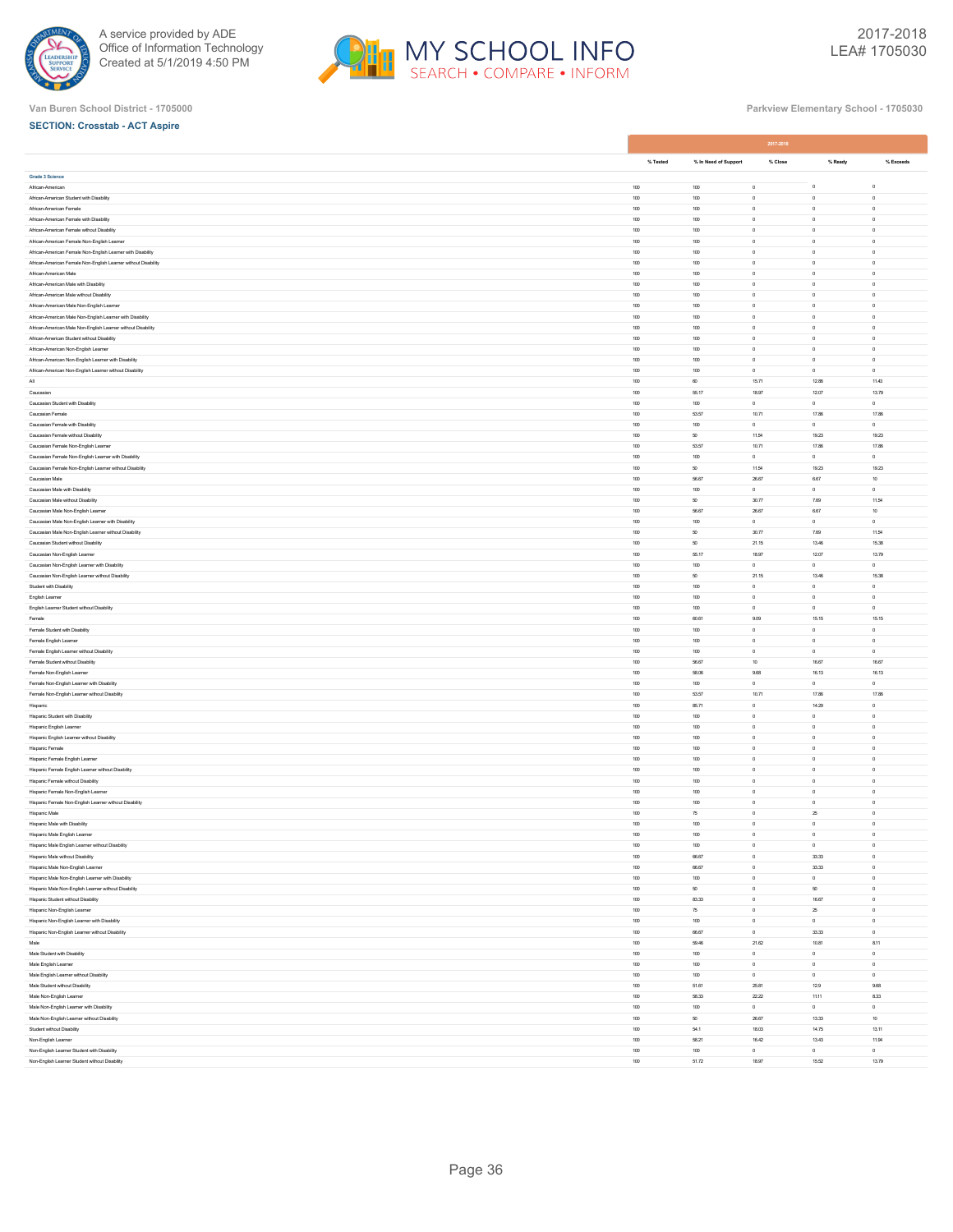



|                                                                                         |                 | 2017-2018                |                          |                         |                         |
|-----------------------------------------------------------------------------------------|-----------------|--------------------------|--------------------------|-------------------------|-------------------------|
|                                                                                         | % Tested        | % In Need of Support     | % Close                  | % Ready                 | % Exceeds               |
| Grade 4 Science                                                                         |                 |                          |                          |                         |                         |
| African-American                                                                        | 100             | $_{50}$                  | $_{50}$                  | $\,$ 0                  | $\,$ 0                  |
| African-American Student with Disability                                                | $\cdots$        | $\cdots$                 | $\cdots$                 | $\cdots$                |                         |
| African-American Female                                                                 | 100             | 60                       | 60                       | $\circ$                 | $\circ$                 |
| African-American Female with Disability                                                 | $\cdots$        | $\cdots$                 | $\cdots$                 | $\cdots$                | $\cdots$                |
| African-American Female without Disability                                              | 100             | $_{50}$                  | $_{50}$                  | $\,0\,$                 | $\,0\,$                 |
| African-American Female Non-English Learner                                             | 100             | $_{50}$                  | 60                       | $\circ$                 | $\circ$                 |
| African-American Female Non-English Learner with Disability                             |                 |                          |                          |                         |                         |
| African-American Female Non-English Learner without Disability<br>African-American Male | 100<br>$\cdots$ | $_{50}$<br>$\cdots$      | $_{50}$<br>$\cdots$      | $\,0\,$<br>$\ldots$     | $\,0\,$<br>$\ldots$     |
| African-American Male with Disability                                                   |                 | $\cdots$                 | $\cdots$                 |                         | $\cdots$                |
| African-American Male without Disability                                                | $\ldots$        | $\cdots$                 | $\cdots$                 | $\cdots$                | $\cdots$                |
| African-American Male Non-English Learner                                               | $\ldots$        | $\cdots$                 | $\cdots$                 | $\ldots$                | $\cdots$                |
| African-American Male Non-English Learner with Disability                               |                 |                          |                          |                         | $\ddot{\phantom{a}}$    |
| African-American Male Non-English Learner without Disability                            | $\cdots$        | $\cdots$                 | $\cdots$                 | $\cdots$                | $\cdots$                |
| African-American Student without Disability                                             | $100\,$         | $_{50}$                  | $_{50}$                  | $\,$ 0                  | $\,$ 0 $\,$             |
| African-American Non-English Learner                                                    | 100             | $_{50}$                  | $_{50}$                  | $\,0\,$                 | $\,$ 0                  |
| African-American Non-English Learner with Disability                                    | $\cdots$        | $\cdots$                 | $\cdots$                 | $\cdots$<br>$\,$ 0 $\,$ | $\cdots$<br>$\,$ 0 $\,$ |
| African-American Non-English Learner without Disability<br>All                          | $100\,$<br>100  | $_{50}$<br>44.74         | $_{50}$<br>19.74         | 22.37                   | 13.16                   |
| Caucasian                                                                               | 100             | 44.26                    | 18.03                    | 22.95                   | 14.75                   |
| Caucasian Student with Disability                                                       | 100             | 100                      | $\,$ 0                   | $\,0\,$                 | $\,0\,$                 |
| Caucasian Female                                                                        | 100             | 60                       | 25                       | 13.89                   | 11.11                   |
| Caucasian Female with Disability                                                        | $100\,$         | $100\,$                  | $\bf{0}$                 | $\circ$                 | $\,$ 0                  |
| Caucasian Female without Disability                                                     | 100             | 43.75                    | 28.13                    | 15.63                   | 12.5                    |
| Caucasian Female Non-English Learner                                                    | 100             | $_{50}$                  | $\rm{2S}$                | 13.89                   | 11.11                   |
| Caucasian Female Non-English Learner with Disability                                    | $100\,$         | $100\,$                  | $\,$ 0 $\,$              | $\circ$                 | $\circ$                 |
| Caucasian Female Non-English Learner without Disability                                 | 100             | 43.75                    | 28.13                    | 15.63                   | 12.5                    |
| Caucasian Male<br>Caucasian Male with Disability                                        | 100<br>100      | $36\,$<br>100            | $\bf8$<br>$\,$ 0         | 36<br>$\,$ 0            | $20\,$<br>$\circ$       |
| Caucasian Male without Disability                                                       | 100             | 30.43                    | 8.7                      | 39.13                   | 21.74                   |
| Caucasian Male Non-English Learner                                                      | $100\,$         | $_{36}$                  | $\bf8$                   | $36\,$                  | $20\,$                  |
| Caucasian Male Non-English Learner with Disability                                      | 100             | 100                      | $\,$ 0                   | $\circ$                 | $\circ$                 |
| Caucasian Male Non-English Learner without Disability                                   | 100             | 30.43                    | 87                       | 39.13                   | 21.74                   |
| Caucasian Student without Disability                                                    | $100\,$         | 38.18                    | $\rm{20}$                | 25.45                   | 16.36                   |
| Caucasian Non-English Learner                                                           | 100             | 44.26                    | 18.03                    | 22.95                   | 14.75                   |
| Caucasian Non-English Learner with Disability                                           | 100             | 100                      | $\,$ 0                   | $\circ$                 | $\circ$                 |
| Caucasian Non-English Learner without Disability                                        | 100<br>100      | 38.18                    | $20\,$<br>$\overline{0}$ | 25.45<br>$\circ$        | 16.36<br>$\circ$        |
| Student with Disability<br>English Learner                                              | $100\,$         | 100<br>$_{50}$           | $\,0\,$                  | $_{50}$                 | $\,$ 0 $\,$             |
| English Learner Student without Disability                                              | 100             | $_{50}$                  | $\,$ 0                   | $_{50}$                 | $\,0\,$                 |
| Female                                                                                  | 100             | 48.94                    | 25.53                    | 14.89                   | 10.64                   |
| Female Student with Disability                                                          | $100\,$         | $100\,$                  | $\,0\,$                  | $\mathbf 0$             | $\,$ 0                  |
| Female English Learner                                                                  | 100             | $\,$ 0                   | $\circ$                  | 100                     | $\circ$                 |
| Female English Learner without Disability                                               | 100             | $\mathfrak o$            | $\,$ 0 $\,$              | 100                     | $\,$ 0                  |
| Female Student without Disability                                                       | 100             | 42.86                    | 28.57                    | 16.67                   | 11.9                    |
| Female Non-English Learner                                                              | 100             | 60                       | 26.09                    | 13.04                   | 10.87                   |
| Female Non-English Learner with Disability                                              | $100\,$         | $100\,$                  | $\,0\,$                  | $\,$ 0                  | $\,$ 0                  |
| Female Non-English Learner without Disability<br>Hispanic                               | 100<br>100      | 43.9<br>33.33            | 29.27<br>$_{50}$         | 14.63<br>$\,$ 0         | $12.2\,$<br>16.67       |
| Hispanic Student with Disability                                                        |                 |                          |                          |                         |                         |
| Hispanic English Learner                                                                | 100             | 100                      | $\circ$                  | $\circ$                 | $\circ$                 |
| Hispanic English Learner without Disability                                             | 100             | 100                      | $\,$ 0 $\,$              | $\,$ 0                  | $\circ$                 |
| Hispanic Female                                                                         | 100             | $\,$ 0                   | 66.67                    | $\,0\,$                 | 33.33                   |
| Hispanic Female English Learner                                                         | $\cdots$        | $\cdots$                 | $\cdots$                 | $\cdots$                | $\cdots$                |
| Hispanic Female English Learner without Disability                                      |                 |                          |                          |                         |                         |
| Hispanic Female without Disability<br>Hispanic Female Non-English Learner               | 100<br>100      | $\circ$<br>$\mathfrak o$ | 66.67<br>66.67           | $\,$ 0<br>$\,$ 0 $\,$   | 33.33<br>33.33          |
| Hispanic Female Non-English Learner without Disability                                  | $100\,$         | $\mathbf 0$              | 66.67                    | $\,$ 0 $\,$             | 33.33                   |
| Hispanic Male                                                                           | 100             | 66.67                    | 33.33                    | $\circ$                 | $\circ$                 |
| Hispanic Male with Disability                                                           | $\cdots$        | $\cdots$                 | $\cdots$                 | $\ldots$                | $\ldots$                |
| Hispanic Male English Learner                                                           | 100             | 100                      | $\circ$                  | $\Omega$                | $\Omega$                |
| Hispanic Male English Learner without Disability                                        | 100             | 100                      | $\circ$                  | $\circ$                 | $\circ$                 |
| Hispanic Male without Disability                                                        | 100             | 66.67                    | 33.33                    | $\,$ 0                  | $\,$ 0                  |
| Hispanic Male Non-English Learner                                                       | 100             | $_{50}$                  | $_{50}$                  | $\circ$                 | $\,$ 0                  |
| Hispanic Male Non-English Learner with Disability                                       | $\cdots$        | $\cdots$                 | $\cdots$                 | $\cdots$                | $\cdots$                |
| Hispanic Male Non-English Learner without Disability                                    | $100\,$<br>100  | $_{50}$<br>33.33         | $_{50}$<br>60            | $\,$ 0<br>$\circ$       | $\,$ 0<br>16.67         |
| Hispanic Student without Disability<br>Hispanic Non-English Learner                     | 100             | $\mathbf{z}$             | $60\,$                   | $\,$ 0                  | $20\,$                  |
| Hispanic Non-English Learner with Disability                                            | $\cdots$        | $\cdots$                 | $\overline{\phantom{a}}$ | $\ldots$                | $\ldots$                |
| Hispanic Non-English Learner without Disability                                         | 100             | 20                       | 60                       | $\circ$                 | 20                      |
| Male                                                                                    | $100\,$         | 37.93                    | 10.34                    | 34.48                   | 17.24                   |
| Male Student with Disability                                                            | 100             | 100                      | $\,$ 0                   | $\,$ 0                  | $\circ$                 |
| Male English Learner                                                                    | 100             | 100                      | $\,$ 0 $\,$              | $\,$ 0                  | $\,$ 0                  |
| Male English Learner without Disability                                                 | $100\,$         | 100                      | $\,$ 0 $\,$              | $\circ$                 | $\,$ 0 $\,$             |
| Male Student without Disability                                                         | 100             | 33.33                    | 11.11                    | 37.04                   | 18.52                   |
| Male Non-English Learner                                                                | 100             | 35.71                    | 10.71                    | 35.71                   | 17.86                   |
| Male Non-English Learner with Disability                                                | 100<br>100      | 100<br>30.77             | $\,0\,$<br>11.54         | $\,$ 0<br>38.46         | $\circ$<br>19.23        |
| Male Non-English Learner without Disability<br>Student without Disability               | $100\,$         | 39.13                    | 21.74                    | 24.64                   | 14.49                   |
| Non-English Learner                                                                     | 100             | 44.59                    | 20.27                    | 21.62                   | 13.51                   |
| Non-English Learner Student with Disability                                             | 100             | 100                      | $\,$ 0 $\,$              | $\circ$                 | $\,$ 0                  |
| Non-English Learner Student without Disability                                          | $100\,$         | 38.81                    | 22.39                    | 23.88                   | 14.93                   |
|                                                                                         |                 |                          |                          |                         |                         |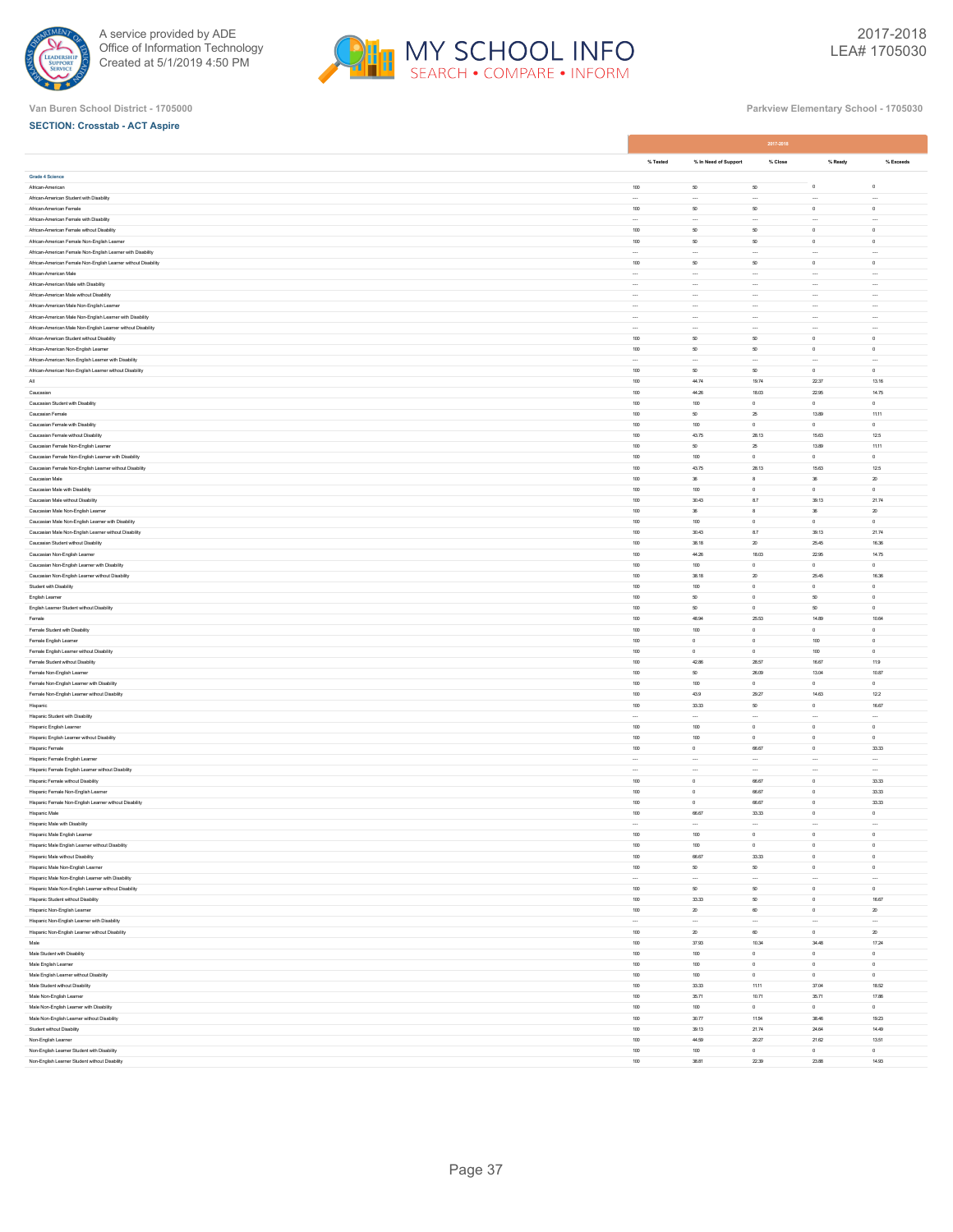



|                                                                                               |                     | 2017-2018                       |                                     |                                  |                            |  |
|-----------------------------------------------------------------------------------------------|---------------------|---------------------------------|-------------------------------------|----------------------------------|----------------------------|--|
|                                                                                               | % Tested            | % In Need of Support            | % Close                             | % Ready                          | % Exceeds                  |  |
| <b>Grade 5 Science</b>                                                                        |                     |                                 |                                     |                                  |                            |  |
| African-American                                                                              | $100\,$             | 33.33                           | 33.33                               | 33.33                            | $\circ$                    |  |
| African-American Student with Disability                                                      | 100                 | $\,$ 0                          | $\circ$                             | 100                              | $\circ$                    |  |
| African-American Female                                                                       | 100                 | $_{50}$                         | $_{50}$                             | $\,$ 0                           | $\circ$                    |  |
| African-American Female with Disability<br>African-American Female without Disability         | <br>100             | $\ddot{\phantom{0}}$<br>$_{50}$ | <br>50                              | <br>$\circ$                      | <br>$\circ$                |  |
| African-American Female Non-English Learner                                                   | 100                 | $_{50}$                         | $_{50}$                             | $\,$ 0                           | $\,$ 0 $\,$                |  |
| African-American Female Non-English Learner with Disability                                   | $\cdots$            | $\cdots$                        | $\cdots$                            |                                  |                            |  |
| African-American Female Non-English Learner without Disability                                | 100                 | 60                              | 50                                  | $\circ$                          | $\circ$                    |  |
| African-American Male                                                                         | $100\,$             | $\bf 0$                         | $\circ$                             | 100                              | $\mathbb O$                |  |
| African-American Male with Disability<br>African-American Male without Disability             | 100                 | $\,$ 0                          | $\,0\,$                             | 100                              | $\,$ 0                     |  |
| African-American Male Non-English Learner                                                     | $\cdots$<br>$100\,$ | $\cdots$<br>$\bf 0$             | $\ddot{\phantom{0}}$<br>$\mathbf 0$ | <br>100                          | <br>$\circ$                |  |
| African-American Male Non-English Learner with Disability                                     | 100                 | $\,0\,$                         | $\,0\,$                             | 100                              | $\,$ 0                     |  |
| African-American Male Non-English Learner without Disability                                  | $\cdots$            | $\cdots$                        | $\cdots$                            | $\cdots$                         |                            |  |
| African-American Student without Disability                                                   | 100                 | $_{50}$                         | 50                                  | $\circ$                          | $\circ$                    |  |
| African-American Non-English Learner                                                          | 100                 | 33.33                           | 33.33                               | 33.33                            | $\,$ 0                     |  |
| African-American Non-English Learner with Disability                                          | $100\,$             | $\,$ 0 $\,$                     | $\,$ 0 $\,$                         | 100<br>$\circ$                   | $\circ$<br>$\,$ 0          |  |
| African-American Non-English Learner without Disability<br>All                                | 100<br>100          | $_{50}$<br>34.21                | $_{50}$<br>30.26                    | 23.68                            | 11.84                      |  |
| Caucasian                                                                                     | $100\,$             | 35.59                           | 27.12                               | 23.73                            | 13.56                      |  |
| Caucasian Student with Disability                                                             | 100                 | $70\,$                          | 20                                  | 10 <sup>°</sup>                  | $\circ$                    |  |
| Caucasian Female                                                                              | 100                 | 27.27                           | 31.82                               | 22.73                            | 18.18                      |  |
| Caucasian Female with Disability                                                              | 100                 | $_{50}$                         | $_{50}$                             | $\,0\,$                          | $\,0\,$                    |  |
| Caucasian Female without Disability<br>Caucasian Female Non-English Learner                   | 100<br>$100\,$      | 25<br>27.27                     | 30<br>31.82                         | $\overline{\mathbf{z}}$<br>22.73 | 20<br>18.18                |  |
| Caucasian Female Non-English Learner with Disability                                          | 100                 | $_{50}$                         | $_{50}$                             | $\circ$                          | $\circ$                    |  |
| Caucasian Female Non-English Learner without Disability                                       | 100                 | $\rm{z}\rm{s}$                  | $_{30}$                             | $_{25}$                          | $\rm{20}$                  |  |
| Caucasian Male                                                                                | $100\,$             | 40.54                           | 24.32                               | 24.32                            | 10.81                      |  |
| Caucasian Male with Disability                                                                | 100                 | 75                              | 12.5                                | 12.5                             | $\circ$                    |  |
| Caucasian Male without Disability                                                             | 100                 | 31.03                           | 27.59                               | 27.59                            | 13.79                      |  |
| Caucasian Male Non-English Learner<br>Caucasian Male Non-English Learner with Disability      | 100<br>100          | 40.54<br>75                     | 24.32<br>125                        | 24.32<br>12.5                    | 10.81<br>$\circ$           |  |
| Caucasian Male Non-English Learner without Disability                                         | $100\,$             | 31.03                           | 27.59                               | 27.59                            | 13.79                      |  |
| Caucasian Student without Disability                                                          | 100                 | 28.57                           | 28.57                               | 26.53                            | 16.33                      |  |
| Caucasian Non-English Learner                                                                 | 100                 | 35.59                           | 27.12                               | 23.73                            | 13.56                      |  |
| Caucasian Non-English Learner with Disability                                                 | $100\,$             | $\pi$                           | $20\,$                              | $10\,$                           | $\mathbf 0$                |  |
| Caucasian Non-English Learner without Disability<br>Student with Disability                   | 100<br>100          | 28.57<br>66.67                  | 28.57<br>16.67                      | 26.53<br>16.67                   | 16.33<br>$\circ$           |  |
| English Learner                                                                               | 100                 | $\,$ 0 $\,$                     | $100\,$                             | $\,$ 0                           | $\,$ 0                     |  |
| English Learner Student without Disability                                                    | 100                 | $\circ$                         | 100                                 | $\circ$                          | $\circ$                    |  |
| Female                                                                                        | $100\,$             | 29.03                           | 35.48                               | 19.35                            | 16.13                      |  |
| Female Student with Disability                                                                | 100                 | $_{50}$                         | $_{50}$                             | $\,0\,$                          | $\,$ 0                     |  |
| Female English Learner                                                                        | 100                 | $\circ$                         | 100                                 | $\circ$<br>$\mathsf{o}$          | $\,$ 0 $\,$<br>$\mathbf 0$ |  |
| Female English Learner without Disability<br>Female Student without Disability                | $100\,$<br>100      | $\bf{0}$<br>27.59               | $100\,$<br>34.48                    | 20.69                            | 17.24                      |  |
| Female Non-English Learner                                                                    | 100                 | $_{\rm 30}$                     | 33.33                               | $20\,$                           | 16.67                      |  |
| Female Non-English Learner with Disability                                                    | 100                 | $_{50}$                         | 50                                  | $\circ$                          | $\circ$                    |  |
| Female Non-English Learner without Disability                                                 | 100                 | 28.57                           | 32.14                               | 21.43                            | 17.86                      |  |
| Hispanic                                                                                      | $100\,$             | 33.33                           | 44.44                               | 22.22                            | $\circ$                    |  |
| Hispanic Student with Disability<br>Hispanic English Learner                                  | 100<br>100          | 100<br>$\circ$                  | $\circ$<br>100                      | $\circ$<br>$\mathbb O$           | $\circ$<br>$\circ$         |  |
| Hispanic English Learner without Disability                                                   | $100\,$             | $\bf{0}$                        | $100\,$                             | $\mathbb O$                      | $\circ$                    |  |
| Hispanic Female                                                                               | 100                 | 60                              | 50                                  | $\circ$                          | $\circ$                    |  |
| Hispanic Female English Learner                                                               | 100                 | $\,$ 0                          | 100                                 | $\circ$                          | $\,$ 0                     |  |
| Hispanic Female English Learner without Disability                                            | 100                 | $\,$ 0                          | $100\,$                             | $\circ$                          | $\,$ 0                     |  |
| Hispanic Female without Disability                                                            | 100                 | 60                              | 50                                  | $\circ$<br>$\mathsf{o}$          | $\circ$<br>$\mathbb O$     |  |
| Hispanic Female Non-English Learner<br>Hispanic Female Non-English Learner without Disability | $100\,$<br>100      | 66.67<br>66.67                  | 33.33<br>33.33                      | $\circ$                          | $\,$ 0                     |  |
| Hispanic Male                                                                                 | 100                 | $\rm{20}$                       | $40\,$                              | $40\,$                           | $\circ$                    |  |
| Hispanic Male with Disability                                                                 | $100\,$             | 100                             | $\circ$                             | $\mathsf{o}$                     | $\mathsf{o}$               |  |
| Hispanic Male English Learner                                                                 | 100                 | $^{\circ}$                      | 100                                 | $^{\circ}$                       | $\circ$                    |  |
| Hispanic Male English Learner without Disability                                              | 100                 | $\,$ 0 $\,$                     | 100                                 | $\,$ 0                           | $\circ$                    |  |
| Hispanic Male without Disability<br>Hispanic Male Non-English Learner                         | 100<br>100          | $\,$ 0<br>$\rm{z}$              | $_{50}$<br>$\rm{z}$                 | 50<br>60                         | $\circ$<br>$\circ$         |  |
| Hispanic Male Non-English Learner with Disability                                             | 100                 | 100                             | $\mathbf 0$                         | $\,$ 0                           | $\circ$                    |  |
| Hispanic Male Non-English Learner without Disability                                          | 100                 | $\,$ 0 $\,$                     | 33.33                               | 66.67                            | $\,$ 0                     |  |
| Hispanic Student without Disability                                                           | 100                 | $\rm{25}$                       | $_{50}$                             | $\rm 25$                         | $\circ$                    |  |
| Hispanic Non-English Learner                                                                  | $100\,$             | 42.86                           | 28.57                               | 28.57                            | $\circ$                    |  |
| Hispanic Non-English Learner with Disability                                                  | 100                 | 100                             | $\circ$                             | $\circ$                          | $\circ$                    |  |
| Hispanic Non-English Learner without Disability<br>Male                                       | 100<br>100          | 33.33<br>37.78                  | 33.33<br>26.67                      | 33.33<br>26.67                   | $\,$ 0 $\,$<br>8.89        |  |
| Male Student with Disability                                                                  | 100                 | $\boldsymbol{\pi}$              | 10                                  | 20                               | $\circ$                    |  |
| Male English Learner                                                                          | $100\,$             | $\,$ 0 $\,$                     | $100\,$                             | $\mathbb O$                      | $\mathbb O$                |  |
| Male English Learner without Disability                                                       | 100                 | $\,$ 0 $\,$                     | 100                                 | $\,$ 0                           | $\,0\,$                    |  |
| Male Student without Disability                                                               | 100                 | 28.57                           | 31.43                               | 28.57                            | 11.43                      |  |
| Male Non-English Learner<br>Male Non-English Learner with Disability                          | $100\,$<br>100      | 39.53<br>$\boldsymbol{\pi}$     | 23.26<br>$10$                       | 27.91<br>20                      | $9.3\,$<br>$\circ$         |  |
| Male Non-English Learner without Disability                                                   | 100                 | 30.3                            | 27.27                               | 30.3                             | 12.12                      |  |
| Student without Disability                                                                    | 100                 | 28.13                           | 32.81                               | $\rm 25$                         | 14.06                      |  |
| Non-English Learner                                                                           | 100                 | 35.62                           | 27.4                                | 24.66                            | 12.33                      |  |
| Non-English Learner Student with Disability                                                   | $100\,$             | 66.67                           | 16.67                               | 16.67                            | $\mathbb O$                |  |
| Non-English Learner Student without Disability                                                | $100\,$             | 29.51                           | 29.51                               | 26.23                            | 14.75                      |  |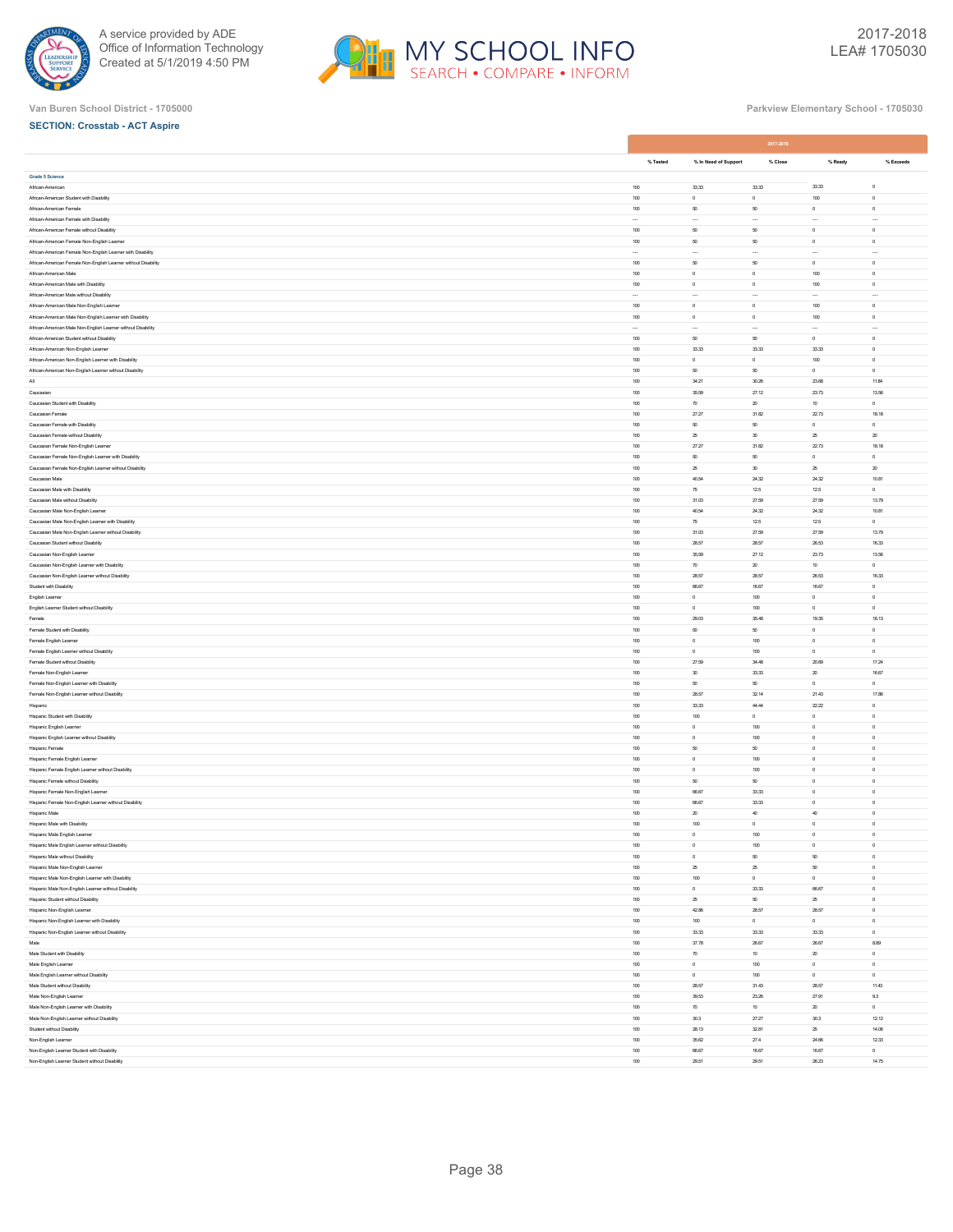



|                                                                                               |                |                      |                       | 2017-2018                  |                            |
|-----------------------------------------------------------------------------------------------|----------------|----------------------|-----------------------|----------------------------|----------------------------|
|                                                                                               | $%$ Tested     | % In Need of Support | $\%$ Close            | % Ready                    | % Exceeds                  |
| <b>All Grades Science</b>                                                                     |                |                      |                       |                            |                            |
| African-American                                                                              | 100            | 66.67                | 22.22                 | 11.11                      | $\circ$                    |
| African-American Student with Disability                                                      | 100            | 66.67                | $\mathbf{0}$          | 33.33                      | $\circ$                    |
| African-American Female                                                                       | $100\,$        | 66.67                | 33.33                 | $\mathbb O$                | $\mathbb O$                |
| African-American Female with Disability<br>African-American Female without Disability         | 100<br>100     | 100<br>$_{60}$       | $\,$ 0 $\,$<br>$40\,$ | $\mathbb O$<br>$\mathbf 0$ | $\mathbb O$<br>$\mathbf 0$ |
| African-American Female Non-English Learner                                                   | $100\,$        | 66.67                | 33.33                 | $\circ$                    | $\mathbb O$                |
| African-American Female Non-English Learner with Disability                                   | 100            | 100                  | $\,0\,$               | $\circ$                    | $\circ$                    |
| African-American Female Non-English Learner without Disability                                | 100            | $_{60}$              | $40\,$                | $\,$ 0 $\,$                | $\mathbb O$                |
| African-American Male                                                                         | 100            | 66.67                | $\bf{0}$              | 33.33                      | $\mathbf 0$                |
| African-American Male with Disability                                                         | 100            | 60                   | $\,$ 0                | 60                         | $^{\circ}$                 |
| African-American Male without Disability<br>African-American Male Non-English Learner         | $100\,$<br>100 | $100\,$<br>66.67     | $\bf{0}$<br>$\,0\,$   | $\mathbf 0$<br>33.33       | $\mathbf 0$<br>$\mathbb O$ |
| African-American Male Non-English Learner with Disability                                     | 100            | $_{50}$              | $\,$ 0 $\,$           | $_{50}$                    | $\mathbb O$                |
| African-American Male Non-English Learner without Disability                                  | $100\,$        | $100\,$              | $\mathbf 0$           | $\mathbb O$                | $\mathbb O$                |
| African-American Student without Disability                                                   | 100            | 66.67                | 33.33                 | $\circ$                    | $\circ$                    |
| African-American Non-English Learner                                                          | 100            | 66.67                | 22.22                 | 11.11                      | $\mathbb O$                |
| African-American Non-English Learner with Disability                                          | 100            | 66.67                | $\,$ 0 $\,$           | 33.33                      | $\mathbb O$                |
| African-American Non-English Learner without Disability<br>All                                | 100<br>$100\,$ | 66.67<br>45.95       | 33.33<br>22.07        | $\circ$<br>19.82           | $\mathsf{o}$<br>12.16      |
| Caucasian                                                                                     | 100            | 44.94                | 21.35                 | 19.66                      | 14.04                      |
| Caucasian Student with Disability                                                             | 100            | 86.36                | 9.09                  | 4.55                       | $\mathbb O$                |
| Caucasian Female                                                                              | $100\,$        | 45.35                | 22.09                 | 17.44                      | 15.12                      |
| Caucasian Female with Disability                                                              | 100            | 87.5                 | 125                   | $\circ$                    | $\circ$                    |
| Caucasian Female without Disability                                                           | 100            | 41.03                | 23.08                 | 19.23                      | 16.67                      |
| Caucasian Female Non-English Learner                                                          | 100            | 45.35                | 22.09                 | 17.44                      | 15.12                      |
| Caucasian Female Non-English Learner with Disability                                          | 100            | 87.5                 | 125                   | $\circ$                    | $\circ$                    |
| Caucasian Female Non-English Learner without Disability<br>Caucasian Male                     | $100\,$<br>100 | 41.03<br>44.57       | 23.08<br>20.65        | 19.23<br>21.74             | 16.67<br>13.04             |
| Caucasian Male with Disability                                                                | 100            | 85.71                | 7.14                  | 7.14                       | $\mathbb O$                |
| Caucasian Male without Disability                                                             | $100\,$        | 37.18                | 23.08                 | 24.36                      | 15.38                      |
| Caucasian Male Non-English Learner                                                            | 100            | 44.57                | 20.65                 | 21.74                      | 13.04                      |
| Caucasian Male Non-English Learner with Disability                                            | 100            | 85.71                | 7.14                  | 7.14                       | $\mathbf 0$                |
| Caucasian Male Non-English Learner without Disability                                         | 100            | 37.18                | 23.08                 | 24.36                      | 15.38                      |
| Caucasian Student without Disability                                                          | 100<br>$100\,$ | 39.1<br>44.94        | 23.08<br>21.35        | 21.79<br>19.66             | 16.03<br>14.04             |
| Caucasian Non-English Learner<br>Caucasian Non-English Learner with Disability                | 100            | 86.36                | 9.09                  | 4.55                       | $\mathbb O$                |
| Caucasian Non-English Learner without Disability                                              | 100            | 39.1                 | 23.08                 | 21.79                      | 16.03                      |
| Student with Disability                                                                       | $100\,$        | 85.71                | 7.14                  | 7.14                       | $\circ$                    |
| English Learner                                                                               | 100            | $_{50}$              | 37.5                  | 12.5                       | $\circ$                    |
| English Learner Student without Disability                                                    | 100            | $_{50}$              | 37.5                  | 12.5                       | $\mathbb O$                |
| Female                                                                                        | 100            | 46.85                | 23.42                 | 16.22                      | 13.51                      |
| Female Student with Disability                                                                | 100<br>$100\,$ | 90<br>$_{50}$        | 10<br>$\rm{2S}$       | $\mathbb O$<br>$2\!$       | $\circ$<br>$\mathbb O$     |
| Female English Learner<br>Female English Learner without Disability                           | 100            | $_{50}$              | $\rm{2S}$             | $\rm 25$                   | $\circ$                    |
| Female Student without Disability                                                             | 100            | 42.57                | 24.75                 | 17.82                      | 14.85                      |
| Female Non-English Learner                                                                    | $100\,$        | 46.73                | 23.36                 | 15.89                      | 14.02                      |
| Female Non-English Learner with Disability                                                    | 100            | $90\,$               | 10                    | $\circ$                    | $\circ$                    |
| Female Non-English Learner without Disability                                                 | 100            | 42.27                | 24.74                 | 17.53                      | 15.46                      |
| Hispanic                                                                                      | 100            | $_{50}$              | 31.82                 | 13.64<br>$\circ$           | $4.55\,$<br>$\circ$        |
| Hispanic Student with Disability<br>Hispanic English Learner                                  | 100<br>$100\,$ | 100<br>66.67         | $\circ$<br>33.33      | $\circ$                    | $\circ$                    |
| Hispanic English Learner without Disability                                                   | 100            | 66.67                | 33.33                 | $\mathbf 0$                | $\mathbb O$                |
| Hispanic Female                                                                               | 100            | $_{50}$              | $40\,$                | $\mathbf 0$                | $10\,$                     |
| Hispanic Female English Learner                                                               | $100\,$        | 66.67                | 33.33                 | $\circ$                    | $\circ$                    |
| Hispanic Female English Learner without Disability                                            | 100            | 66.67                | 33.33                 | $\circ$                    | $\circ$                    |
| Hispanic Female without Disability                                                            | 100            | $_{50}$              | $40\,$                | $\mathbf 0$                | $10\,$                     |
| Hispanic Female Non-English Learner<br>Hispanic Female Non-English Learner without Disability | 100<br>100     | 42.86<br>42.86       | 42.86<br>42.86        | $\mathbf 0$<br>$\circ$     | 14.29<br>14.29             |
| Hispanic Male                                                                                 | $100\,$        | $_{50}$              | $\rm{2S}$             | $2\!$                      | $\mathbf 0$                |
| Hispanic Male with Disability                                                                 | 100            | 100                  | $\mathbb O$           | $\mathbb O$                | $\mathbb O$                |
| Hispanic Male English Learner                                                                 | 100            | 66.67                | 33.33                 | $\circ$                    | $\circ$                    |
| Hispanic Male English Learner without Disability                                              | $100\,$        | 66.67                | 33.33                 | $\mathbb O$                | $\mathbb O$                |
| Hispanic Male without Disability                                                              | 100            | 40                   | 30                    | 30                         | $\circ$                    |
| Hispanic Male Non-English Learner<br>Hispanic Male Non-English Learner with Disability        | 100<br>100     | 44.44<br>100         | 22.22<br>$\mathbf 0$  | 33.33<br>$\circ$           | $\mathbb O$<br>$\mathbb O$ |
| Hispanic Male Non-English Learner without Disability                                          | 100            | 28.57                | 28.57                 | 42.86                      | $\circ$                    |
| Hispanic Student without Disability                                                           | $100\,$        | $45\,$               | $_{\rm 35}$           | $15\,$                     | $\sf 5$                    |
| Hispanic Non-English Learner                                                                  | 100            | 43.75                | 31.25                 | 18.75                      | 6.25                       |
| Hispanic Non-English Learner with Disability                                                  | 100            | 100                  | $\mathbf 0$           | $\mathbb O$                | $\mathbb O$                |
| Hispanic Non-English Learner without Disability                                               | $100\,$        | 35.71                | 35.71                 | 21.43                      | 7.14                       |
| Male                                                                                          | 100            | 45.05                | 20.72                 | 23.42                      | 10.81                      |
| Male Student with Disability                                                                  | 100<br>100     | 83.33<br>$_{50}$     | 5.56<br>$_{\rm S0}$   | 11.11<br>$\mathbb O$       | $\mathsf{o}$<br>$\circ$    |
| Male English Learner<br>Male English Learner without Disability                               | 100            | $_{50}$              | $_{\rm S0}$           | $\circ$                    | $\circ$                    |
| Male Student without Disability                                                               | $100\,$        | 37.63                | 23.66                 | 25.81                      | 12.9                       |
| Male Non-English Learner                                                                      | 100            | 44.86                | 19.63                 | $24.3\,$                   | 11.21                      |
| Male Non-English Learner with Disability                                                      | 100            | 83.33                | 5.56                  | 11.11                      | $\mathbb O$                |
| Male Non-English Learner without Disability                                                   | $100\,$        | 37.08                | 22.47                 | 26.97                      | 13.48                      |
| Student without Disability                                                                    | 100            | 40.21                | 24.23                 | 21.65                      | 13.92                      |
| Non-English Learner<br>Non-English Learner Student with Disability                            | 100<br>100     | 45.79<br>85.71       | 21.5<br>7.14          | 20.09<br>7.14              | 12.62<br>$\mathbb O$       |
| Non-English Learner Student without Disability                                                | 100            | 39.78                | 23.66                 | 22.04                      | 14.52                      |
|                                                                                               |                |                      |                       |                            |                            |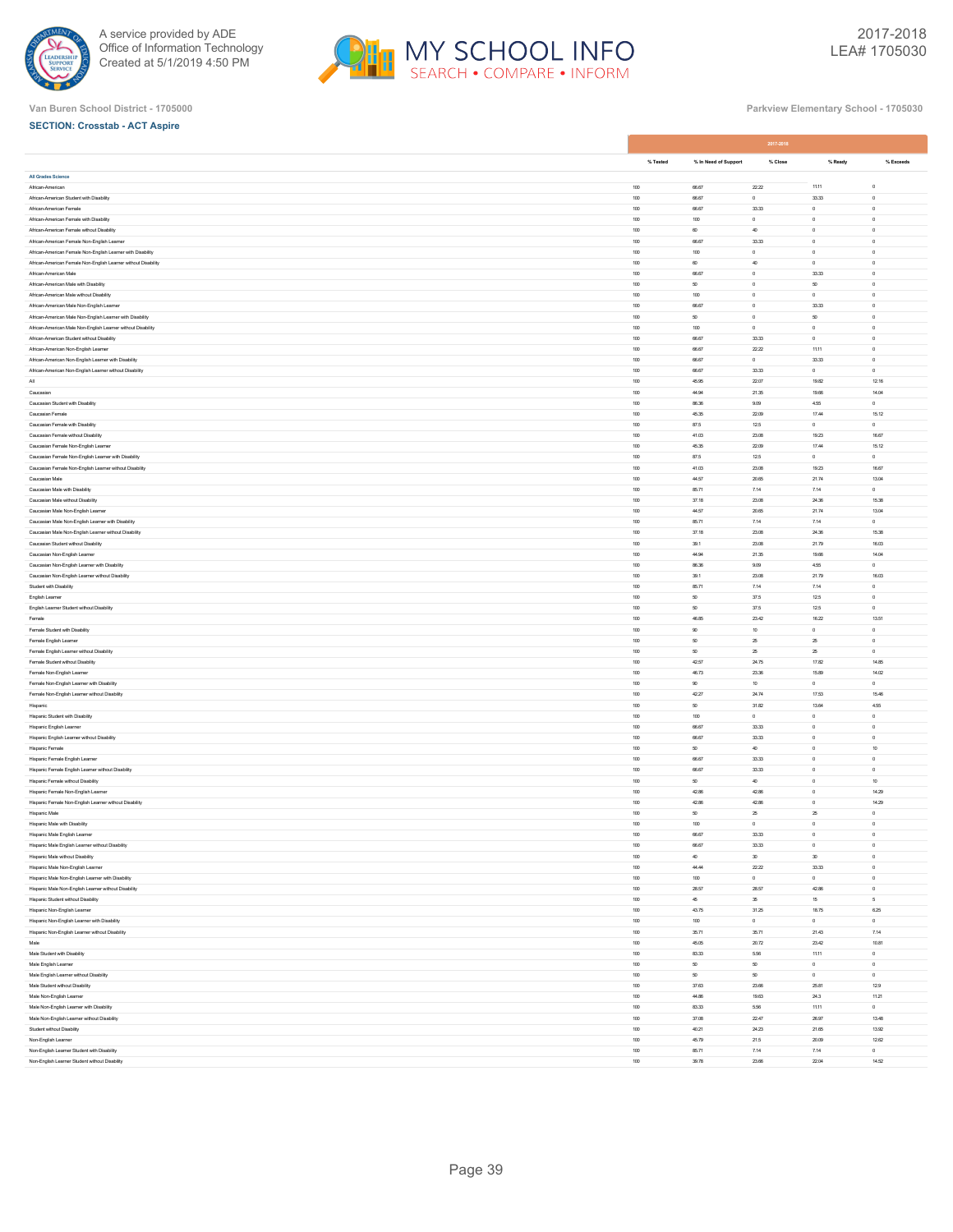

A service provided by ADE Office of Information Technology Created at 5/1/2019 4:50 PM

**SECTION: Crosstab - Graduation Rates**



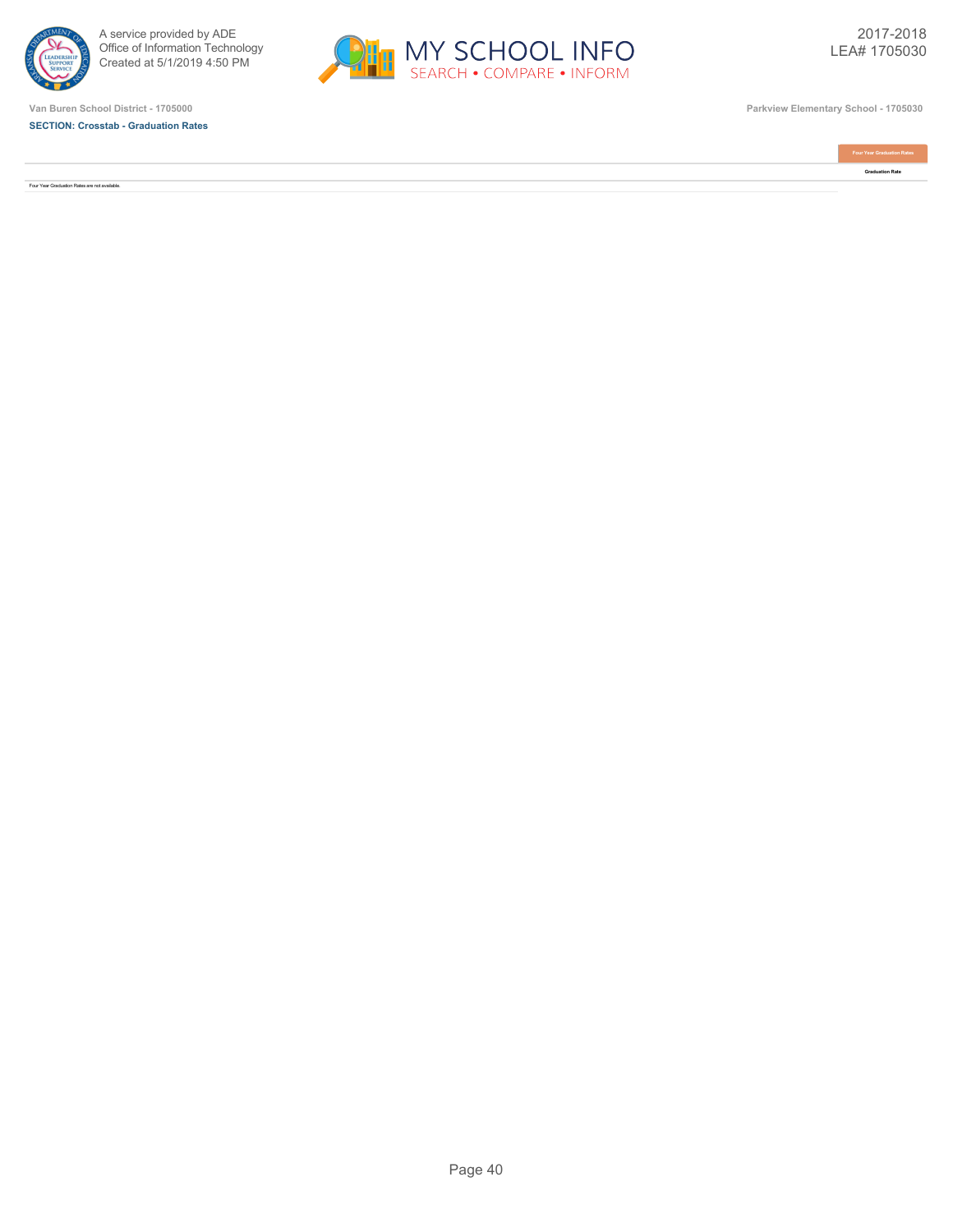

A service provided by ADE Office of Information Technology Created at 5/1/2019 4:50 PM

**SECTION: Crosstab - Graduation Rates**